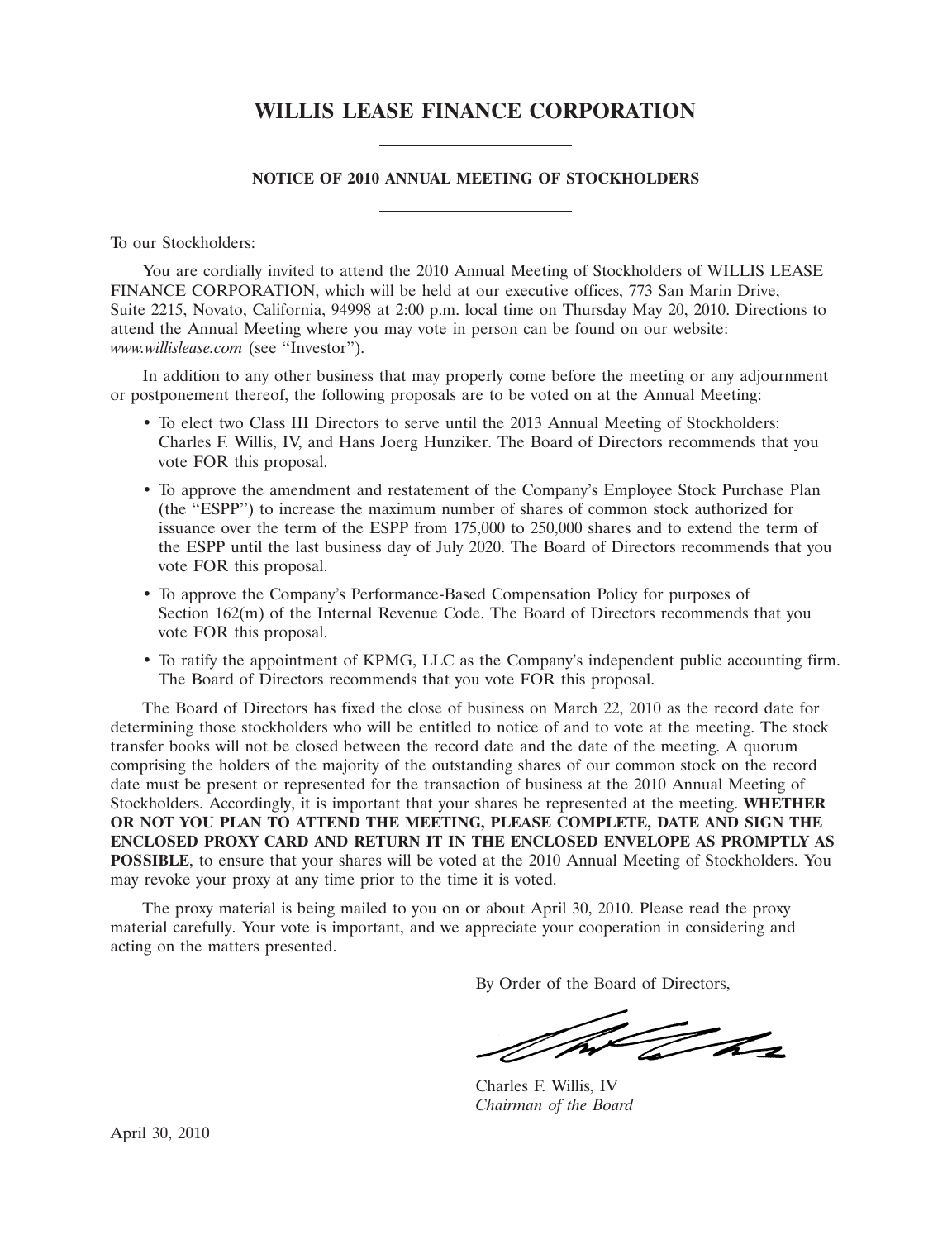## **WILLIS LEASE FINANCE CORPORATION**

# **PROXY STATEMENT**

## **TABLE OF CONTENTS**

|                                                                 | Page           |
|-----------------------------------------------------------------|----------------|
|                                                                 | $\sim$ 1       |
| INFORMATION ABOUT THE BOARD OF DIRECTORS AND THE COMMITTEES OF  |                |
|                                                                 | $\overline{2}$ |
|                                                                 | $\overline{7}$ |
| EXECUTIVE OFFICERS OF WILLIS LEASE FINANCE CORPORATION          | 8              |
| SECURITY OWNERSHIP OF CERTAIN BENEFICIAL OWNERS AND MANAGEMENT  | 9              |
| SECTION $16(a)$ BENEFICIAL OWNERSHIP REPORTING COMPLIANCE       | 10             |
| COMPENSATION OF EXECUTIVE OFFICERS—COMPENSATION DISCUSSION AND  |                |
| <b>ANALYSIS</b>                                                 | 10             |
|                                                                 | 18             |
| COMPENSATION COMMITTEE INTERLOCKS AND INSIDER PARTICIPATION     | 19             |
| PROPOSAL 2 APPROVAL OF AMENDMENT AND RESTATEMENT OF THE         |                |
| COMPANY'S EMPLOYEE STOCK PURCHASE PLAN                          | 25             |
| PROPOSAL 3 APPROVAL OF THE COMPANY'S PERFORMANCE-BASED          |                |
|                                                                 | 29             |
|                                                                 | 31             |
| PROPOSAL 4 RATIFY THE APPOINTMENT OF KPMG, LLC AS THE COMPANY'S |                |
| INDEPENDENT PUBLIC ACCOUNTING FIRM                              | 31             |
| EQUITY COMPENSATION PLAN INFORMATION                            | 32             |
|                                                                 | 33             |
|                                                                 | 34             |
| STOCKHOLDERS SHARING THE SAME LAST NAME AND ADDRESS             | 35             |
|                                                                 | 35             |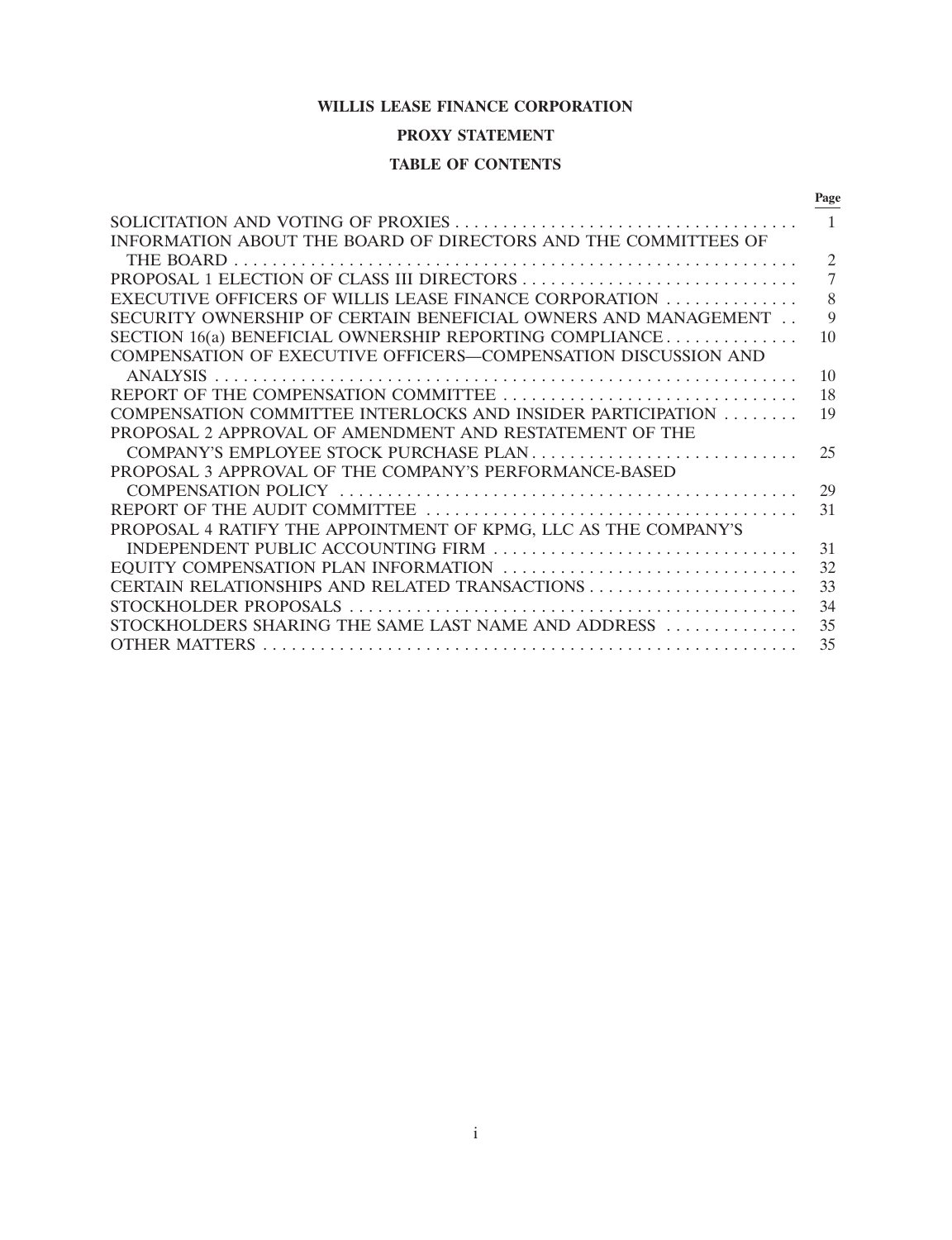**You should read the entire proxy statement carefully prior to returning your proxy**

# **PROXY STATEMENT FOR 2010 ANNUAL MEETING OF STOCKHOLDERS OF WILLIS LEASE FINANCE CORPORATION To Be Held on May 20, 2010**

#### **SOLICITATION AND VOTING OF PROXIES**

#### **General**

This proxy statement is furnished in connection with the solicitation by the Board of Directors (also referred to as the ''Board'') of WILLIS LEASE FINANCE CORPORATION (''we,'' ''us,'' ''our,'' ''Willis Lease'' or the ''Company'') of proxies to be voted at the 2010 Annual Meeting of Stockholders, which will be held at 2:00 p.m. local time on Thursday, May 20, 2010 at our executive offices, located at 773 San Marin Drive, Suite 2215, Novato, California 94998, or at any adjournments or postponements thereof, for the purposes set forth in the accompanying Notice of 2010 Annual Meeting of Stockholders.

This proxy statement is being mailed to stockholders on or about April 30, 2010. Our 2009 Annual Report is being mailed to stockholders concurrently with this proxy statement. You should not regard the 2009 Annual Report as proxy soliciting material or as a communication by means of which any solicitation of proxies is to be made.

## **Important Notice Regarding the Availability of Proxy Materials for the Annual Meeting to be held on May 20, 2010: The Proxy Statement and the 2009 Annual Report are available at http://materials.proxyvote.com/970646.**

## **Voting**

The close of business on March 22, 2010 is the record date for determining whether you in your capacity as a stockholder are entitled to notice of and to vote at the 2010 Annual Meeting of Stockholders. As of that date, we had 9,196,673 shares of common stock, \$0.01 par value, issued and outstanding. All of the shares of our common stock outstanding on the record date are entitled to vote at the 2010 Annual Meeting of Stockholders. If you are entitled to vote at the meeting, you will have one vote for each share of common stock you hold with regard to each matter to be voted upon.

The required quorum for the meeting is a majority of the outstanding shares of common stock eligible to be voted on the matters to be considered at the meeting.

Shares of our common stock represented by proxies which are properly executed and returned to us on the accompanying proxy card will be voted at the 2010 Annual Meeting of Stockholders in accordance with the instructions you mark on the proxy card. If you do not mark any instructions on the proxy card, your shares represented by the proxy card will be voted for the election of the Board's nominees as Class III Directors, and in favor of Proposals 2, 3 and 4. In the election for directors (Proposal 1), the nominees for Class III Directors receiving the highest number of affirmative votes will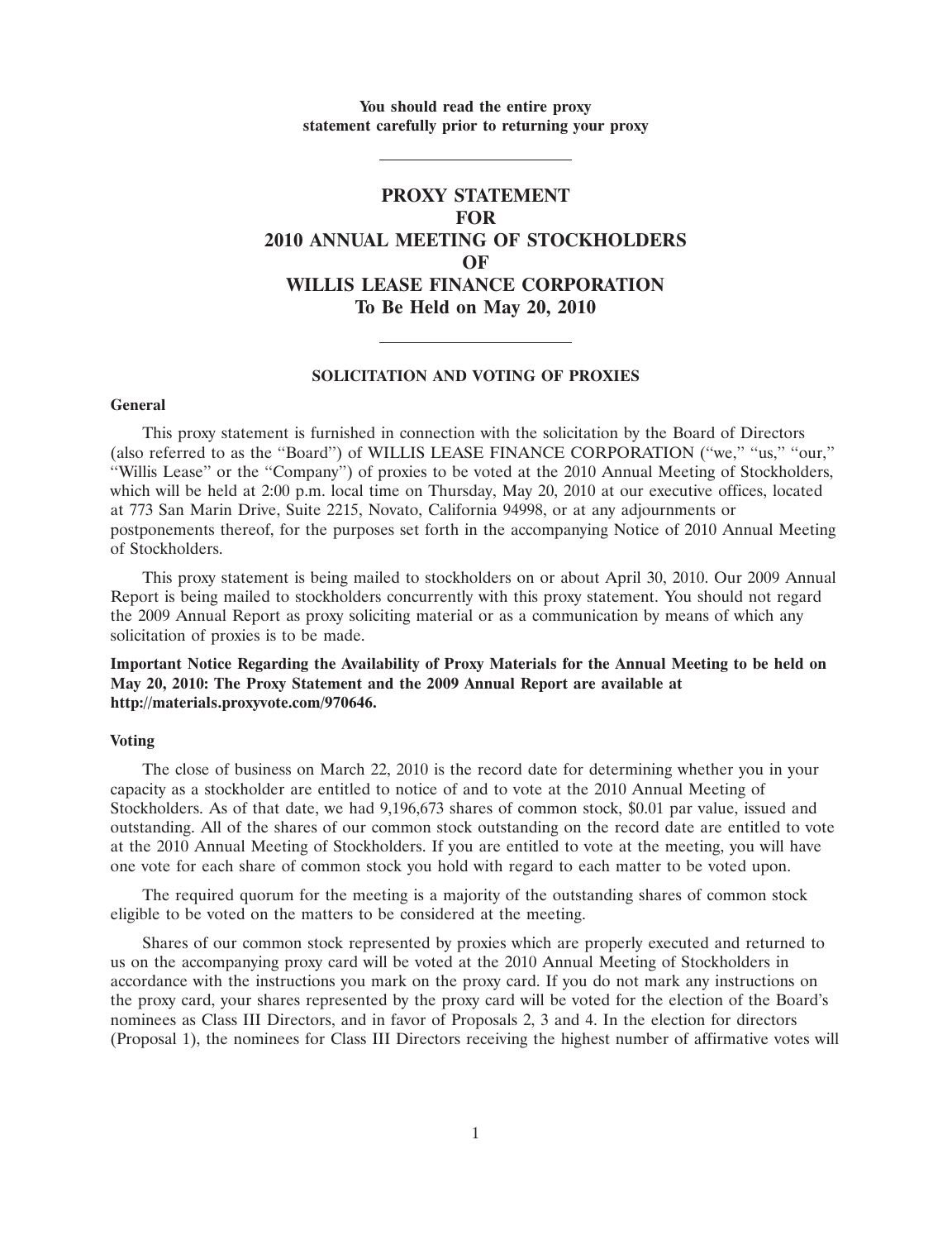be elected. The affirmative vote of a majority of the shares voted in person or by proxy at the 2010 Annual Meeting is required for the adoption of Proposals 2, 3 and 4.

If a properly signed proxy or ballot indicates that you abstain from voting or that your shares are not to be voted on a particular proposal, your shares will not be counted as having been voted on that proposal, although your shares will be counted as being in attendance at the meeting for purposes of determining the presence of a quorum. Broker non-votes (*i.e.*, shares held by brokers or nominees as to which instructions have not been received from beneficial owners or persons entitled to vote that the broker or nominee does not have discretionary power to vote on a particular matter) are counted towards a quorum, but are not counted for purposes of the proposals in determining whether a matter has been approved by a majority of the shares represented in person or by proxy and entitled to vote.

Our management does not know of any matters to be presented at the 2010 Annual Meeting of Stockholders other than those set forth in this proxy statement and in the Notice accompanying this proxy statement. If other matters should properly come before the meeting, the proxy holders will vote on such matters in accordance with their best judgment.

## **Revocability of Proxies**

If you give a proxy in the form accompanying this proxy statement, you have the right to revoke it at any time before it is voted at the meeting. You may revoke your proxy by:

- filing an instrument of revocation with our Corporate Secretary;
- presenting at or prior to the meeting of a duly executed proxy bearing a later date; or
- attending the meeting and electing to vote in person.

#### **Solicitation**

This solicitation is made by our Board of Directors on our behalf. The entire cost of preparing, assembling and mailing the Notice of 2010 Annual Meeting of Stockholders, this proxy statement and the enclosed proxy card, and of soliciting proxies, will be paid by us. Proxies will be solicited principally through the use of the mails, but we may solicit proxies personally or by telephone, electronic mail or special letter by our officers and our regular employees for no additional compensation. We have retained American Stock Transfer & Trust and Broadridge to aid in the solicitation at an estimated cost to us of approximately \$11,300 plus out-of-pocket expenses.

## **INFORMATION ABOUT THE BOARD OF DIRECTORS AND THE COMMITTEES OF THE BOARD**

## **Board of Directors**

Our Bylaws authorize us to have six Directors. At the present time, the Board consists of six Directors who are divided into three classes of two directors each: Class I, Class II and Class III. One class is elected each year for a three-year term. Gérard Laviec, W. William Coon, Jr., Hans Joerg Hunziker, and Robert T. Morris are independent directors, as defined in the NASDAQ listing standard.

Our business, property and affairs are managed under the direction of the Board. Directors are kept informed of our business through discussions with our President and Chief Executive Officer and our other officers, by reviewing materials provided to them and by participating in meetings of the Board and its committees. The Board held a total of five meetings during the fiscal year ended December 31, 2009. Each incumbent director attended at least 75% of the aggregate of: (i) the total number of meetings of the Board; and (ii) the total number of meetings held by all Committees of the Board on which he served.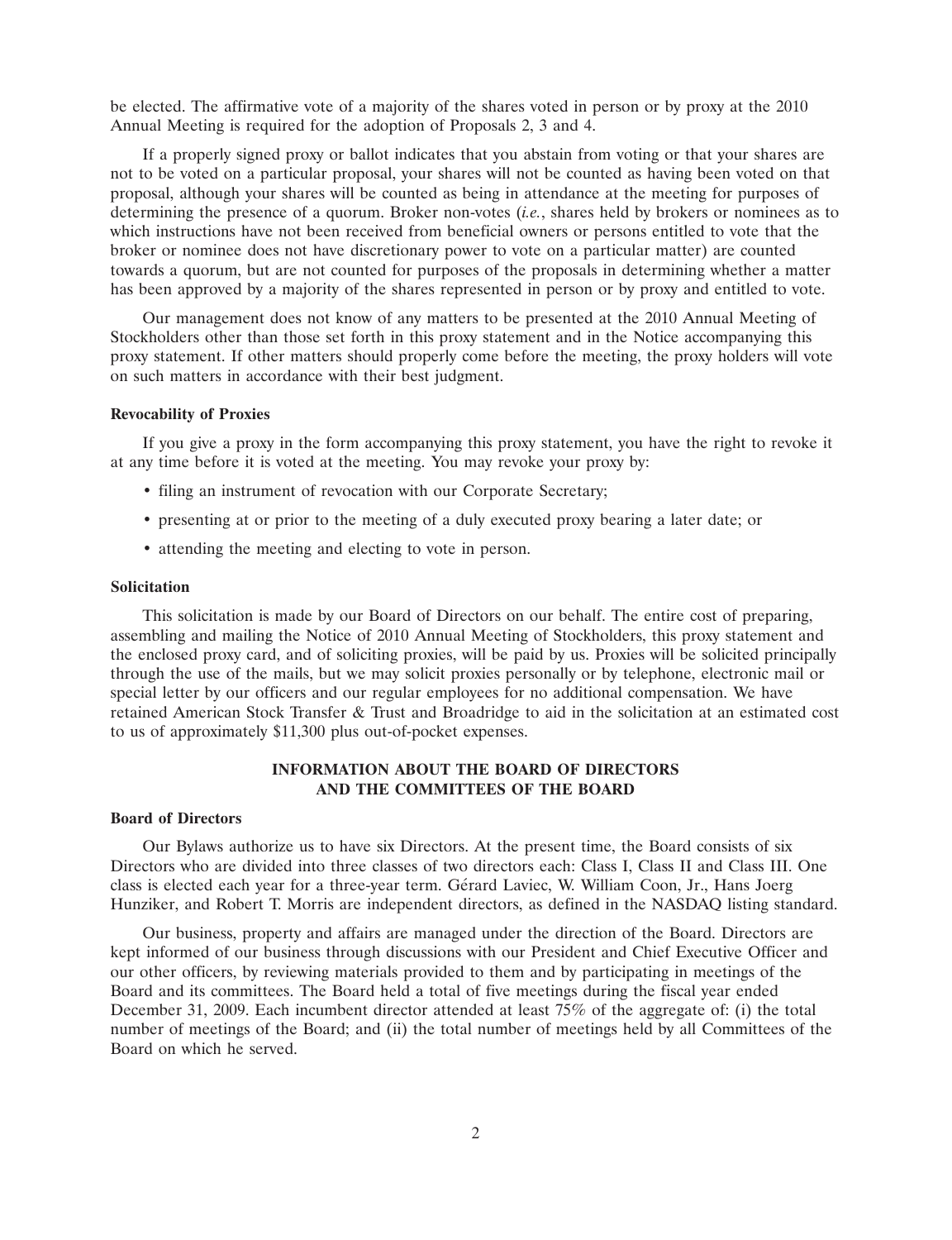#### **Communications with the Board**

You may communicate with the Board of Directors by sending a letter to: Board of Directors, Willis Lease Finance Corporation, c/o Office of the Corporate Secretary, 773 San Marin Drive, Suite 2215, Novato, California 94998. Our Office of the Corporate Secretary will receive your correspondence and forward it to the Board of Directors or to any individual director or directors to whom your communication is directed, unless the communication is unduly hostile, threatening, illegal, does not reasonably relate to us or our business, or is similarly inappropriate. The Office of the Corporate Secretary has the authority to discard any inappropriate communications or to take other appropriate actions with respect to any such inappropriate communications.

#### **Attendance at the Annual Meeting of Stockholders**

Mr. Willis attended the 2009 Annual Meeting of Stockholders; our other directors did not attend. We have no policy requiring Board members to attend our annual meeting.

#### **Committees of the Board**

The Board of Directors has an Audit Committee and a Compensation Committee, both currently comprised solely of independent directors, as defined by the NASDAQ listing standard.

The Board does not have a nominating committee or committee performing the functions of such a committee. The Board has determined that the function of a nominating committee is adequately fulfilled by the independent directors. It has not established such a committee and therefore has no nominating committee charter. The full Board of Directors participates in the consideration of any director nominee.

Although we have not formally set any specific minimum qualifications that director nominees must possess, we look for candidates with the appropriate experience in aviation and leasing, a strong professional background, and a general understanding of marketing, finance and other disciplines related to the success of a company in our industry. And although not part of any formal policy, our goal is a balanced and diverse Board, with members whose skills, background and experience are complimentary and, together, cover the spectrum of areas that impact our business. Our directors are generally nominated by our management or other directors, and each nominee is evaluated based on the above qualifications and in the context of the Board as a whole. While we do not normally engage professional search firms or other third parties in connection with our Board nomination process, we may do so in the future.

Since we do not have a history of stockholder nominations of directors, we do not have a formal policy regarding stockholder nominees to the Board. Under our Bylaws, stockholders wishing to nominate a candidate for director must give notice to our Corporate Secretary no later than the close of business on the 90th day prior to the first anniversary of our preceding year's annual meeting. If the annual meeting is more than 30 days before or 60 days after such anniversary date, the notice must be delivered no later than the 90th day prior to such annual meeting or the 10th day following the day on which we publicly announce the annual meeting date. The notice should set forth: (i) the name, age, business address and residence address of the nominee; (ii) the principal occupation or employment of the nominee; (iii) the class and number of our shares beneficially owned by the nominee; (iv) a description of all arrangements or understandings between the stockholder and the nominee and any other person(s) pursuant to which the nomination is made by the stockholder; and (v) any other information relating to the nominee that is required to be disclosed in proxy statements for the election of directors pursuant to Regulation 14A under the Securities Exchange Act of 1934. Nominees proposed by stockholders will be evaluated in the same manner as those proposed by management or existing directors.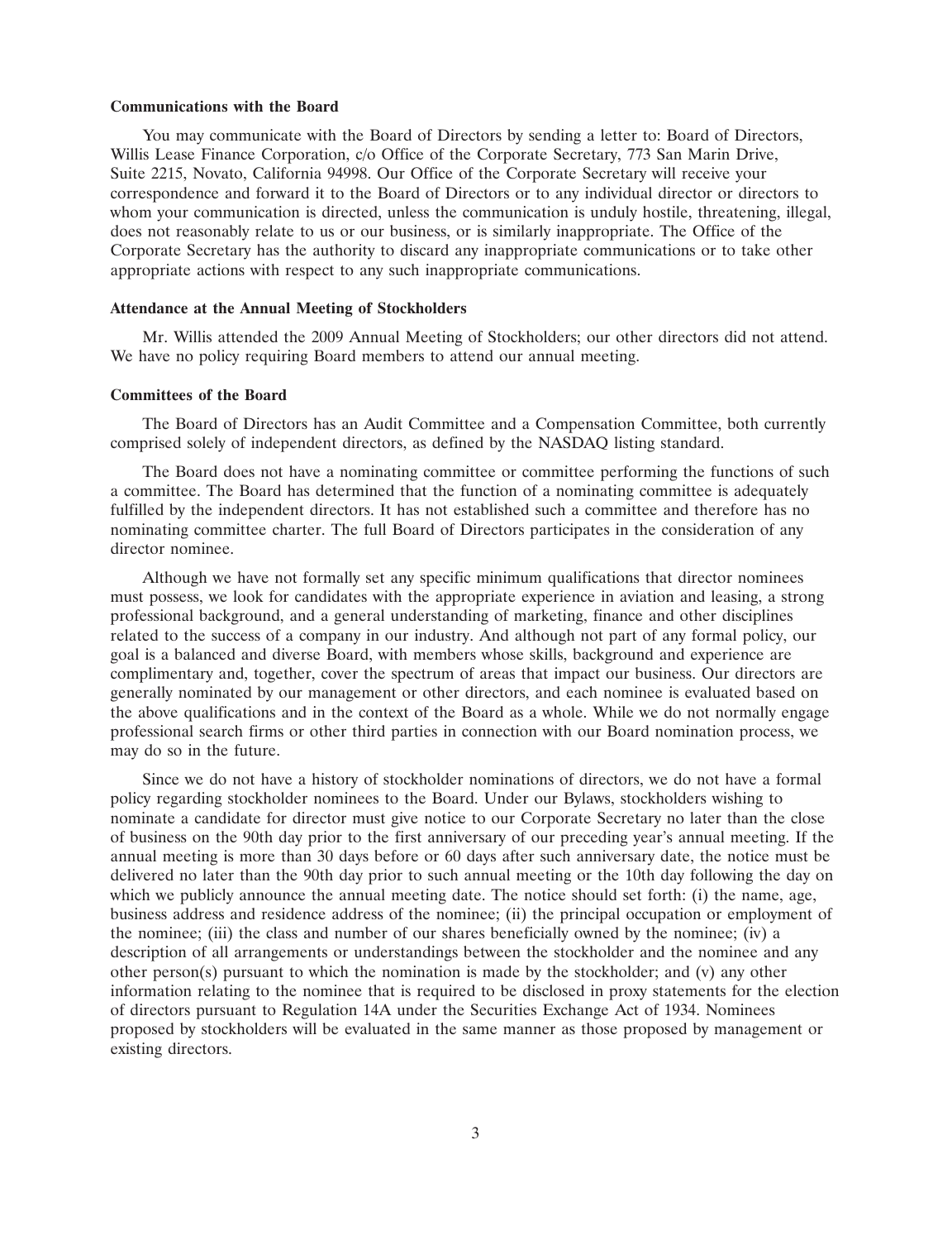The Audit Committee oversees our accounting function, internal controls and financial reporting process on behalf of the Board. The NASDAQ's listing rules require that our Audit Committee be composed of at least three independent directors. The Audit Committee meets with our financial management and our independent auditors to review our financial statements and filings, the audit and matters arising from them, and financial reporting procedures, including any significant judgments made in preparation of the financial statements. The Audit Committee currently consists of Directors Robert T. Morris (Chair), Gérard Laviec and W. William Coon, Jr. All members of the Audit Committee are able to read and understand financial statements. Mr. Morris also qualifies as an audit committee financial expert, as defined by the SEC, and is financially sophisticated as required by the NASDAQ listing standards. The Committee held four meetings during the 2009 fiscal year. On December 16, 2008 the Board reviewed and approved the Audit Committee Charter meeting the requirements of the Securities and Exchange Commission and the NASDAQ. The Audit Committee's charter is available on the Company's web site (*www.willislease.com*).

The Compensation Committee reviews and approves our compensation arrangements for executive officers and administers the 2007 Stock Incentive Plan. The Compensation Committee currently consists of Directors Gérard Laviec (Chair), W. William Coon, Jr., Robert T. Morris and Hans Joerg Hunziker. The Compensation Committee held three meetings during the 2009 fiscal year. For additional details, see ''Compensation of Executive Officers—Compensation Discussion and Analysis'' elsewhere in this proxy statement. The Compensation Committee's charter is available on the Company's web site (*www.willislease.com*).

### **Board Leadership Structure**

Our company is led by Charles F. Willis, IV, the founder of the Company who serves as our Chairman and Chief Executive Officer. This approach is commonly utilized by public companies in the United States and we believe it has been effective for our company as well. As a result, we have a single leader for our company, with Mr. Willis seen by participants in the aviation industry and by our customers, business partners, investors and the other stakeholders as providing strong leadership for our company and in our industry. We recognize that different board leadership structures may be appropriate for companies in different situations and believe that no one structure is suitable for all companies. We believe that our current Board leadership structure is optimal for us because it demonstrates to our employees, suppliers, customers and other stakeholders that Willis Lease is under strong leadership, with a single person setting the tone and having primary responsibility for managing our operations. Having a single leader for both the Company and the Board eliminates the potential for confusion or duplication of efforts, and provides for clear leadership for the Company.

We have not appointed an independent board chairman or lead independent director, as we believe that the members of our Board and the two standing Board Committees consisting of independent directors provide an appropriate level of oversight. In this regard, the Audit Committee oversees the accounting and financial reporting processes, as well as risk, legal and compliance matters. The Compensation Committee oversees the compensation of our Chairman and Chief Executive Officer, and upon the recommendation of the Chief Executive Officer, the compensation of the other Named Executive Officers. Each of these Committees is led by a chairperson other than the Chairman and Chief Executive Officer and, as discussed in more detail in this proxy, the entire Board of Directors is actively involved in overseeing our risk management. The entire Board, or, as appropriate, the independent directors, monitors matters such as the composition of the Board and its committees, board performance and ''best practices'' in corporate governance. Our independent directors also conduct meetings in executive session. These meetings are typically held in conjunction with every Board meeting and in 2009 each Board meeting included an independent directors' session. This allows directors to speak candidly on any matters of interest without the Chief Executive Officer or other managers present. We believe this framework strikes a sound balance with appropriate oversight and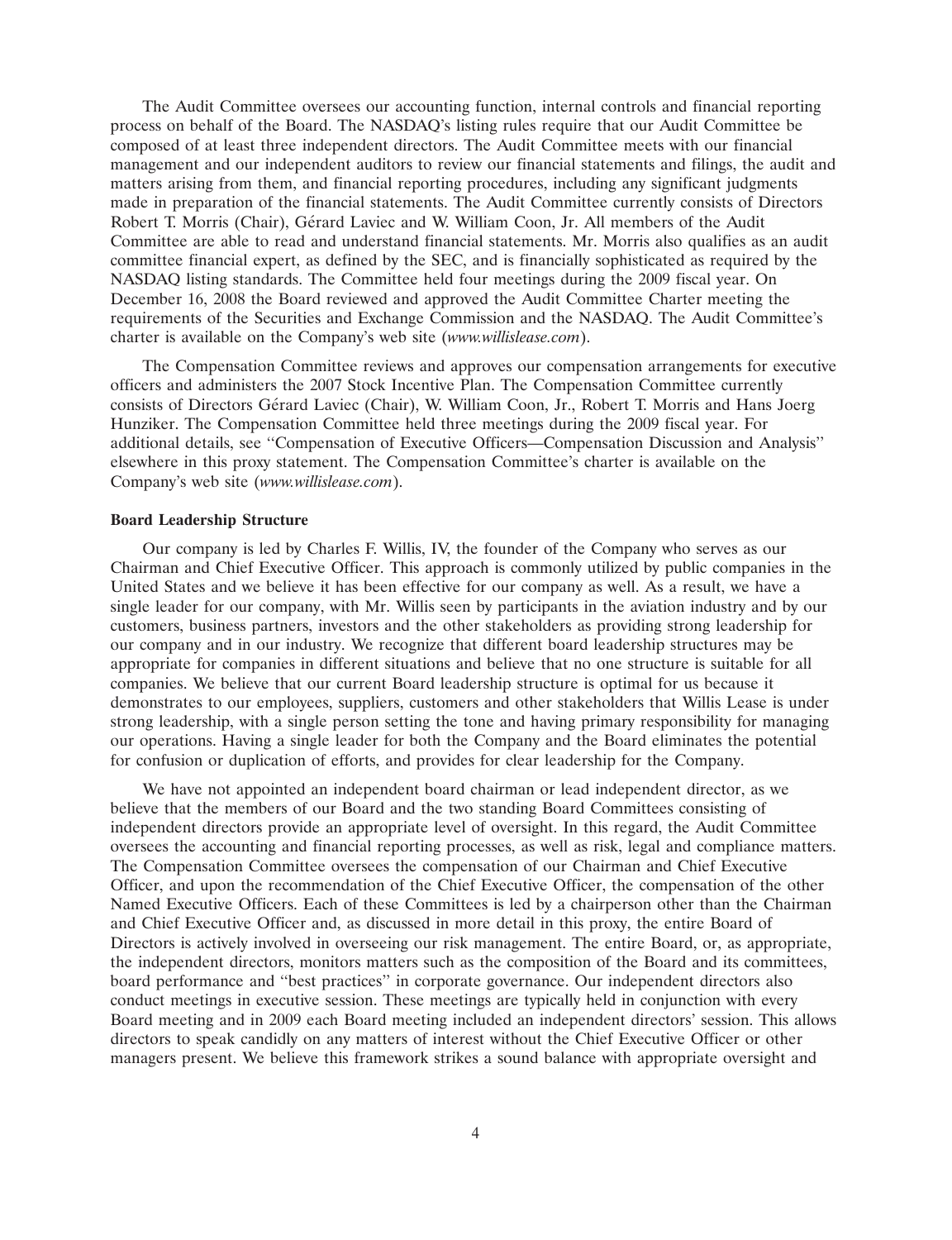that appointing an independent board chairman would not improve the performance of the Board in a material way.

#### **The Board's Role in Risk Oversight**

It is management's responsibility to manage risk and bring to the Board's attention the most material risks to the Company. Our Board, including through the Audit Committee and Compensation Committee, each of which are comprised solely of independent directors, regularly reviews various areas of significant risk to the Company, and advises and directs management on the scope and implementation of policies, strategic initiatives and other actions designed to mitigate various types of risks. Specific examples of risks primarily overseen by the full board include competition risks, industry risks, economic risks, liquidity risks, business operations risks and risks related to acquisitions and dispositions. Our Audit Committee regularly reviews with management and the independent auditors significant financial risk exposures and the processes management has implemented to monitor, control and report such exposures. Specific examples of risks primarily overseen by the Audit Committee include risks related to the preparation of Willis Lease's financial statements, disclosure controls and procedures, internal controls and procedures required by the Sarbanes-Oxley Act, accounting, financial and auditing risks, treasury risks (insurance, credit and debt), risks posed by significant litigation matters, risks associated with proposed affiliate transactions, and compliance with the Company's Code of Ethics and other applicable laws and regulations. The Compensation Committee reviews and evaluates risks related to the attraction and retention of talent, risks associated with management succession planning, and risks related to the design of compensation programs established by the Compensation Committee for our executive officers. The Compensation Committee has determined that it is not reasonably likely that compensation and benefit plans would have a material adverse effect on the Company.

#### **Director Compensation**

For details regarding director compensation, see "Compensation of Executive Officers— Compensation Discussion and Analysis—Director Compensation'' elsewhere in this proxy statement.

## **Biographical Information**

|                                                                                                                        | <b>Director Since</b> | Age* |
|------------------------------------------------------------------------------------------------------------------------|-----------------------|------|
| Class I Directors Whose Terms Expire at the 2011 Annual Meeting:                                                       |                       |      |
|                                                                                                                        | 2006                  | 61   |
| W. William Coon, Jr. $\dots \dots \dots \dots \dots \dots \dots \dots \dots \dots \dots \dots \dots \dots \dots \dots$ | 2003                  | 70   |
| Class II Directors Whose Terms Expire at the 2012 Annual Meeting:                                                      |                       |      |
|                                                                                                                        | 2008                  | 29   |
|                                                                                                                        | 2002                  | 70   |
| Class III Directors Whose Term Expires at the 2010 Annual Meeting:                                                     |                       |      |
|                                                                                                                        | 1985                  | 61   |
|                                                                                                                        | 2006                  | 60   |

Age as of March 22, 2010.

#### **Principal Occupations, Background and Qualifications of Director Nominees and Continuing Directors**

*Charles F. Willis, IV* is the founder of Willis Lease, has served as Chief Executive Officer, President and a Director since our incorporation in 1985, and has served as Chairman of the Board of Directors since 1996. Mr. Willis has over 40 years of experience in the aviation industry. From 1975 to 1985, Mr. Willis served as president of Willis Lease's predecessor, Charles F. Willis Company, which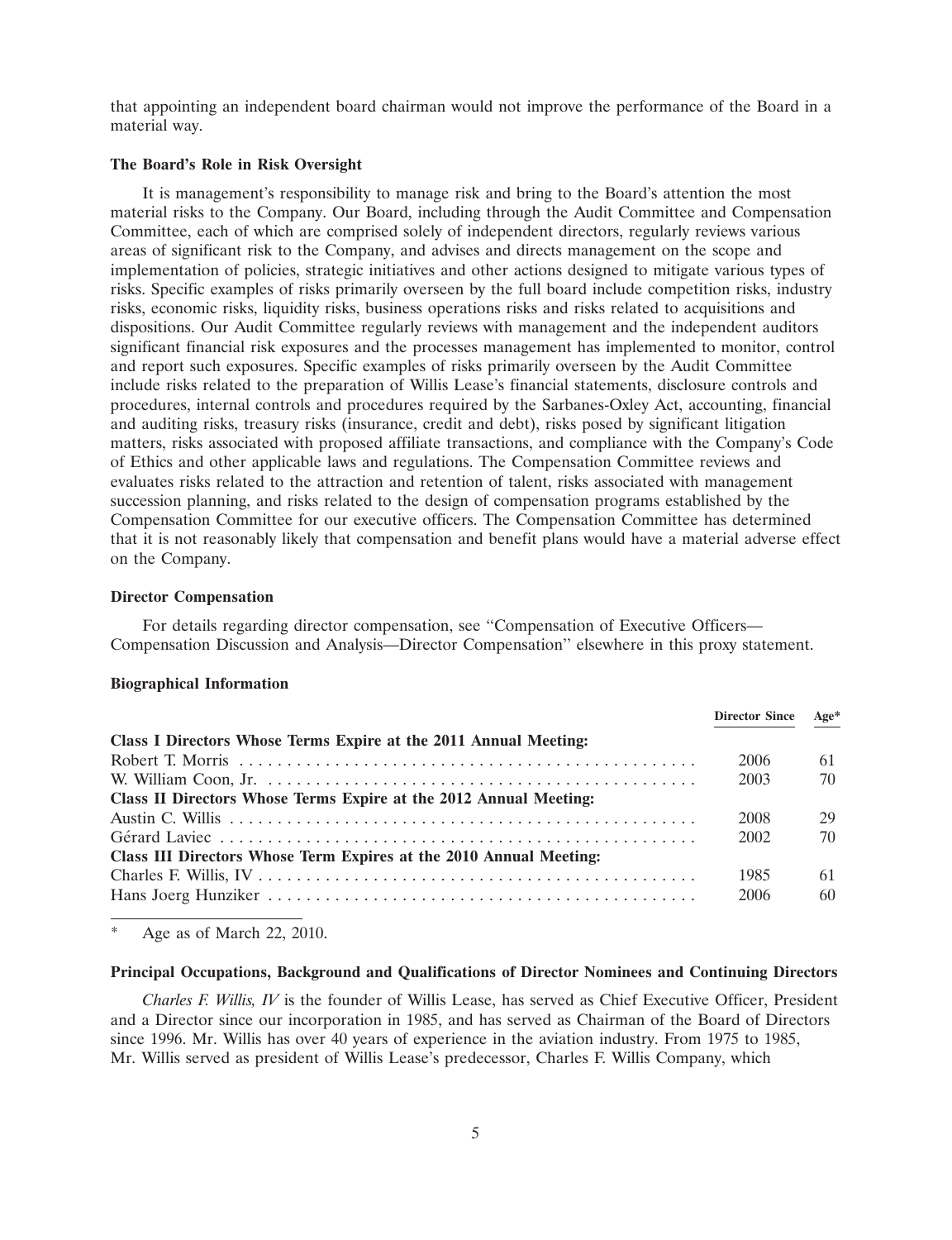purchased, financed and sold a variety of large commercial transport aircraft and provided consulting services to the aviation industry. During 1974, Mr. Willis operated a small business not involved in the aviation industry. From 1972 through 1973, Mr. Willis was Assistant Vice President of Sales at Seaboard World Airlines, a freight carrier. From 1965 through 1972, he held various positions at Alaska Airlines, including positions in the flight operations, sales and marketing departments. As our founder and Chief Executive Officer, Mr. Willis brings to the Board significant senior leadership, sales and marketing, industry, technical and global experience, and a deep institutional knowledge of the Company, its operations and customer relations.

*Hans Joerg Hunziker* previously served as one of our Directors from November 2000 until July 1, 2003. He was elected a Class II Director at the 2006 Annual Meeting. Mr. Hunziker currently serves as the CEO of Hunziker Lease & Finance, a company he founded in Zug, Switzerland in 2002 which offers independent business consulting services to the aviation industry. From 1998 to 2002, he was the President and Chief Executive Officer of Flightlease AG Ltd., a public company involved in aircraft leasing as a subsidiary of SAirGroup whose headquarters are in Zurich, Switzerland. From 1998 to 2001, he was also co-CEO of GATX Flightlease Management GmbH, an asset management and commercial aircraft leasing company. From 1996 to 1998, he was the Chief Financial Officer of SAirServices Ltd., a group of companies including aircraft maintenance and overhaul, ground handling services, information technology and real estate, and Managing Director of SAirServices Invest Ltd. From 1991 to 1996, he was Chief Financial Officer of Swissair Associated Companies Ltd., a group of 150 companies, primarily in the hotel, catering (Gate Gourmet) and trading business. Mr. Hunziker holds a Masters Degree in Economics and Business Administration from the University of Zurich. He also received the equivalent of a doctoral degree from the University of Zurich, after successful completion of his thesis on Strategic Planning in the Airline Industry. In addition to previously serving as a director of Willis Lease Finance, he was Chairman of the Board of Flightlease Holdings (Guernsey) Limited (and a director of several of its subsidiaries in Guernsey and Bermuda), as well as Chairman of the Board of Flightlease (Netherlands) B.V., SRTechnics Group AG, SRTechnics Switzerland AG, Swisscargo AG and SAirServices Invest AG. He was also a member of the Board of Directors of FlightTechnics LLC, Delaware, Swissport Brazil Ltd., Polygon Insurance Company Ltd. and Gotland Shipping AG. Mr. Hunziker brings to the Board a high level of financial sophistication, broad international exposure and significant experience in commercial aviation and the aviation equipment leasing industry.

*G´erard Laviec* joined our Board of Directors in February 2002. In 2001, Mr. Laviec retired from his position as President and Chief Executive Officer of CFM International, a partnership between General Electric Company and SNECMA and a major supplier of engines for commercial jets. Mr. Laviec joined the CFM-56 Program in 1976 in its incipient phase. From 1983 to 1995, he served as General Manager in product support engineering, business operations, sales and marketing, and was named President and Chief Executive Officer of CFM International in 1995. Mr. Laviec also served as the Chairman of the Board of Shannon Engine Support, a wholly-owned CFM International subsidiary in Ireland, from 1995 until 2001. Mr. Laviec is a graduate of INSA Lyon, France with a degree in Mechanical Engineering. He served in the French Air Force as a Flight Officer in Search and Rescue teams prior to joining SNECMA. He is a Knight for the French National Order of Merit. Mr. Laviec brings to the Board intimate knowledge about a key aviation industry player and an important supplier of engines to the Company, broad international exposure and insight into challenges associated with managing a global organization, expertise in aviation and engineering generally, and expertise in the engine leasing industry in particular.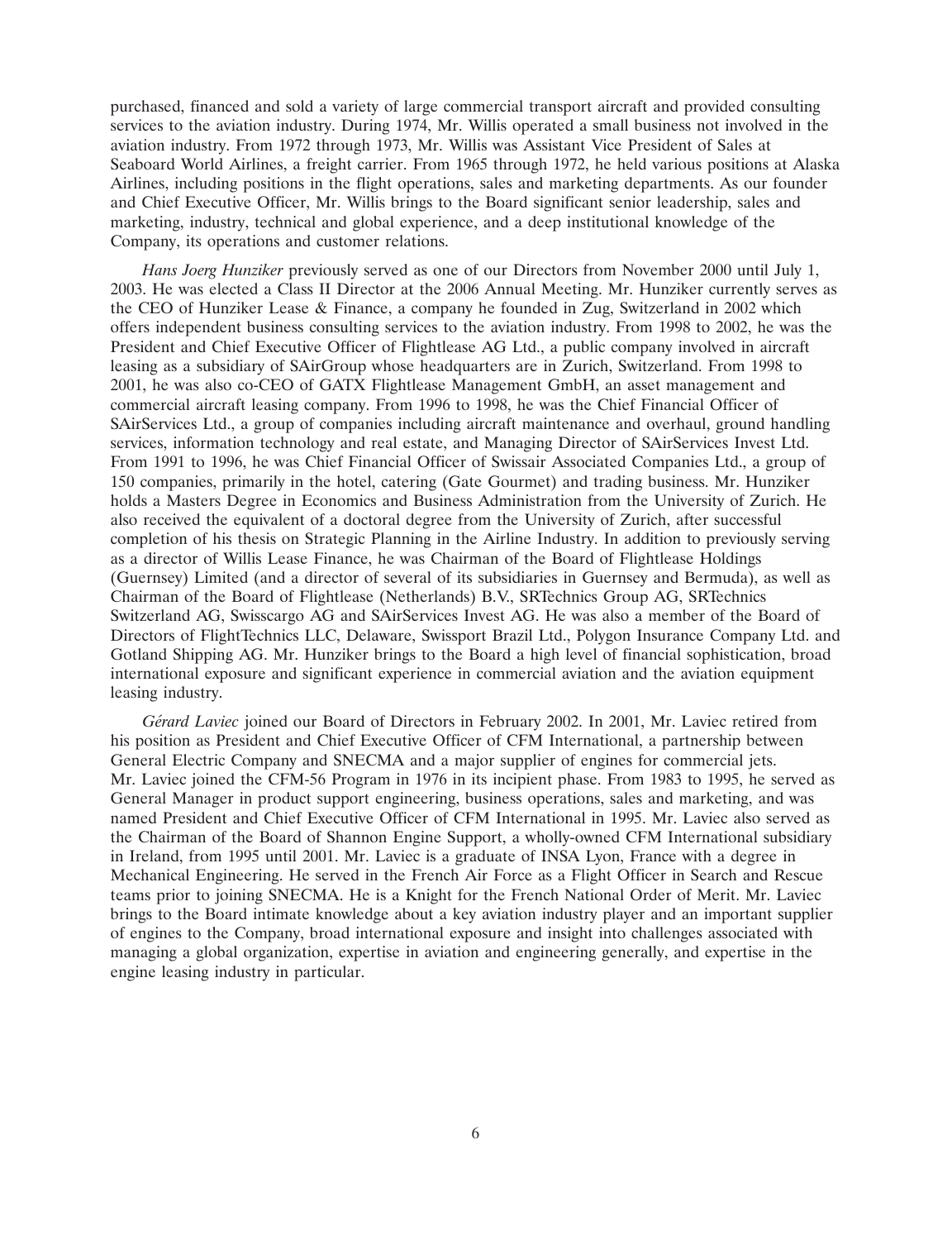*W. William Coon, Jr.* spent 34 years at GE Aircraft Engines (''GEAE''), a division of General Electric Company (NYSE:GE), where he served in numerous management positions. Prior to retiring from GEAE in 2000, Mr. Coon was General Manager for Small Commercial Aircraft Services. From 1984 to 1998 he served as Director of Product Support, where he was responsible for supplying global services to the company's regional airline customers. Mr. Coon holds a Bachelor of Science Degree in Aeronautical Engineering from the University of Michigan and a Masters in Business Administration from Xavier University. Mr. Coon brings to the Board a valuable technical literacy, knowledge of an important manufacturer and supplier of engines to the Company, and familiarity with the needs of the Company's commercial airline customer base.

*Robert T. Morris* is currently President of Robert Morris & Company, a company he founded in 1992. He joined Union Bank of California Leasing in 2004 to establish an innovative equipment leasing group, and served as its President through March 2007. Prior to joining Union Bank of California Leasing, he was a consultant to more than 25 commercial banks for their equipment leasing operations over a 12 year period. He has also worked for Bank of San Francisco, Bank of Montreal and GATX Leasing Corporation. Mr. Morris holds a Masters Degree from the American Graduate School of International Management and a Bachelor of Arts Degree from the University of Denver with majors in Economics, Political Science and History. Mr. Morris brings to the Board considerable expertise in the aviation equipment leasing industry with a focus on finance and risk evaluation.

*Austin C. Willis* was elected to the Board in December 2008. Mr. Willis is the founder of and has, since 2004, served as the president of JT Power LLC, a privately held company engaged in the business of selling commercial jet turbine engine parts and leasing commercial aircraft. Mr. Willis has, since 2006, also owned and served as Chief Executive Officer of Aviation Management LLC, an aviation consulting firm. Mr. Willis holds a bachelors degree from the London School of Economics and Political Science where he studied finance and industrial relations. He is the son of Charles F. Willis, IV. Mr. Willis brings to the Board familiarity with the aviation industry generally with a focus on the after-market disposition of the aircraft engines and parts which comprise the Company's engine portfolio.

## **PROPOSAL 1 ELECTION OF TWO CLASS III DIRECTORS**

Our Board is divided into three classes, each class having a three-year term that expires in successive years. At the 2010 Annual Meeting of Stockholders, two Directors will be elected in Class III, to serve a three-year term expiring at the 2013 Annual Meeting of Stockholders or until succeeded by another qualified director who has been duly elected.

The nominees for Director in Class III are Charles F. Willis, IV and Hans Joerg Hunziker.

The proxy holders intend to vote all proxies received by them for the foregoing nominees, unless instructions to the contrary are marked on the proxy. In the event that any nominee is unable or declines to serve as a Director at the time of the 2010 Annual Meeting of Stockholders, the proxies will be voted for any nominee who shall be designated by the present Board to fill the vacancy. As of the date of this proxy statement, the Board is not aware of any nominee who is unable or will decline to serve as a director.

## **THE BOARD OF DIRECTORS UNANIMOUSLY RECOMMENDS A VOTE ''FOR'' THE ELECTION OF THE NOMINEES AS CLASS III DIRECTORS.**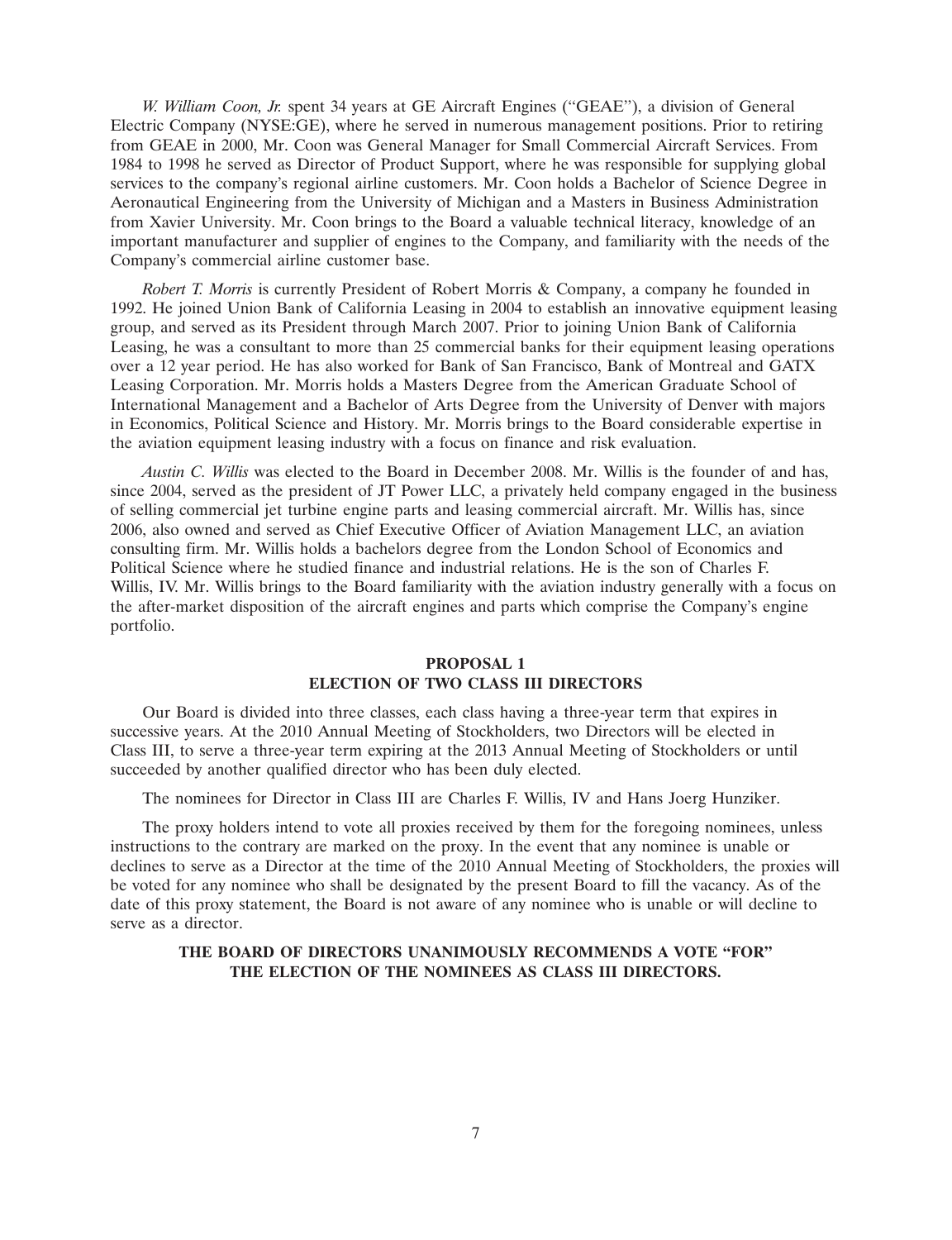## **EXECUTIVE OFFICERS OF WILLIS LEASE FINANCE CORPORATION**

Our executive officers are as follows:

| Name | $Age*$ | <b>Positions and Offices</b>                                              |
|------|--------|---------------------------------------------------------------------------|
|      |        | Charles F. Willis, $IV^{**}$ 61 President and Chief Executive Officer     |
|      |        | Bradley S. Forsyth  44 Senior Vice President and Chief Financial Officer  |
|      |        |                                                                           |
|      |        | Donald A. Nunemaker  62 Executive Vice President, General Manager—Leasing |
|      |        | Thomas C. Nord 69 Senior Vice President, General Counsel and Secretary    |

Age as of March 22, 2010.

Bradley S. Forsyth joined us in January 2007, bringing more than 14 years of experience in the finance and aviation industries. Mr. Forsyth is responsible for the capital markets, finance, treasury, accounting, risk management and systems functions of the Company. Prior to joining Willis Lease, he served as Standard Aero's Vice President of Finance, providing financial management support to nine business units with \$800 million in annual sales. Formerly he was with PriceWaterhouse (now PricewaterhouseCoopers) practicing in their audit and tax departments. He is a Chartered Accountant and graduated from the University of Manitoba with a Bachelor of Commerce Degree.

Jesse V. Crews joined the Company in July 2009, bringing more than 30 years experience in the commercial finance and aircraft leasing markets. Mr. Crews is responsible for the formation and cultivation of joint ventures, business development, and capital markets enhancements. Prior to joining Willis Lease, Mr. Crews spent 26 years with GATX Corporation where he served as President and CEO of GATX Capital Corporation, a diversified equipment leasing company with approximately \$3.5 billion in assets and \$5 billion in managed third party assets. After leaving GATX Corporation, he served for five years as a managing director for Fortress Investment Group, an equity investment firm with approximately \$30 billion under management. Mr. Crews has a Masters in Business Administration from the University of Virginia and a Bachelor of Arts degree in Economics from Yale University.

Donald A. Nunemaker has been with us since July 1997 and currently serves as our Executive Vice President and General Manager—Leasing. Prior to his appointment as General Manager—Leasing, he served as Chief Operating Officer until September of 2006, and prior to that as Chief Administrative Officer until March 2001. Mr. Nunemaker also served on our Board of Directors from June to November 2000. Mr. Nunemaker is responsible for managing our day-to-day operation and has been extensively involved in the equipment leasing industry since 1973. From 1995 to 1996, Mr. Nunemaker was President and CEO of LeasePartners, Inc., a leasing company based in Burlingame, California, which was acquired in 1996 by Newcourt Credit Group. From 1990 to 1994, Mr. Nunemaker was Executive Vice President of Concord Asset Management, Inc., an aircraft and computer leasing subsidiary of Concord Leasing, Inc., which was owned by the HSBC Group. Before joining Concord in 1990, Mr. Nunemaker was President and CEO of Banc One Leasing Corporation of New Jersey. Prior to that he spent thirteen years with Chase Manhattan Leasing Company in a variety of senior line and staff positions. Mr. Nunemaker has a Masters in Business Administration Degree from Indiana University.

Thomas C. Nord has served as our Senior Vice President and General Counsel since July 2003. Mr. Nord is responsible for managing our legal affairs. From May 1977 to March 2003, he was an attorney with GATX Financial Corporation, a specialized finance and leasing company (''GATX'') located in San Francisco, California. During most of his career at GATX, from January 1981 until March 2003, he was their Managing Director, General Counsel and Secretary. From February 1974 until May 1977, Mr. Nord was Counsel to Irving Trust Company in New York, New York. From June 1969 to February 1974 Mr. Nord was associated with the New York City law firm of Seward & Kissel. Mr. Nord holds a Juris Doctor Degree from the University of North Carolina.

<sup>\*\*</sup> See business experience background under ''Principal Occupation of Nominees and Continuing Directors."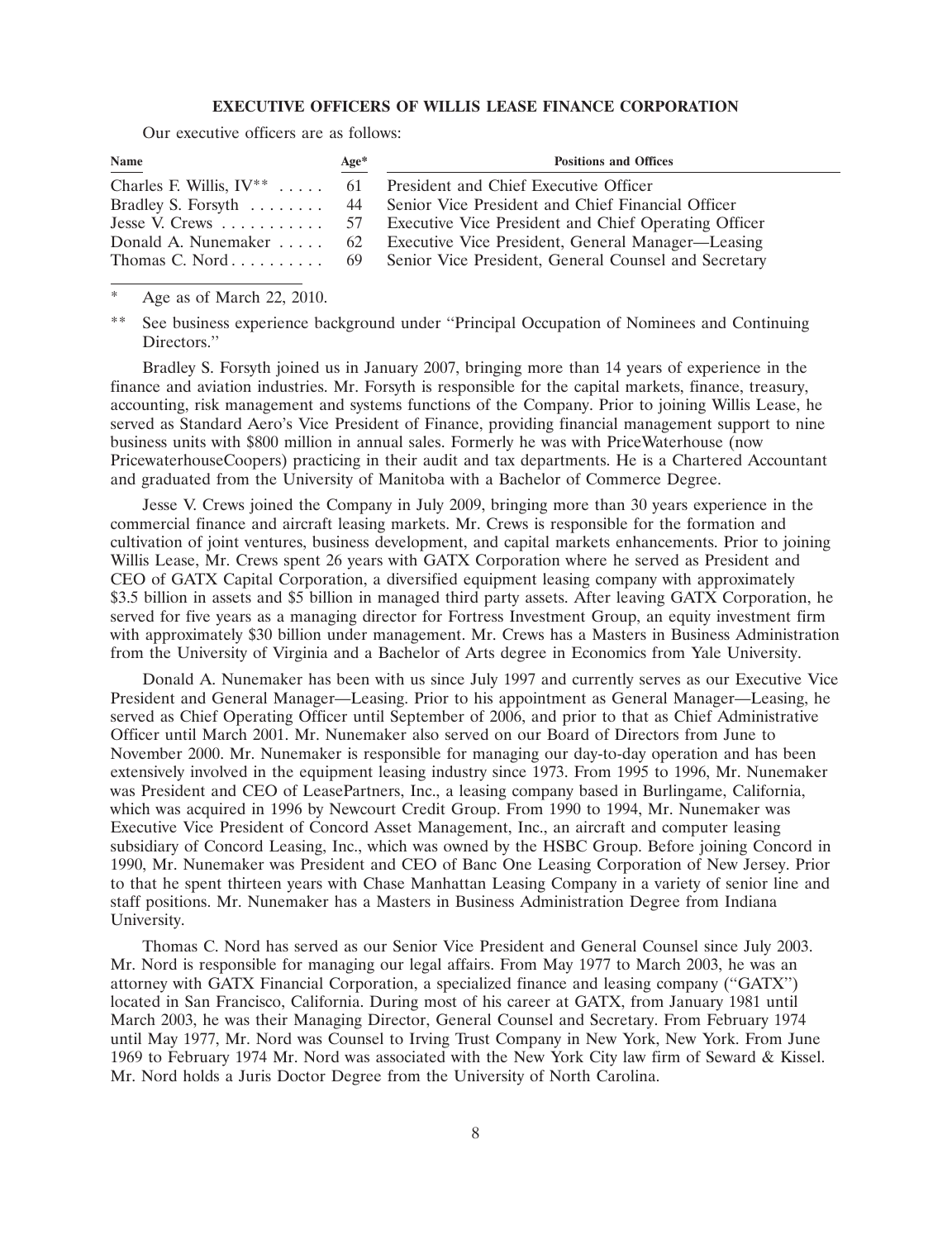### **SECURITY OWNERSHIP OF CERTAIN BENEFICIAL OWNERS AND MANAGEMENT**

The following table sets forth information regarding the beneficial ownership of our common stock as of March 22, 2010 by: (i) each person who is known to us to own beneficially more than five percent of the outstanding shares of our common stock; (ii) each Director; (iii) each officer listed in the Summary Compensation Table; and (iv) all Directors and Executive Officers as a group. Unless specified below, the mailing address for each individual, officer or director is c/o Willis Lease Finance Corporation, 773 San Marin Drive, Suite 2215, Novato, CA 94998. As of March 22, 2010, we had 9,196,673 shares of common stock, \$0.01 par value, issued and outstanding.

|                                                                                            | Common $stock(1)$          |                               |
|--------------------------------------------------------------------------------------------|----------------------------|-------------------------------|
| Name and Address of Beneficial Owner                                                       | Number of<br><b>Shares</b> | Percentage of<br><b>Class</b> |
|                                                                                            | 3,336,920(2)               | 34.13%                        |
| Donald A. Nunemaker                                                                        | 300,418(3)                 | $3.19\%$                      |
|                                                                                            | 117,642(4)                 | $1.28\%$                      |
|                                                                                            | 82,573(5)                  | ∗                             |
|                                                                                            | 65,574(2)                  | $\ast$                        |
| Gérard Laviec                                                                              | 38,957(6)                  | $\ast$                        |
| Hans Joerg Hunziker                                                                        | 12,626(7)                  | $\ast$                        |
|                                                                                            | 10,500                     | *                             |
|                                                                                            | 6,176                      | ∗                             |
| W. William Coon, Jr                                                                        | 6.144                      | ∗                             |
| All Directors and Executive Officers as a group                                            |                            |                               |
| $(10 \text{ persons}) \dots \dots \dots \dots \dots \dots \dots \dots \dots \dots \dots$   | 3,977,530                  | 41.01%                        |
| $Sy\ Jacobs\ \ldots \ldots \ldots \ldots \ldots \ldots \ldots \ldots \ldots \ldots \ldots$ | 1,205,695(8)               | $13.11\%$                     |
| Wells Fargo & Company                                                                      | 802,070(9)                 | $8.72\%$                      |
|                                                                                            | 779,875(10)                | 8.48%                         |

Less than one percent of our outstanding common stock.

- (1) Except as indicated in the footnotes to this table, the stockholders named in the table are known to us to have sole voting and investment power with respect to all shares of common stock shown as beneficially owned by them, subject to community property laws where applicable. The number of shares beneficially owned includes common stock of which such individual has the right to acquire beneficial ownership either currently or within 60 days after March 22, 2010, including, but not limited to, upon the exercise of an option.
- (2) Includes 2,321,158 shares held by CFW Partners, L.P., a California limited partnership, of which Charles F. Willis, IV, holds a one percent (1%) interest as sole general partner and an eighty percent (80%) interest as a limited partner. A trust for the benefit of Austin C. Willis holds the remaining nineteen percent (19%) interest as a limited partner. Also includes (i) 2,350 shares held in a joint tenancy account with a family member of Mr. Willis who does not live in the same household; (ii) 2,350 shares held under an account in the name of Charles F. Willis, V for which Mr. Willis is the custodian; and, (iii) 835,137 shares held by Mr. Willis in his individual capacity, which includes (x) 228,044 shares pledged and (y) 580,510 options to purchase shares at a weighted average exercise price of \$6.78.
- (3) Includes 232,586 options to purchase shares at a weighted average exercise price of \$6.64 per share.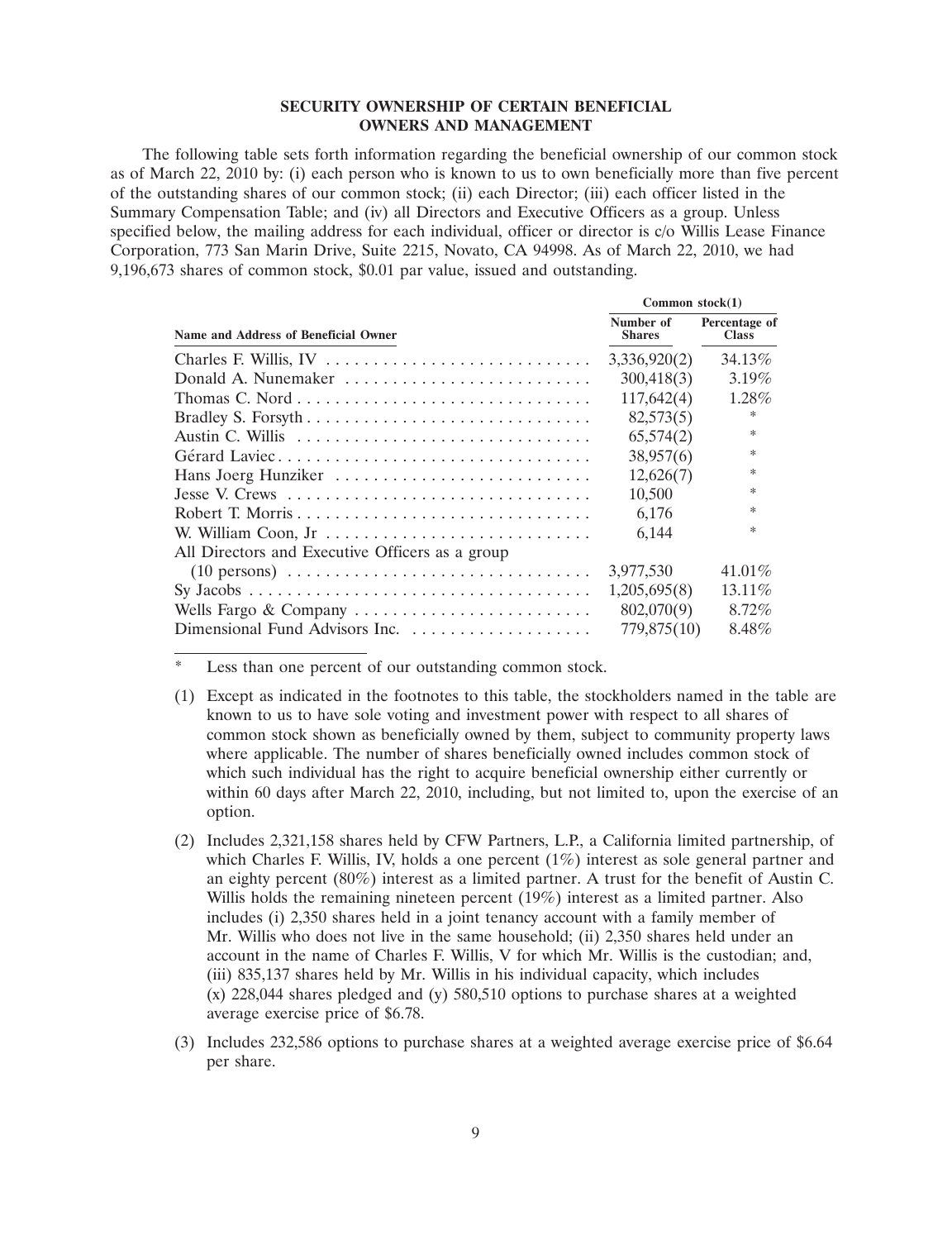- (4) Includes 22,000 options to purchase shares at a weighted average exercise price of \$9.20 per share. Mr. Nord also owns 2,500 Series A preferred shares which he purchased on February 7, 2006 at \$10.00 per share.
- (5) Includes 3,326 shares owned by Ms. Forsyth. Mr. Forsyth also owns 300 Series A preferred shares which he purchased on June 5, 2008 at \$10.25 per share and 8,400 Series A preferred shares which he purchased in April 2009 at an average per share price of \$7.68
- (6) Includes 27,081 options to purchase shares at a weighted average exercise price of \$6.42 per share.
- (7) Includes 3,750 options to purchase shares at a weighted average exercise price of \$8.70 per share.
- (8) Based on a Schedule 13G filed by Sy Jacobs with the Securities and Exchange Commission on February 16, 2010. Includes 694,368 shares held by JAM Partners, L.P., 476,227 shares held by JAM Special Opportunities Fund, L.P., and 35,100 shares held by Sy Jacobs. The mailing address of all three is One Fifth Avenue, New York, NY 10003.
- (9) Based on Schedule 13G filed by Wells Fargo & Company with the Securities and Exchange Commission on January 25, 2010. Wells Fargo & Company's mailing address is 420 Montgomery Street, San Francisco, CA 94104.
- (10) Based on Schedule 13G filed by Dimensional Fund Advisors Inc. with the Securities and Exchange Commission on February 10, 2010. Dimensional Fund Advisors LP mailing address is Palisades West, Building One, 6300 Bee Cave Rd., Austin, TX 78746.

#### **SECTION 16(a) BENEFICIAL OWNERSHIP REPORTING COMPLIANCE**

Section 16(a) of the Securities Exchange Act of 1934, as amended, requires our Directors and executive officers, and persons who own more than ten percent of a registered class of our equity securities, to file with the Securities and Exchange Commission initial reports of ownership and reports of changes in ownership of common stock and our other equity securities. Directors, executive officers and holders of more than ten percent of our common stock are required by Securities and Exchange Commission regulation to furnish us with copies of all Section 16(a) reports they file.

Based solely upon review of the copies of such reports furnished to us and written representations from our officers and Directors, we believe that, except as set forth in the following sentences, during the fiscal year ended December 31, 2009, our Directors, executive officers and holders of more than ten percent of our common stock complied with all applicable Section 16(a) filing requirements. Austin C. Willis, Director, sold 20,387 shares of the Company's common stock over the period of May 13, 2009 through May 19, 2009, and his Form 4 for these transactions was filed on June 25, 2009. Additionally, Mr. Forsyth's spouse purchased 3,326 shares of the Company's common stock over the period of November 21, 2007 through December 4, 2007, and his Form 4 for these transactions was filed on April 2, 2010.

#### **COMPENSATION OF EXECUTIVE OFFICERS**

## **COMPENSATION DISCUSSION & ANALYSIS**

This Compensation discussion and analysis describes the material elements of our compensation program for Named Executive Officers. The Compensation Committee of the Board of Directors (the ''Compensation Committee'') oversees the design and administration of our executive compensation programs. The Compensation Committee is comprised of four independent directors: Gerard Laviec ´ (Chair), W. William Coon, Jr., Hans Joerg Hunziker and Robert T. Morris. The Compensation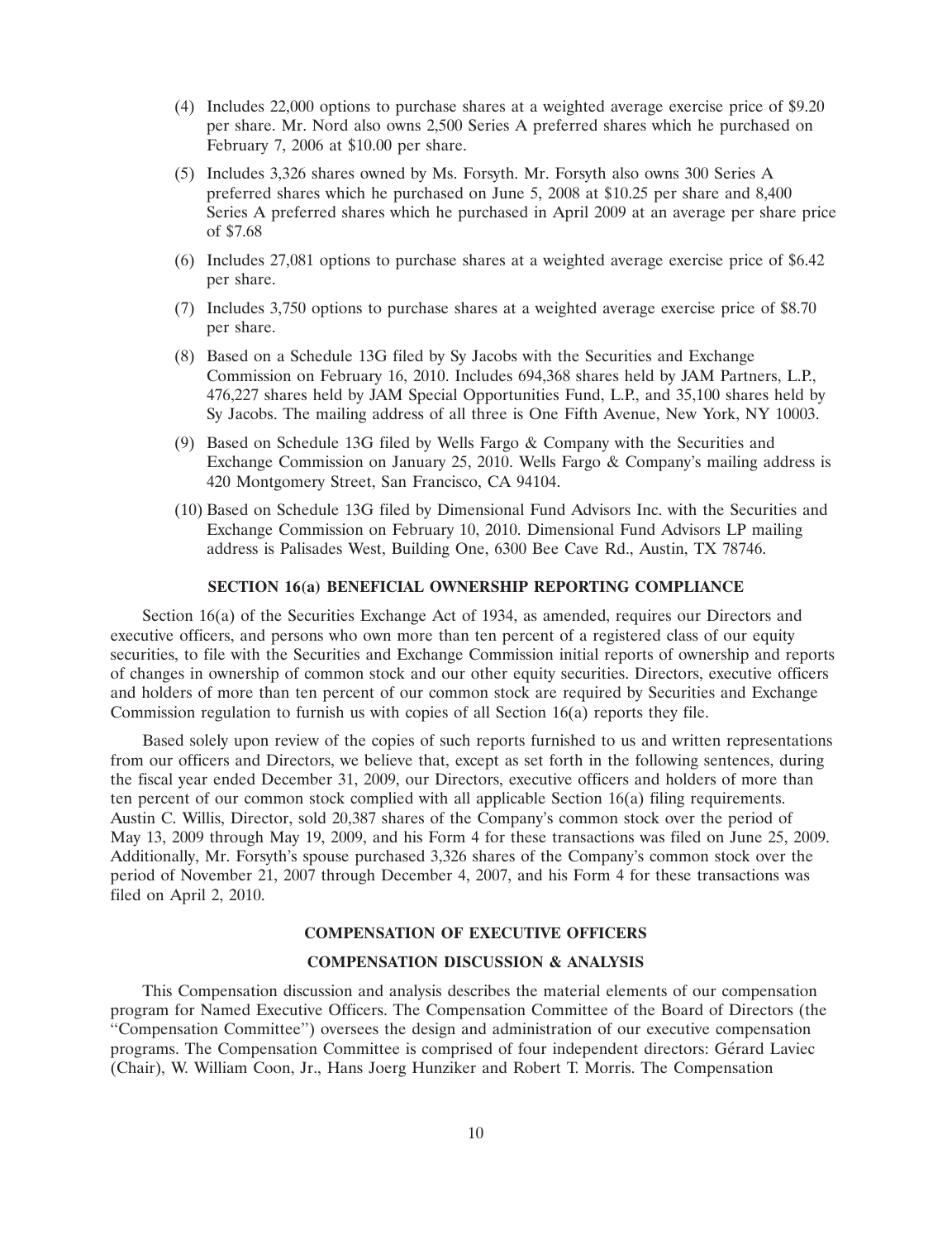Committee meets formally twice per year, and more often if needed. Each meeting includes an executive session, with no member of management present. The Compensation Committee's charter is available on the Company's web site *(www.willislease.com)*.

The Compensation Committee retains compensation consultants from time to time to evaluate executive compensation levels and advise on specific programs; the consultants report directly to the Compensation Committee. For the past three years, the Compensation Committee has retained Smith Consulting to advise on various compensation issues. Smith Consulting has no other contract or business relationship with Willis Lease.

## **Compensation Philosophy and Objectives**

The objectives of our compensation programs are to attract and retain high performing executives, to provide a substantial link between the company's performance and executive pay, and to provide stockholders with a superior rate of return.

It is difficult to determine a precise peer group because the vast majority of the Company's direct competitors are business units within much larger corporations such as General Electric, United Technologies and Bank of Tokyo Mitsubishi such that the heads of the leasing divisions do not appear in proxy statements as Named Executive Officers—therefore, the Compensation Committee makes its decisions based primarily on its understanding of compensation practices in the aviation services and leasing markets, generally, and for companies of comparable size. Accordingly, with the help of Smith Consulting, the Company has developed information on executive pay practices in financial services companies similar in size to the Company, primarily using surveys including, ''Watson Wyatt Data Services Top Management Compensation Report'' published annually by Watson Wyatt Worldwide.

The 2008 Watson Wyatt survey (last used by our consultant to compare top executive compensation at the Company) included data on 17,900 executives in over 2,500 organizations. The Watson Wyatt survey was used primarily to compare base salaries and annual incentive compensation levels. The comparison groups from which Watson Wyatt survey data was drawn included industrial companies with sales revenues from \$50 to \$200 million, all industrial companies with sales under \$1 billion, and financial institutions with assets under \$2 billion. Since the organizations included were most comparable to the business of the Company, the Smith Consulting analysis focused primarily on the third group—financial companies with assets under \$2 billion. The companies included in this third grouping were:

- Amalgamated Bank of Chicago
- American Bank
- Bank of Blue Valley
- Bankers' Bank
- Educational Employees Credit Union—Ft Worth
- Elevations Credit Union
- Federal Reserve Bank of Boston
- First Bank Holding Company, Colorado
- Liberty Bank
- National Chiropractic Malpractice Insurance Company
- SAC Federal Credit Union
- The Bank of Tampa
- Thrivent Financial for Lutherans
- United Bankers Bank
- University Federal Credit Union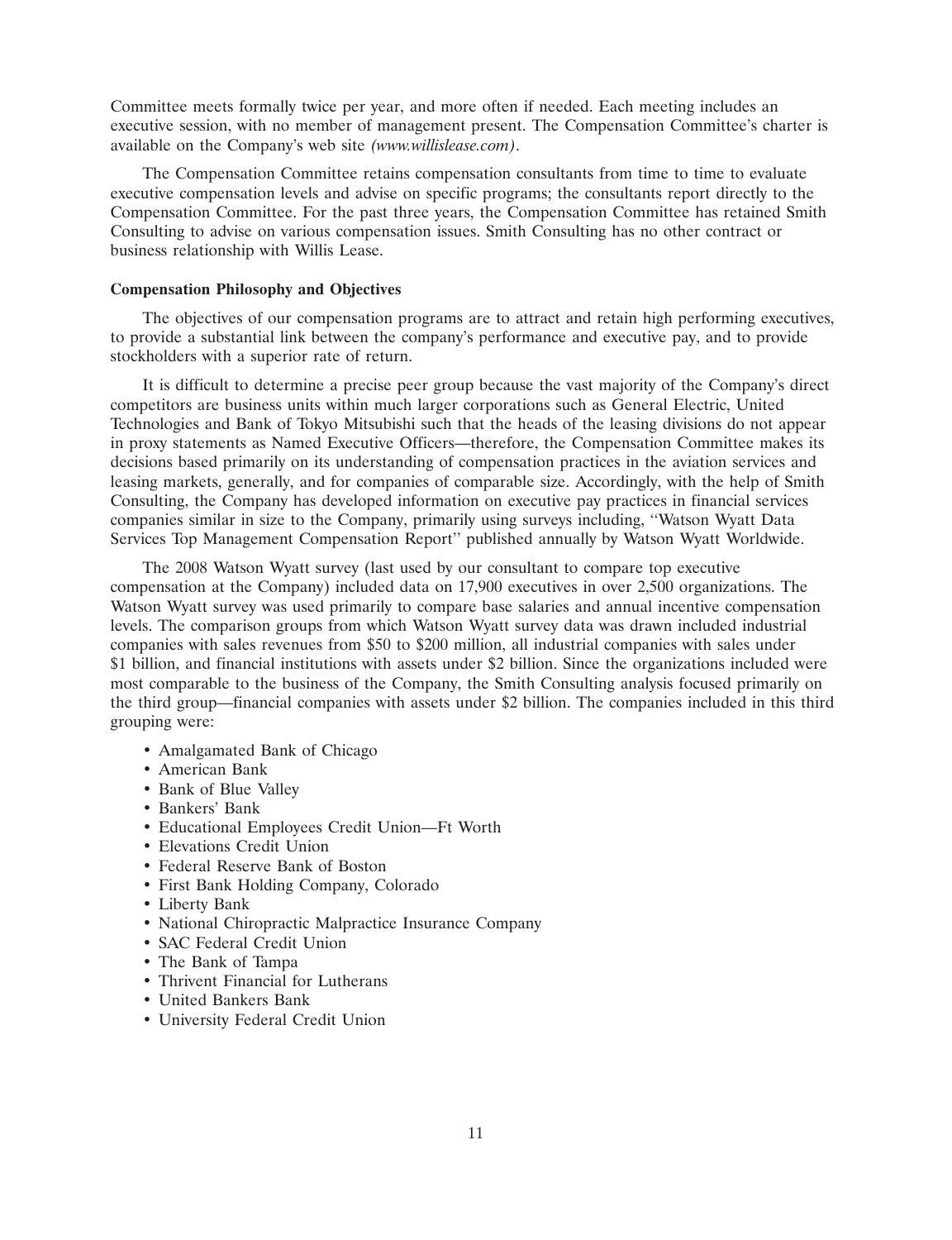The individual elements of compensation are targeted at different areas. Base salaries are sufficiently competitive to attract and retain highly capable executives; annual incentive bonuses are intended to reward meeting budgeted earnings goals each year; long-term incentives, now primarily in the form of grants of restricted stock, are intended to align executive and stockholder interest, reward long term growth of revenues and earnings, and provide an incentive for key executives to stay with the organization over the long term.

Our intention is to provide total compensation opportunity targeted at the 75th percentile of prevailing market compensation, and to pay that level of compensation only when the Company's financial goals are achieved or exceeded. At the time of the Smith Consulting review, the base salaries of Company executives compared to the 75<sup>th</sup> percentile of the financial institutions peer group as follows (Mr. Crews, our COO, was hired on July 29, 2009. His base salary is identical to that of his predecessor):

| <b>Executive</b> | <b>Base Salary</b><br>as a $\%$ of<br>75 <sup>th</sup> Percentile |
|------------------|-------------------------------------------------------------------|
|                  | 92%                                                               |
|                  | $71\%$                                                            |
|                  | $69\%$                                                            |
|                  | 78%                                                               |

Smith Consulting also compared annual incentive bonus opportunity to the survey groupings, to determine whether the Company's target bonuses (the amount intended to be paid when budget and other organizational goals are met) were reasonable and competitive. The following table shows targeted bonus percentage for top Company positions and two industry groupings, expressed as a percentage of base salary:

| Executive | Company | General     | Financial<br>Industry Institutions |
|-----------|---------|-------------|------------------------------------|
|           |         | $100\%$ 90% | $98\%$                             |
|           | $100\%$ | $85\%$      | $64\%$                             |
|           | $60\%$  | $62\%$      | .59%                               |
|           | 50\%    | $44\%$      | $49\%$                             |

In order to account for the differences in bonuses actually paid among companies and as an additional data point, a comparison of the total annual cash compensation (assuming target bonuses) for the Named Executive Officers to the total annual cash compensation actually paid for the survey group was made as follows:

| <b>Executive</b>                                                                                                     | <b>Annual Cash</b><br>Compensation<br>as a % of<br>75 <sup>th</sup> Percentile |
|----------------------------------------------------------------------------------------------------------------------|--------------------------------------------------------------------------------|
|                                                                                                                      | 93%                                                                            |
|                                                                                                                      | 86%                                                                            |
|                                                                                                                      | 69%                                                                            |
| Mr. Nord $\ldots$ $\ldots$ $\ldots$ $\ldots$ $\ldots$ $\ldots$ $\ldots$ $\ldots$ $\ldots$ $\ldots$ $\ldots$ $\ldots$ | 78%                                                                            |

At the time of the Smith Consulting study, the comparative annual cash compensation (salary and bonus) levels for the four executives above compared as follows to the survey data:

• Chief Executive Officer: Mr. Willis' then base salary and target bonus totaled \$1,236,250, or 93% of the 75th percentile for the financial industry survey group. The Compensation Committee felt that Mr. Willis' annual cash compensation should be targeted at 100% of the peer group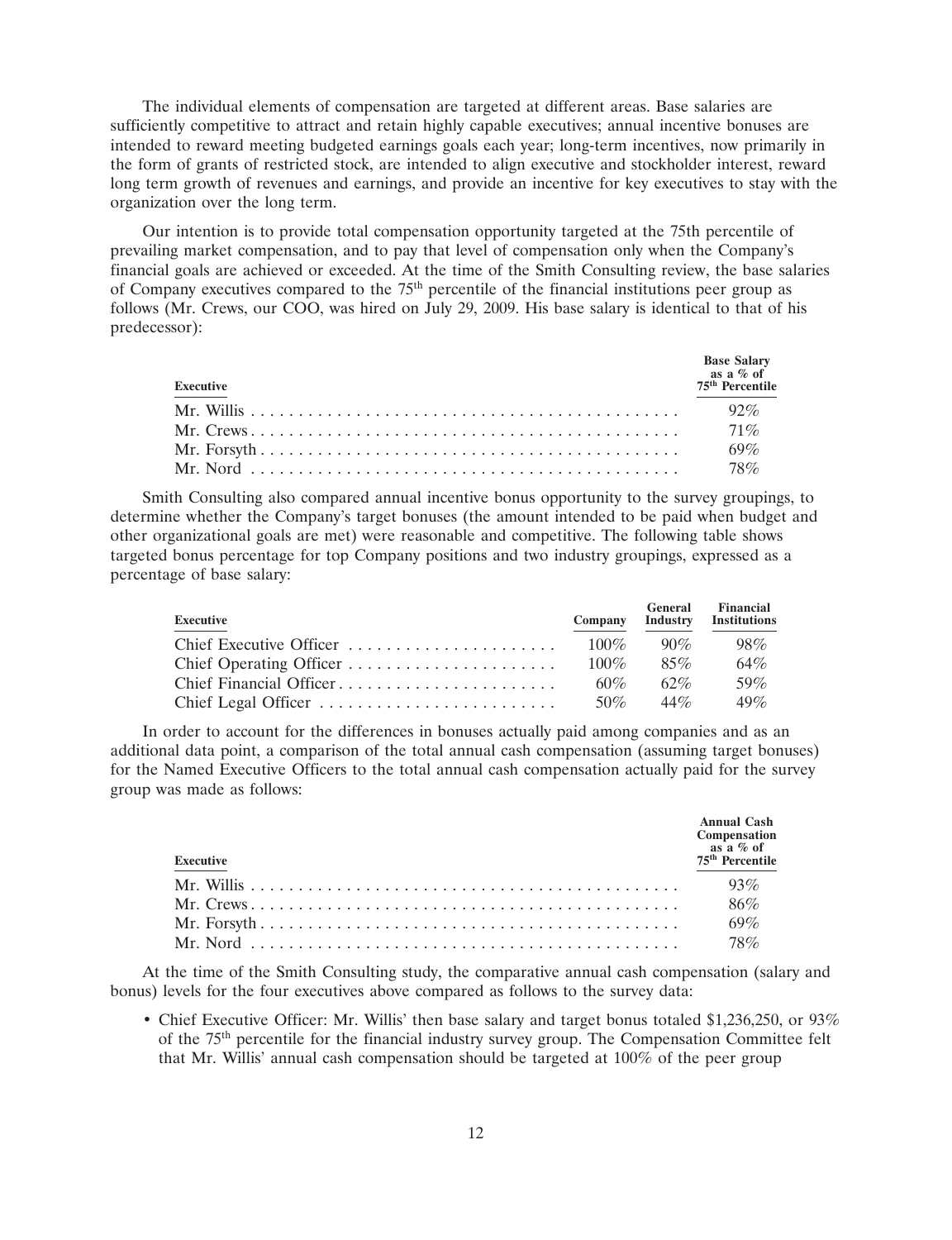75th percentile, given his many years of excellent leadership and the Company's outstanding results.

- Chief Operating Officer: Mr. Crews' targeted annual cash compensation represented 86% of the survey group's  $75<sup>th</sup>$  percentile. The Compensation Committee considers the terms negotiated with Mr. Crews reasonable in light of the fact that his base salary was similar to that of his predecessor. Mr. Crews brings substantially greater experience in general, and in aviation finance in particular, than his predecessor. Although Mr. Crews' target annual bonus is 50% of his base salary, he also has an opportunity to earn up to 50% of his base salary based on his individual performance in the subjective evaluation of Mr. Willis. Also, Mr. Crews does not have the benefit of an employment contract which guarantees him a base salary for a defined term, or additional severance benefits payable upon the termination of his employment or a change of control of the Company.
- Chief Financial Officer: While Mr. Forsyth's targeted annual cash compensation was only 69% of the 75th percentile, the Compensation Committee believed that this was appropriate given Mr. Forsyth's relatively short tenure and that this was his first position as a Chief Financial Officer.
- Chief Legal Officer: Mr. Nord's targeted annual cash compensation was 78% of the peer group 75th percentile. In the Compensation Committee's judgment, this was an unreasonably low level of compensation given Mr. Nord's experience and performance and the fact that he has management responsibilities that go beyond the legal function alone. The Compensation Committee's intention was to move Mr. Nord's compensation to a more competitive position over time.

Because of the transition in Mr. Nunemaker's duties from COO to General Manager—Leasing, the Compensation Committee determined not to adjust his base salary.

The total annual cash compensation (based on the actual bonuses paid) for the listed Named Executive Officers to (i) the total annual cash compensation actually paid for the survey group as well as to (ii) the Named Executive Officer's target total annual cash compensation (assuming target bonus) is set forth in the columns of the chart below.

| <b>Executive</b>                                                                    | <b>Annual Cash</b><br>Compensation Target<br>as a $\%$ of<br>75 <sup>th</sup> Percentile | <b>Annual Cash</b><br>Compensation<br>as a % of<br><b>Annual Cash</b><br>Compensation |
|-------------------------------------------------------------------------------------|------------------------------------------------------------------------------------------|---------------------------------------------------------------------------------------|
|                                                                                     | 96%                                                                                      | $107\%$                                                                               |
|                                                                                     | 68%                                                                                      | $79\%$                                                                                |
| Mr. Forsyth $\ldots \ldots \ldots \ldots \ldots \ldots \ldots \ldots \ldots \ldots$ | $107\%$                                                                                  | 112%                                                                                  |
|                                                                                     | 95%                                                                                      | $112\%$                                                                               |

To compare long term incentives in the marketplace, Smith Consulting used data from a composite survey obtained through Watson Wyatt that blended long term incentive market data as reported by Towers Perrin, Mercer, and Watson Wyatt surveys. These surveys represent data collected from hundreds of companies in various industries, and thus provide a broad sample from which to determine competitive long-term incentive grants for executives. The composite data base shows the dollar value of typical long-term incentive grants as a percentage of base pay at the  $25<sup>th</sup>$ ,  $50<sup>th</sup>$ , and  $75<sup>th</sup>$  percentiles at various salary levels. In its assessment, the Compensation Committee decided to focus on the 50th percentile level in determining long-term incentive grants for Company executives. Since base salary levels were already targeted at the 75<sup>th</sup> percentile, the result would produce total compensation targeted at approximately the 75<sup>th</sup> percentile, on a blended basis.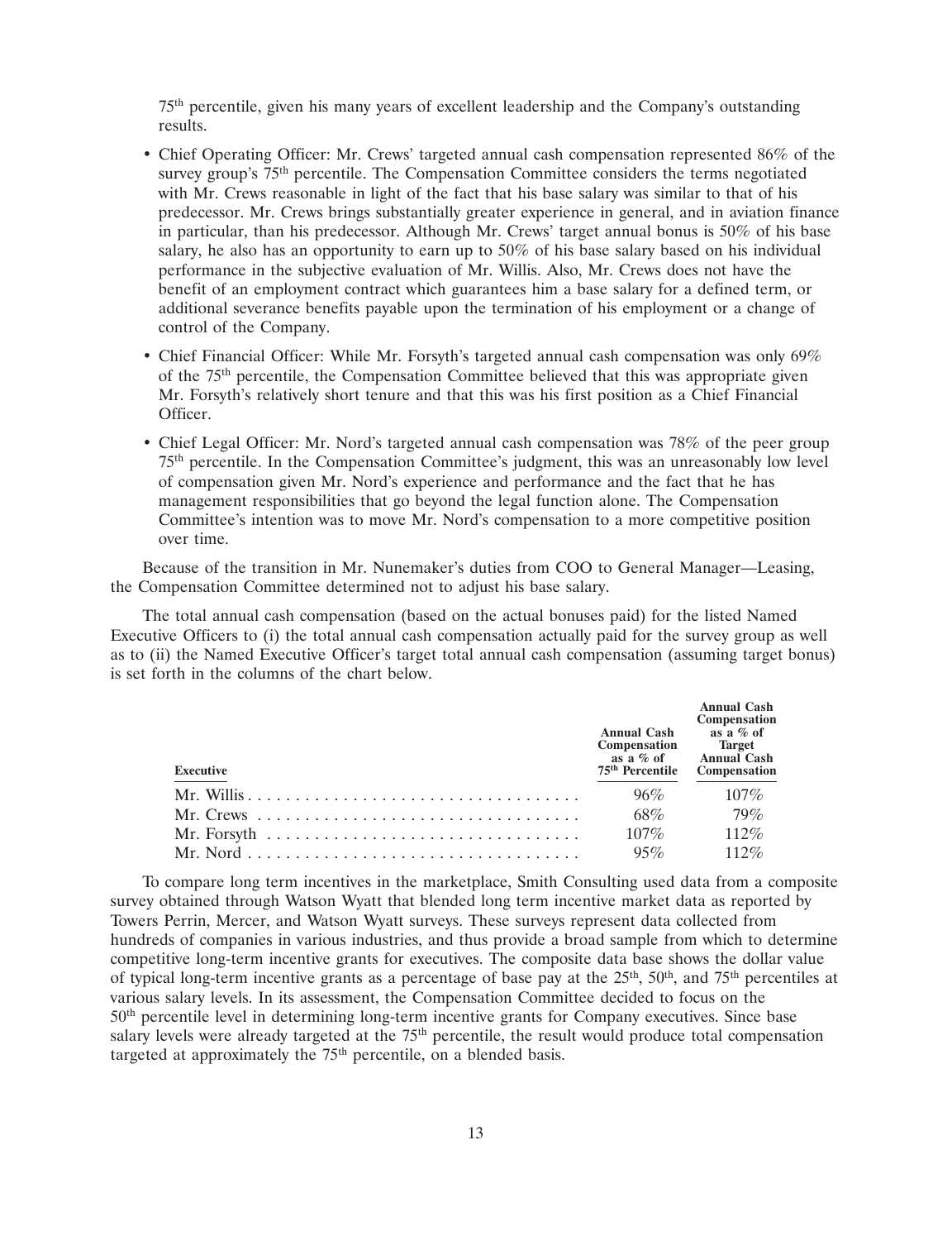The following table shows the survey data points used by the Compensation Committee in determining restricted stock grants for top Willis Lease executives:

| <b>Salary Level</b> | <b>LTI</b> Grant as<br><b>Multiple of</b><br><b>Base Pay</b> | <b>Target</b><br>\$ Value of<br>Grant |
|---------------------|--------------------------------------------------------------|---------------------------------------|
|                     | 1.68x                                                        | \$1,008,000                           |
|                     | .81x                                                         | \$243,000                             |
|                     | 42x                                                          | \$134.000                             |

These target values are general guidelines used by the Compensation Committee. Although the Compensation Committee models its grants on these guidelines, the actual grants vary based on the Compensation Committee's and Mr. Willis' subjective evaluation of each executive's performance and potential and the Company's overall financial position and performance.

#### **Governance of Compensation Programs**

Our CEO, in conjunction with human resources, develops recommended annual salaries, incentive targets and long-term incentive compensation for the Named Executive Officers. Using the published survey and comparator group information described above under ''Compensation Philosophy and Objectives,'' and based on competitive market information provided by the Compensation Committee's outside consultant, the Compensation Committee approves the annual salaries, incentive targets and long-term incentive compensation for the Named Executive Officers.

In 2006 and early 2007, with the advice of Smith Consulting, the Compensation Committee approved the terms of employment contracts negotiated with Mr. Forsyth as being consistent with current market for his position. The Compensation Committee also approved increases in Messrs. Willis' and Nord's base salaries. In Mr. Willis' case the increase represents the Compensation Committee's assessment of his performance and input from its consultant. In Mr. Nord's case the Compensation Committee considered Mr. Willis' recommendation and input from its consultant and increased his compensation over a two-year period because it believed that it was out of step with the market. Effective January 1, 2008 the Compensation Committee increased Mr. Willis' and Mr. Forsyth's base salary. The Compensation Committee decided to increase Mr. Willis' base salary in recognition of his continued outstanding performance in leading the organization and to bring it in line with the desired position (75<sup>th</sup> percentile of market), taking into account the fact that in 2007 under Mr. Willis's leadership the Company's total revenue increased \$16 million or 15%, lease portfolio assets increased \$142 million or 23%, and earnings per diluted share increased \$0.10 to \$1.66. Mr. Forsyth's base salary was increased in recognition of his excellent performance, his growth in the CFO position, his increasing role as a part of the senior management team, and the relatively low position of his salary in the marketplace. Mr. Forsyth's base salary at his hire date of January 2007 was lower than market reflecting the fact that this was his first CFO position. In addition to increasing his salary to reflect his experience and growth in the role, the Compensation Committee took note that in addition to effectively managing the company's regular auditing and public reporting activities, he upgraded the staff of the accounting group in a majority of positions, successfully negotiated a new ''warehouse'' financing facility in conjunction with our WEST securitization and oversaw the implementation of a significant change in Company's accounting for maintenance reserves paid under its leases.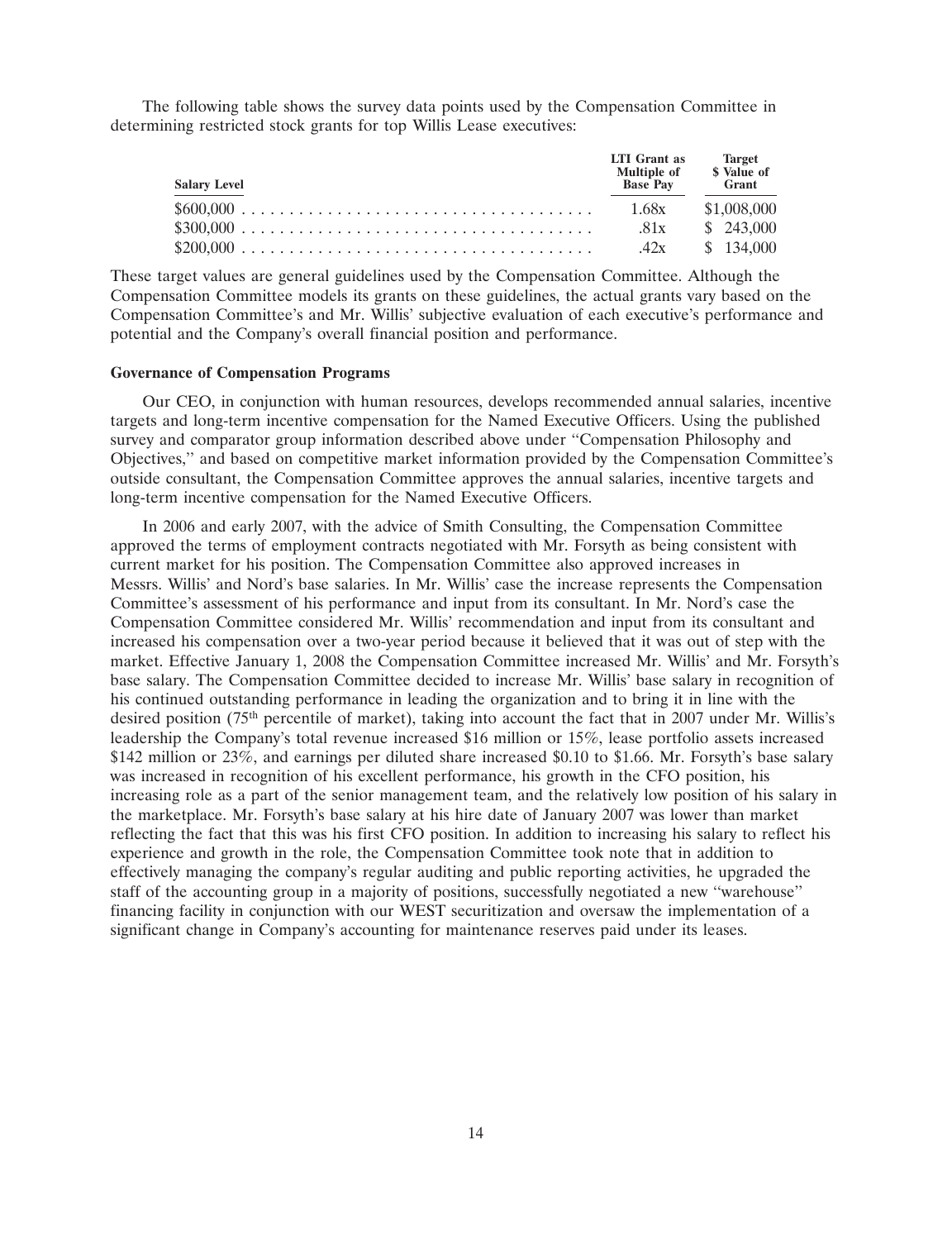On December 16, 2008 the Compensation Committee approved a revised Employment Agreement for Mr. Willis which superseded his previous agreement entered into in 2000. Mr. Willis' employment agreement was amended and restated to update its terms since the prior employment agreement was entered into in 2000. In addition, in connection with such amendment and restatement, the bonus provisions were clarified such that it was made clear that there was no guaranteed minimum bonus.

For the reasons discussed above, in 2009 the Compensation Committee approved the terms of employment negotiated with Mr. Crews as being consistent with current market for his position.

#### **Elements of Compensation**

Each element of compensation has a different purpose, although in combination they are intended to make sure that Willis Lease has a competitive compensation package that attracts top talent and provides incentives that encourage a high level of short- and long-term performance for the benefit of stockholders.

The Compensation Committee looks at these elements both individually (to ensure that each element is achieving its objective) and collectively (to ensure that the total compensation package is competitive). In the Compensation Committee's view, all three of the primary compensation elements—salary, annual incentive bonus, and long term incentives through restricted stock grants—are balanced. In other words, the intention is to have each element paid at the 75<sup>th</sup> percentile for high performers, not favoring any one element over the other. Thus, failure to achieve annual incentive goals in one year (or surpassing these goals) would not result in a Compensation Committee decision to increase (or reduce) other aspects of compensation.

Components of the total executive compensation package include:

**Base Salary:** Each officer's base salary is set on the basis of the Compensation Committee's assessment of salary levels in effect for comparable positions in the labor market, the officer's personal performance, and internal comparability considerations. The weight given these factors may vary from individual to individual. Base salaries are reviewed annually, and adjustments are made in accordance with the factors described above. Base salary increases depend in part on market competitiveness, time in position, individual performance and growth during the year, and expected future performance. (See ''Compensation Philosophy and Objectives'' for a discussion of the Compensation Committee's rationale for salary increases for individual Named Executive Officers).

Internal equity is also an important consideration in setting compensation levels for Company executives. Since the Company is different in some respects from the other industrial and financial companies in the survey samples, and since to some degree responsibilities of the Company's executive officers differ from those in typical companies (for example our Chief Legal Counsel is also responsible for Human Resources), the Compensation Committee gives some consideration to relative internal responsibilities when determining salaries, annual incentive bonus targets, and long term incentive grants. For example, since Mr. Forsyth and Mr. Nord both manage key staff functions for the Company, the Compensation Committee believes it is important that their compensation be generally in the same range.

**Annual Incentive Compensation:** The Compensation Committee has established an annual incentive program designed to reward both the achievement of specific financial goals and individual performance. Executives participate in a company-wide bonus plan with each employee participant having an individual target bonus based on a percentage of base salary. The bonus plan rewards the achievement of a financial goal set by the Board on an annual basis. A ''bonus pool'' is determined in the annual budgeting process which will be funded if we achieve the financial goal.

In 2009 the bonus plan provided for a bonus pool based on the achievement of a 10.5% return on equity goal, which was the goal established by the Board. Return on equity is calculated as net income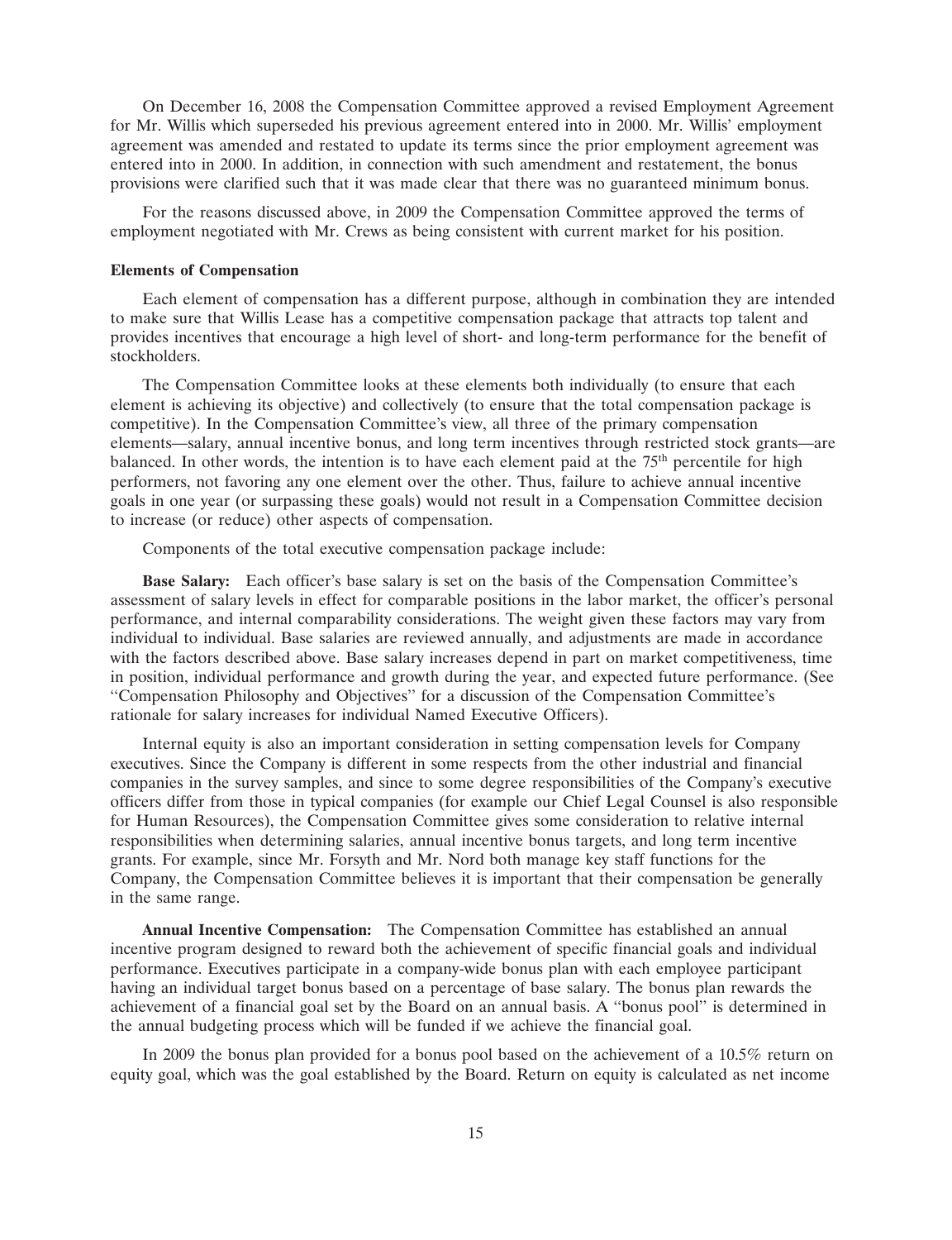attributable to common stockholders divided by common equity, calculated as total stockholders' equity less preferred stock. If the Company achieved 10.5% return on equity, the bonus pool would be fully funded and all employees, including the executives, would receive essentially 100% of their target bonuses which range from 100% (in the case of the CEO) to 15% of base salary. If return on equity was less than 10.5%, the bonus pool would be correspondingly reduced. If return on equity was less than 80% of this goal, the bonus pool would be eliminated and no bonuses would be paid. Under the 2009 Bonus Plan, increases in Company return on equity in excess of 10.5% resulted in an additional 14% of such increase for the 2009 bonus pool to be distributed to all employees participating in the Company-wide plan. The Compensation Committee also approved up to \$100,000 in discretionary awards for the 2009 year which could be awarded by the Compensation Committee to senior management based on the recommendation of the Chief Executive Officer for his reports and based on the determination of the Compensation Committee for the Chief Executive Officer and up to an additional \$100,000 for discretionary bonus grants to others.

The Company achieved a return on equity for 2009 of 12.0%. In addition to bonuses paid through the bonus pool, the Compensation Committee approved of discretionary awards to Messrs. Forsyth and Nord based on the Compensation Committee's subjective determination of the importance of Messrs. Forsyth's and Nord's contribution to the Company's successful refinancing of its revolving credit facility in November 2009. Each participant's target bonus percentage multiplied by the participant's base salary paid while a participant during 2009 was calculated to be the participant's target bonus amount. Each participant's share of the bonus pool was a fraction (expressed as a percentage) of the bonus pool, the numerator of which is the participant's target bonus amount and the denominator of which is the target bonus amount of all participants. This percentage is multiplied by the total bonus pool to determine each participant's share of the bonus pool. The net effect of these calculations resulted in all eligible participants, including the Named Executive Officers, receiving a bonus out of the bonus pool of approximately 114.2% of their target bonus amount.

The determination of the target bonus percentages for the Named Executive Officers started with the target bonus percentage set forth in their respective employment agreements or offer letters, which percentages were determined in part by compensation negotiations at hire and in part by evaluating competitive target incentive levels as reported by the Watson Wyatt survey data. (See "Compensation Philosophy and Objectives''). The employment agreement for Messrs. Willis, Forsyth, and Nord provided for target bonus percentages of 100%, 60%, and 50%, respectively, and are supported by the survey comparisons discussed above. The employment agreement for Mr. Nunemaker provided for a target bonus percentage of up to 85% of base salary for the 2000 bonus program. Because of the transfer of certain chief operating officer duties, Mr. Nunemaker's target bonus percentage has since been set at 50% of base salary. The employment offer letter for Mr. Crews provides for a target bonus percentage of 50% for a bonus to be paid out of the bonus pool, with an additional 50% bonus payable based on the subjective evaluation of his individual performance by the Chief Executive Officer.

**Long-term Incentive Compensation:** To reward executives for the long term growth in the value of the Company's shares, the Compensation Committee also makes annual long-term incentive grants. Grants of restricted stock awarded to officers, including all Named Executive Officers, are based primarily on competitive grant practices in industry as determined in the blended long term incentive survey (using Mercer, Towers Perrin, and Watson Wyatt data) as described above. Also, as explained above, each element of compensation is determined separately and therefore other forms of compensation paid to Named Executive Officers do not directly influence the amount of long-term incentive compensation that the Company awards.

Prior to June 2006, stock options (non-qualified and incentive stock options) were the primary form of long-term incentives for our executives. Because the 1996 Stock Option Plan expired in June 2006, no option grants were made after that date. The Incentive Plan approved by the stockholders in 2007 provided the flexibility to grant a variety of types of equity awards to provide long-term incentives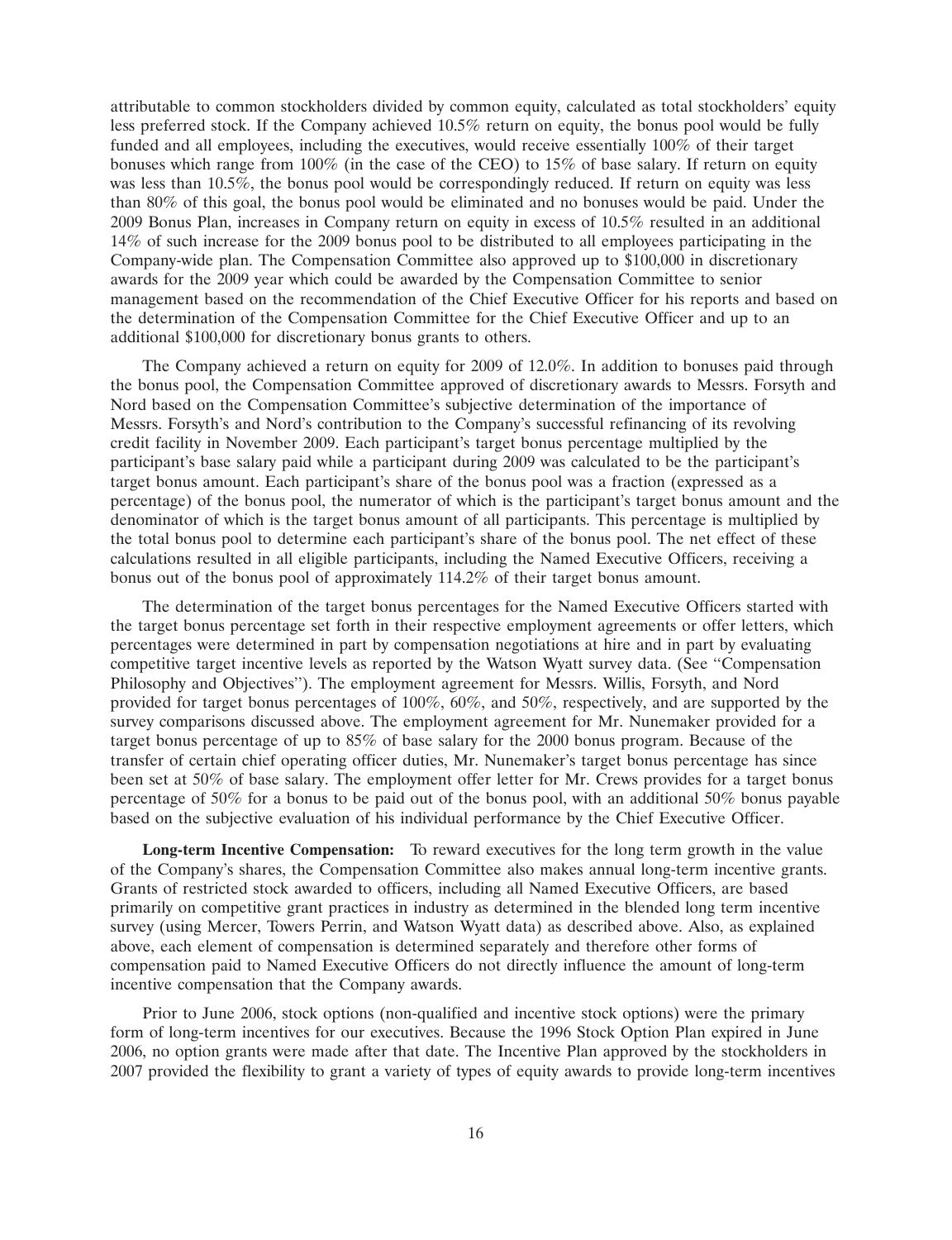to employees rather than being limited to options as the prior plan required. In conjunction with the approval of the new incentive plan, the Compensation Committee shifted its primary type of long-term incentive grants from options to restricted stock. The Compensation Committee, after consulting with its compensation consultant, has used as a general guide a 1-to-3 ratio for restricted stock in comparison to options—a guideline of one share of restricted stock is roughly equivalent to 3 options. In the Compensation Committee's judgment, restricted stock reduces the dilution of stockholders' interest by giving approximately the same value with only  $\frac{1}{3}$  of the number of shares as would be involved in an option grant. The introduction of the requirement to expense option awards for financial statement reporting purposes also makes restricted stock more attractive in both an absolute dollar sense and simplicity in calculating the accounting expense of the grants. The Compensation Committee also believes that restricted stock has a stronger retention value than do options which can expire without providing any incentive benefit. The current expectation is that restricted stock awards will be the primary form of long term incentives for our executives.

Mr. Crews was awarded 10,000 shares of restricted stock in accordance with the terms of his employment offer letter. No other shares of restricted stock were granted to Named Executive Officers in 2009 because the December 2008 restricted stock grants were made as the long-term incentive for 2009 in accordance with the Compensation Committee's review of competitive grant practices in industry as described above. The Compensation Committee and Mr. Willis reviewed the long-term incentive guidelines discussed above and made a subjective overall assessment with respect to the executives (other than Mr. Willis) to determine the size of those restricted stock grants to such executives. The Compensation Committee made a similar subjective assessment with respect to Mr. Willis to determine the size of his restricted stock grants.

**Employee Stock Purchase Plan:** With the exception of the CEO, whose ownership level precludes his participation under IRS regulations, our Named Executive Officers, as well as all other eligible employees, may purchase Company shares at a discount under the Employee Stock Purchase Plan.

Under the 1996 Employee Stock Purchase Plan (the ''*ESPP*'') 175,000 shares of common stock have been reserved for issuance. Participants may purchase not more than 1,000 shares or \$25,000 of common stock in any one calendar year. Each January 31 and July 31, shares of common stock are purchased with the employees' payroll deductions from the immediately preceding six months at a price per share of 85% of the lesser of the market price of the common stock on the purchase date or the market price of the common stock on the date of entry into an offering period. See Proposal 2 in this Proxy Statement for a detailed description of the ESPP and the proposed amendment thereto.

#### **Executive Stock Ownership**

While the Company promotes share ownership by its executives, and encourages them to acquire shares through the ESPP (in which all eligible executives participate) and long-term stock incentives in the form of restricted stock and stock options, there are currently no specific guidelines for executive stock ownership or requirement for them to hold shares.

#### **Deferred Compensation**

We maintained a Deferred Compensation Plan through September 19, 2007. That Plan permitted participating executives to defer payment of up to 80% of their base salaries and/or part or all of their bonuses. Mr. Willis was the only executive who elected to participate in the Deferred Compensation Plan. In 2006 he terminated his participation and in early 2007 withdrew the balance of his previous deferred compensation. As a result he has no accumulated deferrals. Because of the lack of utilization of the plan, it was terminated by the Board on September 19, 2007.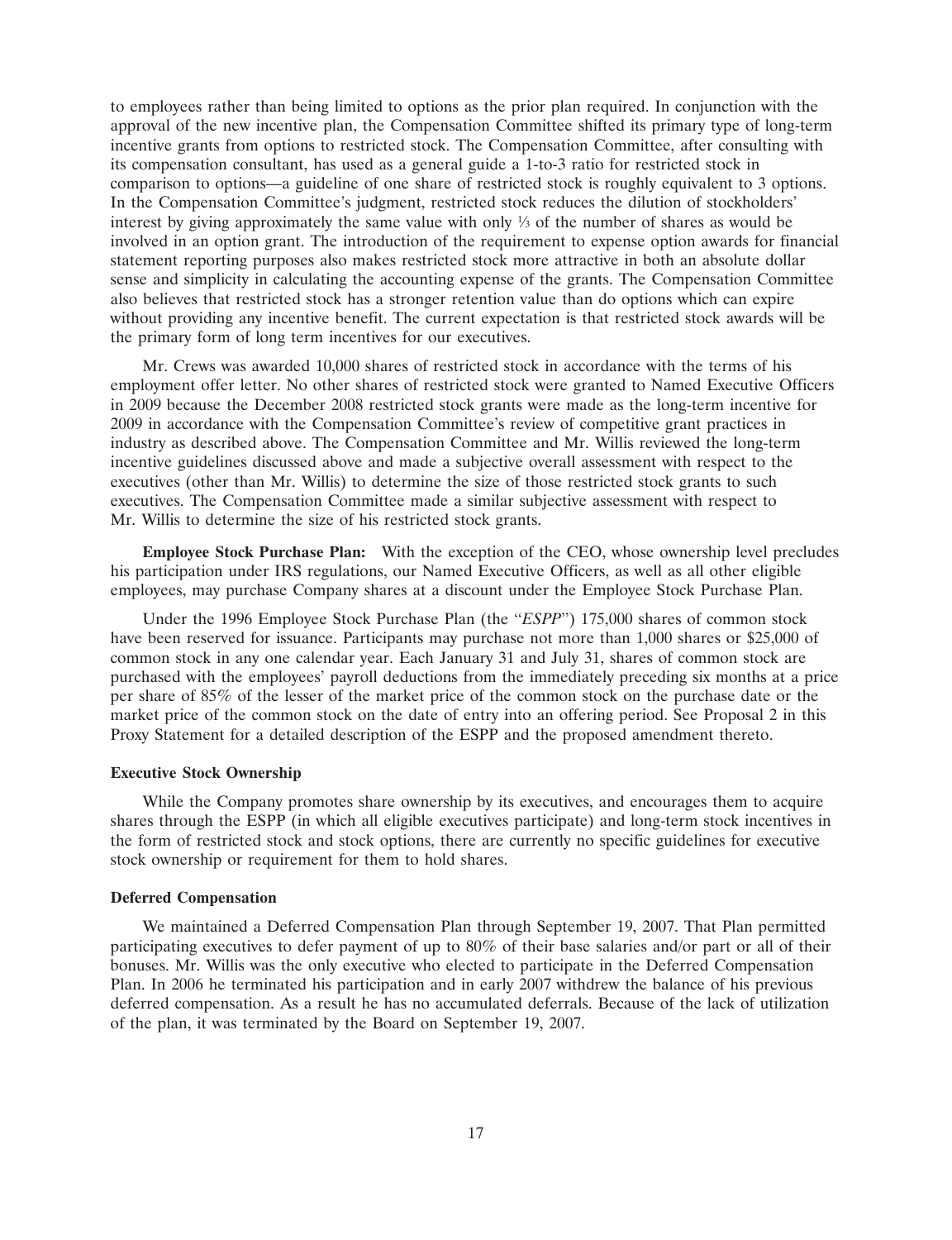#### **Employment Agreements and Severance Payments**

Employment agreements have been entered into with Messrs. Willis, Forsyth, Nunemaker and Nord. In addition to providing for severance as described below, such agreements provide for base salary (subject to increase but not decrease unless part of a salary reduction program affecting all senior executive officers), bonus compensation (as described in the ''Annual Incentive Compensation'' section of the ''Elements of Compensation'' portion of the Compensation and Discussion Analysis) and certain benefits. As described in detail below, the employment contracts specify certain severance benefits to be paid in the event of an involuntary termination or termination after a change of control. Consistent with our compensation philosophy, the Compensation Committee believes that the interests of stockholders are best served if the interests of senior management are aligned with those of the stockholders. To this end, we provide enhanced change of control severance benefits to certain of our executive officers to reduce any reluctance of the executive officers to pursue or support potential change in control transactions that would be beneficial to our stockholders. The agreement to pay such severance resulted from negotiations of employment terms with our Named Executive Officers. For further details, please refer to the section ''Termination and Change in Control Payments'' elsewhere in this proxy statement. The employment agreements also provide a nondisclosure and nonsolicitation of employees covenant for three years after termination of employment (except for Mr. Forsyth whose nonsolicitation covenant period is 2 years after termination of employment).

Mr. Crews is employed pursuant to an offer letter which provides for a base salary of \$350,000 per year. He participates in our annual incentive program with a target bonus opportunity of 50% of his base salary. In addition, he is eligible for a separate bonus of up to 50% of his base salary based on Mr. Willis' evaluation of his individual performance as recommended to the Compensation Committee. Mr. Crews also received an award of 10,000 restricted shares of company stock which vests in four equal annual installments, assuming continued employment. Mr. Crews' offer letter does not provide for severance benefits or other payments to be made to him upon a termination or change of control.

## **REPORT OF THE COMPENSATION COMMITTEE**

The Compensation Committee of the Board of Directors has submitted the following report for inclusion in this Proxy Statement:

The Compensation Committee has reviewed and discussed the Compensation Discussion and Analysis contained in this Proxy Statement with management. Based on our review of and the discussions with management with respect to the Compensation Discussion and Analysis, we recommended to the Board of Directors that the Compensation Discussion and Analysis be included in this Proxy Statement and in the Company's Annual Report on Form 10-K for the fiscal year ended December 31, 2009 for filing with the SEC.

The foregoing report is provided by the following directors, who constitute the Compensation Committee:

#### **COMPENSATION COMMITTEE**

Gérard Laviec, Committee Chair Hans Joerg Hunziker W. William Coon, Jr. Robert T. Morris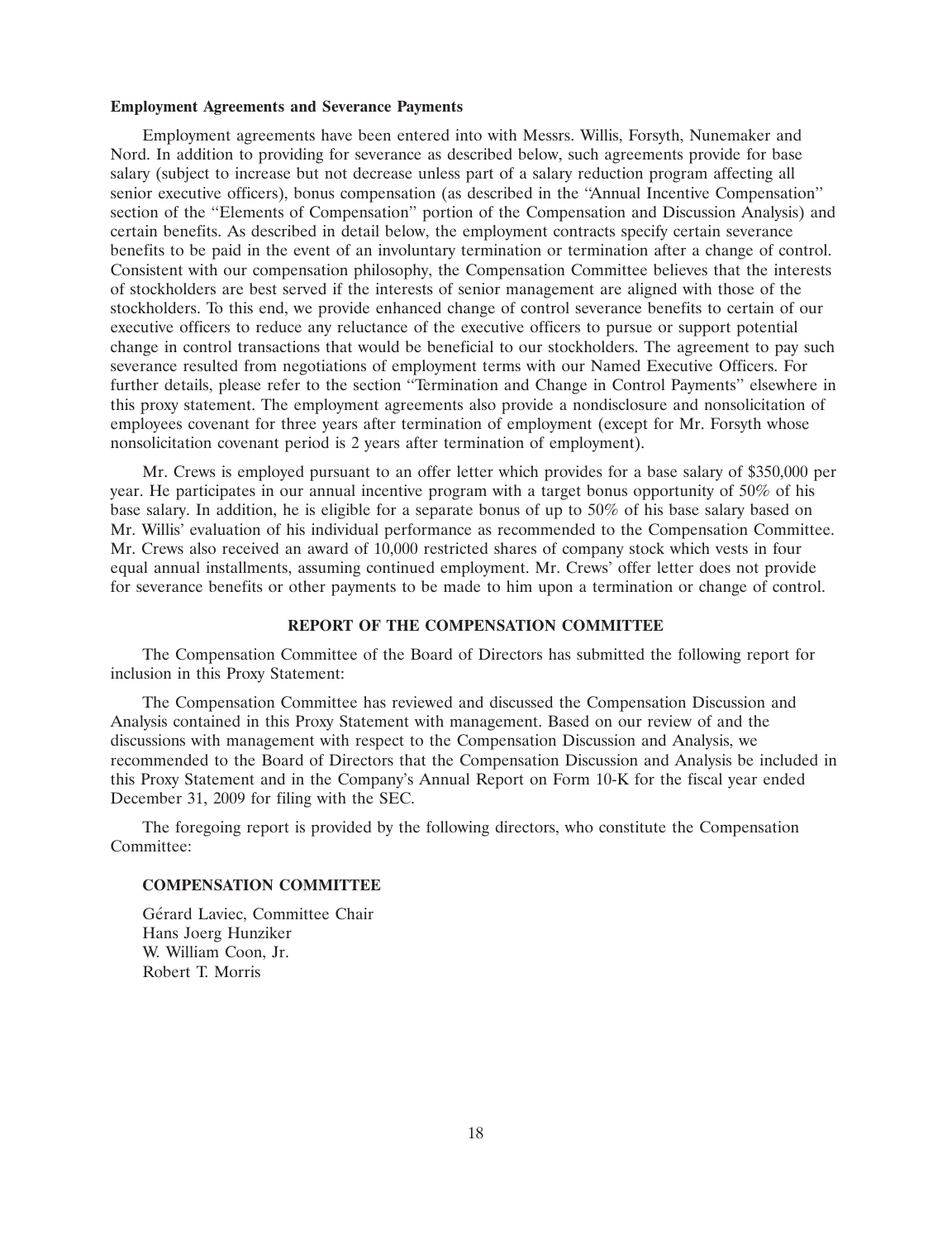#### **COMPENSATION COMMITTEE INTERLOCKS AND INSIDER PARTICIPATION**

The Compensation Committee consists of the following four independent directors: Gerard Laviec, ´ Chair, Hans Joerg Hunziker, W. William Coon, Jr., and Robert T. Morris. None of our executive officers currently serves on our Compensation Committee. None of our executive officers is, or was during 2009, serving as a director of or member of the compensation committee of another entity, one of whose executive officers serves, or served, as a director of or on our Compensation Committee.

The following table sets forth certain information with respect to the compensation of our Chief Executive Officer, Chief Financial Officer, and the three most highly compensated executive officers other than the CEO and CFO, based on total compensation for their services with us in all capacities.

| Name and<br><b>Principal Position</b><br>(a) | Year<br>(b) | <b>Salary</b><br>$\left( \mathbf{\$}\right)$<br>(c) | <b>Bonus</b><br>$(\$)$<br>(d) | <b>Stock</b><br><b>Awards</b><br>(3)(1)<br>(e) | Option<br><b>Grants</b><br>$(\$)$<br>(f) | <b>Non-Equity</b><br><b>Incentive</b><br>Plan<br>Compensation<br>\$)(4)<br>(g) | Change in<br><b>Pension Value</b><br>and<br><b>Nonqualified</b><br><b>Deferred</b><br>Compensation<br><b>Earnings</b><br>$($)$<br>(h) | All Other<br>Compensation<br>$(\$)$<br>(i) | <b>Total</b><br>$(\$)$<br>(j) |
|----------------------------------------------|-------------|-----------------------------------------------------|-------------------------------|------------------------------------------------|------------------------------------------|--------------------------------------------------------------------------------|---------------------------------------------------------------------------------------------------------------------------------------|--------------------------------------------|-------------------------------|
| Charles F. Willis, IV                        | 2009        | 682,500                                             |                               |                                                |                                          | 779,419                                                                        |                                                                                                                                       | 206,004(5)                                 | 1,667,923                     |
| PRES., CEO                                   | 2008        | 682,500                                             |                               | 1,976,075(2)                                   |                                          | 1,275,475                                                                      |                                                                                                                                       | 113,439                                    | 4,047,489                     |
|                                              | 2007        | 650,000                                             |                               | 1,421,807                                      |                                          | 920,527                                                                        | 200,379                                                                                                                               | 53,486                                     | 3,246,199                     |
| Bradley S. Forsyth<br>.                      | 2009        | 273,000                                             |                               |                                                |                                          | 217,060                                                                        |                                                                                                                                       | 12,315(6)                                  | 502,375                       |
| SVP, CFO                                     | 2008        | 260,000                                             |                               | $638,454(2)$ $45,200(3)$                       |                                          | 291,537                                                                        |                                                                                                                                       | 8,002                                      | 1,243,193                     |
|                                              | 2007        | 230,000                                             |                               | 335,405                                        |                                          | 245,435                                                                        |                                                                                                                                       | 57,966(7)                                  | 868,806                       |
| Jesse V. Crews<br>EVP, COO                   |             | 2009 149,872 74,936                                 |                               | 136,900                                        |                                          | 85,572                                                                         |                                                                                                                                       | 8,475(8)                                   | 455,755                       |
| Donald A. Nunemaker                          | 2009        | 297,275                                             |                               |                                                |                                          | 169,745                                                                        |                                                                                                                                       | 28,733(9)                                  | 495,753                       |
| EVP, GM-Leasing                              | 2008        | 297,275                                             |                               | 516,329(2)                                     |                                          | 277,778                                                                        |                                                                                                                                       | 21,991                                     | 1,113,373                     |
|                                              | 2007        | 297,275                                             |                               | 216,921                                        |                                          | 210,500                                                                        |                                                                                                                                       | 24,287                                     | 748,983                       |
| Thomas C. Nord                               | 2009        | 290,000                                             |                               |                                                |                                          | 195,591                                                                        |                                                                                                                                       | 15,065(10)                                 | 500,656                       |
| SVP, GC, Secretary                           | 2008        | 290,000                                             |                               | 541,188(2)                                     |                                          | 270,980                                                                        |                                                                                                                                       | 14,164                                     | 1,116,332                     |
|                                              | 2007        | 265,000                                             |                               | 422,898                                        |                                          | 187,646                                                                        |                                                                                                                                       | 13,527                                     | 889,071                       |

## **SUMMARY COMPENSATION TABLE FOR FISCAL YEAR 2009**

(1) The amounts in this column represent the grant date fair value of awards computed in accordance with Financial Accounting Standards Board Accounting Standards Codification Topic 718. Amounts for 2007 and 2008 have been recomputed under the same methodology in accordance with SEC rules.

(2) As discussed above in ''Long-term Incentive Compensation,'' restricted stock grants were made to Named Executive Officers in December 2008 as the long-term incentive for 2009. Accordingly, no further grants of restricted stock were made to such Named Executive Officers in 2009.

(3) Grant date value of stock appreciation right granted in 2007, computed in accordance with Financial Accounting Standards Board Accounting Standards Codification Topic 718 and in accordance with SEC rules.

(4) Reflects cash bonuses paid to our Named Executive Officers pursuant to the annual incentive program. For a description of the program, see "Compensation of Executive Officers—Compensation Discussion & Analysis—Elements of Compensation—Annual Incentive Compensation'' in this proxy statement.

(5) Includes (i) a 401(k) matching contribution in the amount of \$11,000, (ii) \$4,815 for the allocated cost of Mr. Willis' participation in a group life, disability, and accidental death and dismemberment policy that covers certain of the Company's executive officers, (iii) \$8,282 for an individual accidental death and dismemberment policy for Mr. Willis,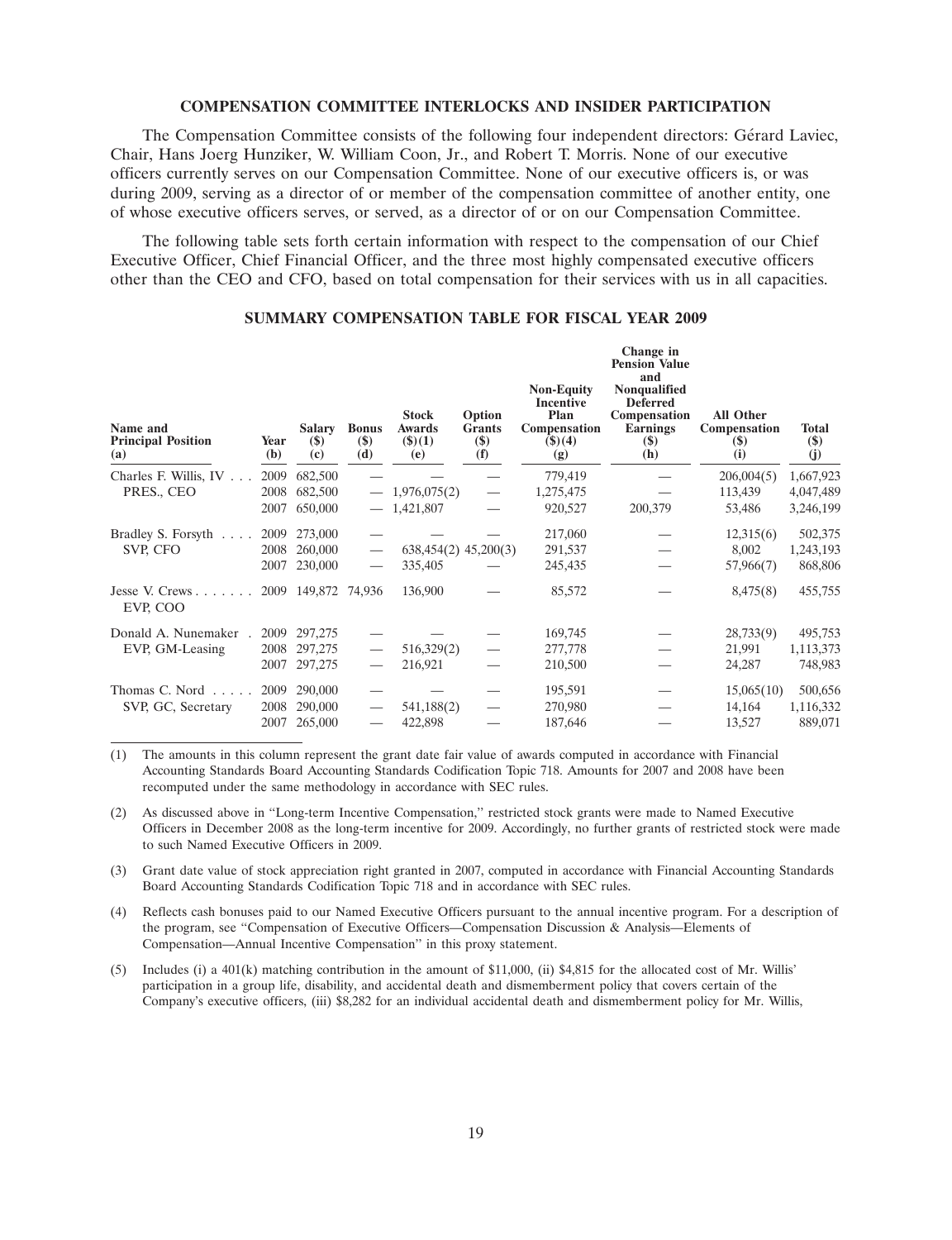(iv) \$18,161 for tax gross-ups in respect of Mr. Willis' temporary relocation to the United Kingdom, and the following perquisites:

- \$535 for personal use of a company car. This amount was calculated as a proration of total fuel costs and highway tolls (based on personal use as a percentage of total use).
- \$6,300 for three club memberships to facilitate his role as a Company representative in the community. This amount is based on the actual cost to the Company.
- \$30,000 for financial, tax and estate planning services. This amount is based on the actual cost to the Company.
- \$126,911 in relocation benefits paid to or on behalf of Mr. Willis in connection with his temporary relocation to the United Kingdom. This amount is based on the actual cost to the Company.
- In addition, Mr. Willis had guests accompany him on the Company's plane on business trips during 2009 with no or *de minimis* incremental cost.
- (6) Includes (i) a 401(k) matching contribution in the amount of \$8,250, and (ii) \$4,065 for the allocated cost of Mr. Forsyth's participation in a group life, disability, and accidental death and dismemberment policy that covers certain of the Company's executive officers.
- (7) Includes relocation reimbursement in the amount of \$50,000 to assist with relocation to the Company's headquarters.
- (8) Includes (i) a 401(k) matching contribution in the amount of \$4,410, and (ii) \$4,065 for the allocated cost of Mr.Crews' participation in a group life, disability, and accidental death and dismemberment policy that covers certain of the Company's executive officers.
- (9) Includes (i) a 401(k) matching contribution in the amount of \$11,000, (ii) \$4,065 for the allocated cost of Mr. Nunemaker's participation in a group life, disability, and accidental death and dismemberment policy that covers certain of the Company's executive officers, (iii) \$8,728 for an individual accidental death and dismemberment policy for Mr. Nunemaker, and the following perquisites:
	- \$670 for personal use of a company car. This amount was calculated as a proration of total fuel costs and highway tolls (based on personal use as a percentage of total use).
	- \$4,270 for the actual cost of airfare for Mr. Nunemaker's spouse who accompanied him on a business trip. This amount is based on the actual cost to the Company.
- (10) Includes (i) a 401(k) matching contribution in the amount of \$11,000, and (ii) \$4,065 for the allocated cost of Mr.Nord's participation in a group life, disability, and accidental death and dismemberment policy that covers certain of the Company's executive officers.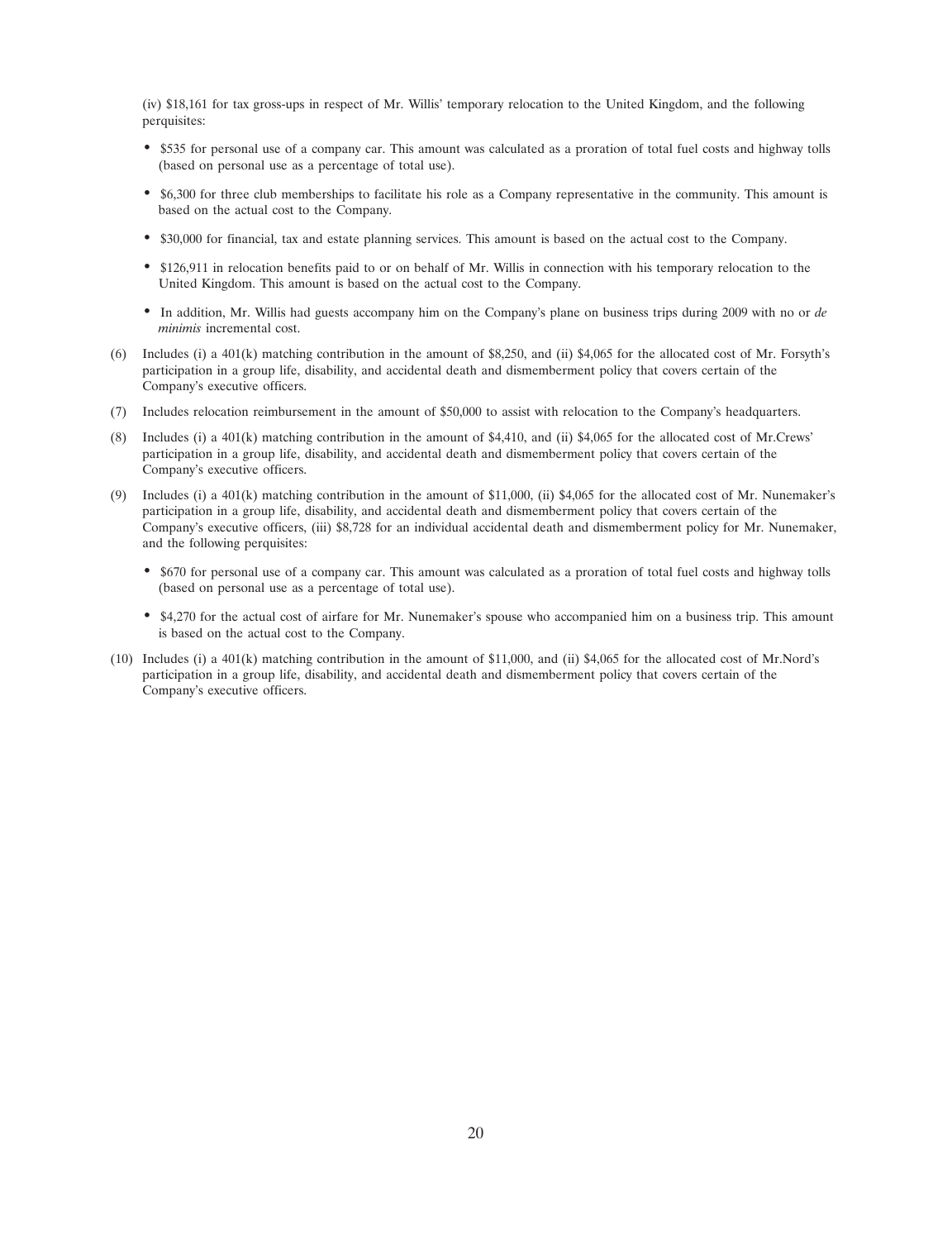The following table sets forth certain information with respect to the grant of non-equity incentive plan awards under our Annual Incentive Program.

|                           |                      | <b>Estimated Future Payouts</b><br><b>Under Non-Equity Incentive</b><br>Plan $Awards(1)$ |                                |                                      |                          | <b>Under Equity Incentive</b><br><b>Plan Awards</b> | <b>Estimated Future Payouts</b>      | <b>All Other Stock</b><br>Awards:<br><b>Number of Shares</b> | <b>Grant Date</b><br><b>Fair Value</b><br>of Stock and |
|---------------------------|----------------------|------------------------------------------------------------------------------------------|--------------------------------|--------------------------------------|--------------------------|-----------------------------------------------------|--------------------------------------|--------------------------------------------------------------|--------------------------------------------------------|
| <b>Name</b><br>(a)        | Grant<br>Date<br>(b) | <b>Threshold</b><br>$($)$<br>(c)                                                         | <b>Target</b><br>$(\$)$<br>(d) | <b>Maximum</b><br><b>(\$)</b><br>(e) | Threshold<br>(# )<br>(f) | (#)<br>(g)                                          | <b>Target Maximum</b><br>(# )<br>(h) | of Stock or Units<br>$(\#)(1)$<br>(i)                        | <b>Option Awards</b><br>$($ \$ $)(2)$<br>(m)           |
| Charles F. Willis, IV     |                      |                                                                                          | 682,500                        |                                      |                          |                                                     |                                      |                                                              |                                                        |
| Bradley S. Forsyth        |                      |                                                                                          | 163,800                        |                                      |                          |                                                     |                                      |                                                              |                                                        |
| Jesse V. Crews            | $7 - 29 - 09$        |                                                                                          | 350,000                        |                                      |                          |                                                     |                                      | 10,000                                                       | \$136,900                                              |
| Donald A. Nunemaker       |                      |                                                                                          | 148,700                        |                                      |                          |                                                     |                                      |                                                              |                                                        |
| Thomas C. Nord $\ldots$ , |                      |                                                                                          | 145,000                        |                                      |                          |                                                     |                                      |                                                              |                                                        |

## **GRANTS OF PLAN-BASED AWARDS For Fiscal Years Ended 2009**

During 2009, no stock options were granted.

(1) Reflects target awards from the 2009 annual incentive programs. For additional information, please see ''Annual Incentive Compensation'' above.

(2) The amounts in this column represent the grant date fair value of awards computed in accordance with Financial Accounting Standards Board Accounting Standards Codification Topic 718.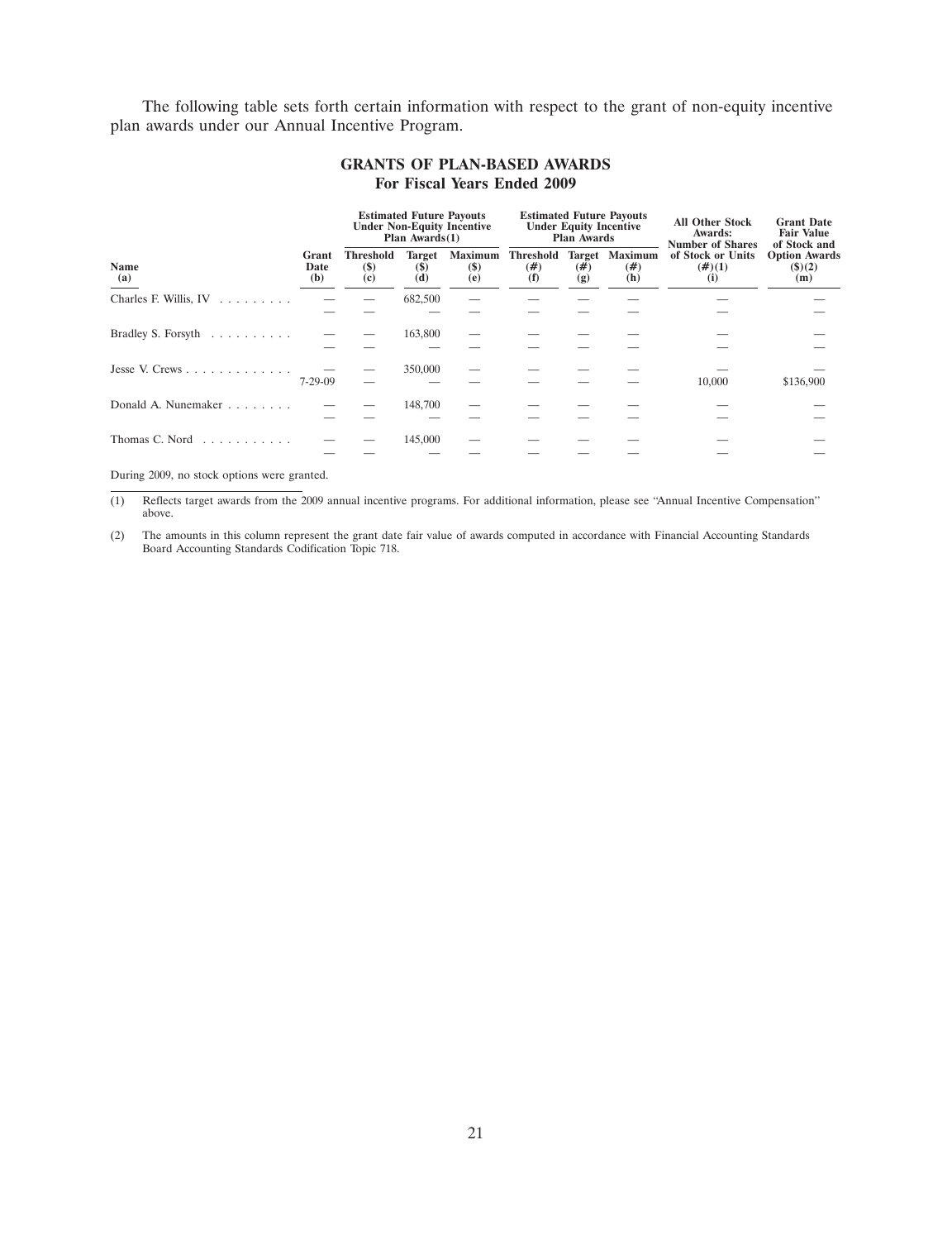The following table sets forth certain information with respect to the outstanding equity awards held by the named executive officers at the end of 2009.

|                                      |                                                                                                                           |                                                                                                                  | <b>Option Awards</b>                                                                                                                                      |                                               |                                            |                                                   |                                                                                                                        | <b>Stock Awards</b>                                                                                                                       |                                                                                                                                                                                                   |                                                                                                                                                                                                                            |
|--------------------------------------|---------------------------------------------------------------------------------------------------------------------------|------------------------------------------------------------------------------------------------------------------|-----------------------------------------------------------------------------------------------------------------------------------------------------------|-----------------------------------------------|--------------------------------------------|---------------------------------------------------|------------------------------------------------------------------------------------------------------------------------|-------------------------------------------------------------------------------------------------------------------------------------------|---------------------------------------------------------------------------------------------------------------------------------------------------------------------------------------------------|----------------------------------------------------------------------------------------------------------------------------------------------------------------------------------------------------------------------------|
| Name<br>(a)                          | Number of<br><b>Securities</b><br>Underlying<br><b>Unexercised</b><br><b>Options</b><br>(# )<br><b>Exercisable</b><br>(b) | Number of<br><b>Securities</b><br>Underlying<br>Unexercised<br><b>Options</b><br>(# )<br>Unexercisable<br>(c)(1) | <b>Equity</b><br>Incentive<br>Plan<br>Awards:<br>Number of<br><b>Securities</b><br>Underlying<br>Unexercised<br>Unearned<br><b>Options</b><br>(# )<br>(d) | Option<br><b>Exercise</b><br>Price(\$)<br>(e) | Option<br><b>Expiration</b><br>Date<br>(f) | Award<br>Grant<br>Date<br>(g)                     | <b>Number</b><br>of Shares<br>or Units<br>of Stock<br><b>That</b><br><b>Have Not</b><br><b>Vested</b><br>(#)<br>(h)(2) | <b>Market</b><br><b>Value</b><br>of Shares<br><sub>or</sub><br>Units of<br><b>Stock</b><br><b>That Have</b><br>Not<br>$Vested(\$)$<br>(i) | Equity<br>Incentive<br>Plan<br>Awards:<br><b>Number</b><br>of<br><b>Unearned</b><br>Shares,<br>Units or<br>Other<br><b>Rights</b><br><b>That</b><br><b>Have Not</b><br><b>Vested</b><br>#)<br>(j) | <b>Equity</b><br><b>Incentive</b><br>Plan<br>Awards:<br>Market or<br>Payout<br>Value of<br>Unearned<br>Shares,<br>Units or<br>Other<br><b>Rights</b><br><b>That</b><br><b>Have Not</b><br><b>Vested</b><br>$\binom{\$}{k}$ |
| Charles F. Willis, IV.               | 59,000                                                                                                                    |                                                                                                                  |                                                                                                                                                           | 9.20                                          | 8/5/2015                                   |                                                   |                                                                                                                        |                                                                                                                                           |                                                                                                                                                                                                   |                                                                                                                                                                                                                            |
|                                      | 127,954                                                                                                                   |                                                                                                                  |                                                                                                                                                           | 5.01                                          | 3/3/2013                                   |                                                   |                                                                                                                        |                                                                                                                                           |                                                                                                                                                                                                   |                                                                                                                                                                                                                            |
|                                      | 36,614                                                                                                                    |                                                                                                                  |                                                                                                                                                           | 4.68                                          | 5/8/2012                                   | 10/1/2007                                         | 45,924                                                                                                                 |                                                                                                                                           |                                                                                                                                                                                                   |                                                                                                                                                                                                                            |
|                                      | 150,000                                                                                                                   |                                                                                                                  |                                                                                                                                                           | 5.40                                          | 10/12/2011                                 | 1/15/2008                                         | 58,128                                                                                                                 |                                                                                                                                           |                                                                                                                                                                                                   |                                                                                                                                                                                                                            |
|                                      | 140,000                                                                                                                   |                                                                                                                  |                                                                                                                                                           | 10.00                                         | 2/27/2011                                  | 7/17/2008                                         | 13,249                                                                                                                 |                                                                                                                                           |                                                                                                                                                                                                   |                                                                                                                                                                                                                            |
|                                      | 66,942                                                                                                                    |                                                                                                                  |                                                                                                                                                           | 5.50                                          |                                            | 10/13/2010 12/17/2008                             | 78,000                                                                                                                 |                                                                                                                                           |                                                                                                                                                                                                   |                                                                                                                                                                                                                            |
|                                      | 580,510                                                                                                                   |                                                                                                                  |                                                                                                                                                           | 6.78                                          |                                            |                                                   | 195,301                                                                                                                | \$2,929,515                                                                                                                               |                                                                                                                                                                                                   |                                                                                                                                                                                                                            |
| Bradley S. Forsyth                   |                                                                                                                           |                                                                                                                  |                                                                                                                                                           |                                               |                                            | 10/1/2007<br>1/15/2008<br>7/17/2008<br>12/17/2008 | 10,833<br>15,501<br>8,832<br>24,960                                                                                    |                                                                                                                                           |                                                                                                                                                                                                   |                                                                                                                                                                                                                            |
|                                      |                                                                                                                           |                                                                                                                  |                                                                                                                                                           |                                               |                                            |                                                   | 60,126                                                                                                                 | \$901,890                                                                                                                                 |                                                                                                                                                                                                   |                                                                                                                                                                                                                            |
| Jesse V. Crews<br><b>Sand Street</b> |                                                                                                                           |                                                                                                                  |                                                                                                                                                           |                                               |                                            |                                                   |                                                                                                                        |                                                                                                                                           |                                                                                                                                                                                                   |                                                                                                                                                                                                                            |
|                                      |                                                                                                                           |                                                                                                                  |                                                                                                                                                           |                                               |                                            | 7/29/2009                                         | 10,000                                                                                                                 |                                                                                                                                           |                                                                                                                                                                                                   |                                                                                                                                                                                                                            |
|                                      |                                                                                                                           |                                                                                                                  |                                                                                                                                                           |                                               |                                            |                                                   | 10,000                                                                                                                 | \$150,000                                                                                                                                 |                                                                                                                                                                                                   |                                                                                                                                                                                                                            |
| Donald A.                            |                                                                                                                           |                                                                                                                  |                                                                                                                                                           |                                               |                                            |                                                   |                                                                                                                        |                                                                                                                                           |                                                                                                                                                                                                   |                                                                                                                                                                                                                            |
| Nunemaker                            | 28,000                                                                                                                    |                                                                                                                  |                                                                                                                                                           | 9.20                                          | 8/5/2015                                   |                                                   |                                                                                                                        |                                                                                                                                           |                                                                                                                                                                                                   |                                                                                                                                                                                                                            |
|                                      | 14,560                                                                                                                    |                                                                                                                  |                                                                                                                                                           | 5.01                                          | 3/3/2013                                   |                                                   |                                                                                                                        |                                                                                                                                           |                                                                                                                                                                                                   |                                                                                                                                                                                                                            |
|                                      | 35,440                                                                                                                    |                                                                                                                  |                                                                                                                                                           | 5.01                                          | 3/3/2013                                   |                                                   |                                                                                                                        |                                                                                                                                           |                                                                                                                                                                                                   |                                                                                                                                                                                                                            |
|                                      | 26,106                                                                                                                    |                                                                                                                  |                                                                                                                                                           | 4.68                                          | 5/8/2012                                   |                                                   |                                                                                                                        |                                                                                                                                           |                                                                                                                                                                                                   |                                                                                                                                                                                                                            |
|                                      | 50,544<br>3,287                                                                                                           |                                                                                                                  |                                                                                                                                                           | 4.68<br>5.40                                  | 5/8/2012<br>10/12/2011                     | 10/1/2007                                         | 7,006                                                                                                                  |                                                                                                                                           |                                                                                                                                                                                                   |                                                                                                                                                                                                                            |
|                                      | 31,713                                                                                                                    |                                                                                                                  |                                                                                                                                                           | 5.40                                          | 10/12/2011                                 | 1/15/2008                                         | 13,292                                                                                                                 |                                                                                                                                           |                                                                                                                                                                                                   |                                                                                                                                                                                                                            |
|                                      | 56,000                                                                                                                    |                                                                                                                  |                                                                                                                                                           | 10.00                                         | 2/27/2011                                  | 12/17/2008                                        | 27,179                                                                                                                 |                                                                                                                                           |                                                                                                                                                                                                   |                                                                                                                                                                                                                            |
|                                      |                                                                                                                           |                                                                                                                  |                                                                                                                                                           |                                               |                                            |                                                   |                                                                                                                        |                                                                                                                                           |                                                                                                                                                                                                   |                                                                                                                                                                                                                            |
|                                      | 245,650                                                                                                                   |                                                                                                                  |                                                                                                                                                           | 6.58                                          |                                            |                                                   | 47,477                                                                                                                 | \$ 712,155                                                                                                                                |                                                                                                                                                                                                   |                                                                                                                                                                                                                            |
| Thomas C. Nord                       |                                                                                                                           |                                                                                                                  |                                                                                                                                                           |                                               |                                            | 10/1/2007                                         | 13,659                                                                                                                 |                                                                                                                                           |                                                                                                                                                                                                   |                                                                                                                                                                                                                            |
|                                      | 22,000                                                                                                                    |                                                                                                                  |                                                                                                                                                           | 9.20                                          | 8/5/2015                                   | 1/15/2008                                         | 12,966<br>8,832                                                                                                        |                                                                                                                                           |                                                                                                                                                                                                   |                                                                                                                                                                                                                            |
|                                      | 28,600                                                                                                                    |                                                                                                                  |                                                                                                                                                           | 5.07                                          |                                            | 7/17/2008<br>8/7/2013 12/17/2008                  | 19,885                                                                                                                 |                                                                                                                                           |                                                                                                                                                                                                   |                                                                                                                                                                                                                            |
|                                      |                                                                                                                           |                                                                                                                  |                                                                                                                                                           |                                               |                                            |                                                   |                                                                                                                        |                                                                                                                                           |                                                                                                                                                                                                   |                                                                                                                                                                                                                            |
|                                      | 50,600                                                                                                                    |                                                                                                                  |                                                                                                                                                           | 6.87                                          |                                            |                                                   | 55,342                                                                                                                 | \$ 830,130                                                                                                                                |                                                                                                                                                                                                   |                                                                                                                                                                                                                            |
|                                      |                                                                                                                           |                                                                                                                  |                                                                                                                                                           |                                               |                                            |                                                   |                                                                                                                        |                                                                                                                                           |                                                                                                                                                                                                   |                                                                                                                                                                                                                            |

## **OUTSTANDING EQUITY AWARDS AT FISCAL 2009 YEAR-END**

(1) Options vest in four equal annual installments on each anniversary of the grant date.

(2) Shares of restricted stock granted on 10-1-2007, 1-15-2008, 7-17-2008 and 7-29-2009 vest in four equal annual installments on each anniversary of the grant date. Shares of restricted stock granted 12-17-2008 vest in five equal annual installments on each anniversary of the grant date.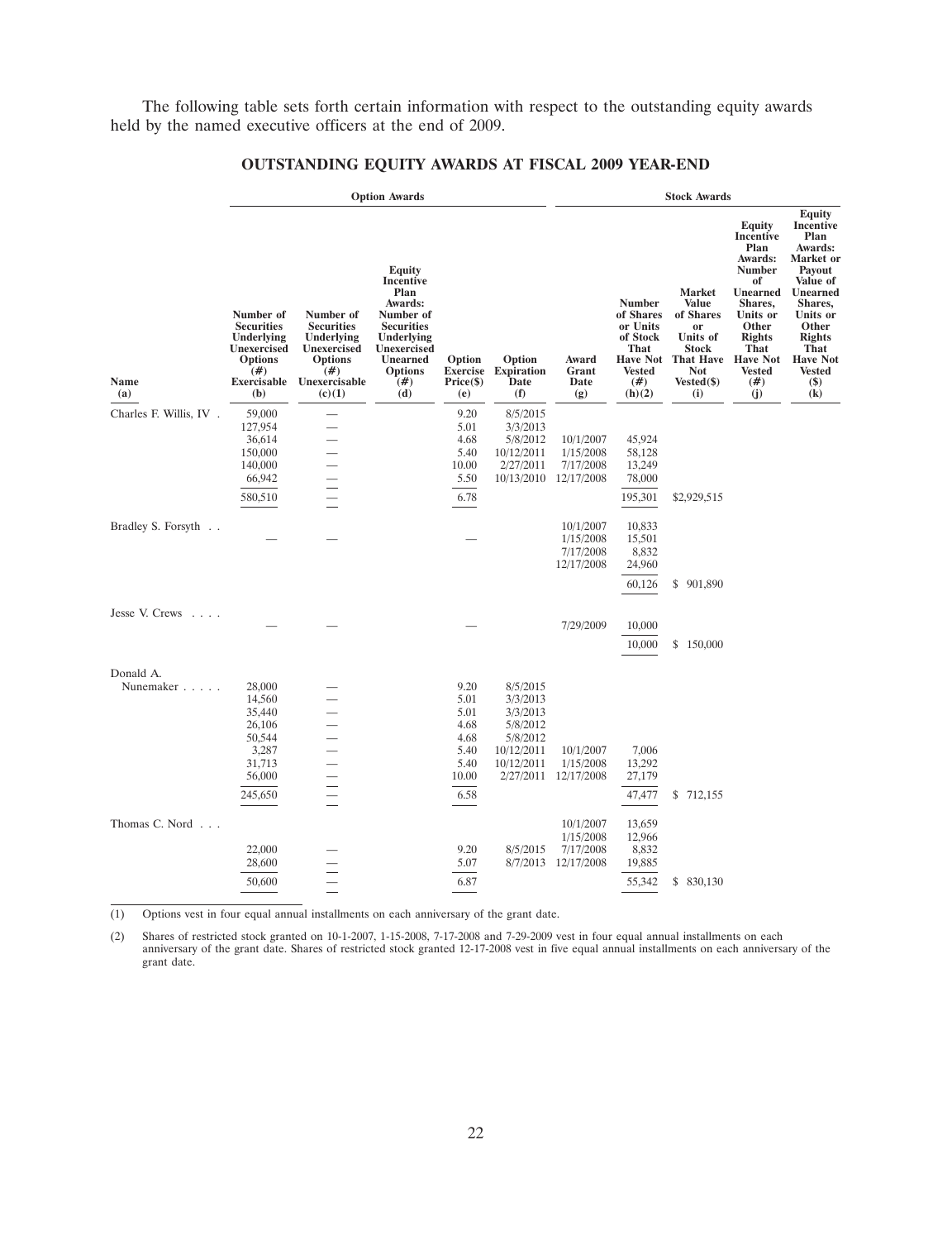The following table sets forth certain information with respect to options exercised by the named executive officer and stock that vested during fiscal year 2009.

|                                              | <b>Option Awards</b>                                                              |                                                           | <b>Stock Awards</b>                                                           |                                                           |  |
|----------------------------------------------|-----------------------------------------------------------------------------------|-----------------------------------------------------------|-------------------------------------------------------------------------------|-----------------------------------------------------------|--|
| Name of Executive Officer<br>(a)             | <b>Number of Shares</b><br><b>Acquired on</b><br><b>Exercise</b><br>$(\#)$<br>(b) | <b>Value Realized on</b><br><b>Exercise</b><br>(S)<br>(c) | <b>Number of Shares</b><br><b>Acquired on</b><br><b>Vesting</b><br>(#)<br>(d) | <b>Value Realized</b><br>on Vesting<br><b>(\$)</b><br>(e) |  |
| Charles F. Willis, $IV \ldots \ldots \ldots$ |                                                                                   |                                                           | 66,255                                                                        | \$819,142                                                 |  |
| Bradley S. Forsyth                           |                                                                                   |                                                           | 19,769                                                                        | \$248,894                                                 |  |
|                                              |                                                                                   |                                                           |                                                                               |                                                           |  |
| Donald A. Nunemaker                          | 52,499                                                                            | \$344,830                                                 | 14,729                                                                        | \$181,443                                                 |  |
| Thomas C. Nord                               | 1.400                                                                             | 9,802                                                     | 19,070                                                                        | \$242,759                                                 |  |

## **OPTION EXERCISES AND STOCK VESTED For Fiscal Year Ended 2009**

We do not offer pension benefits and therefore have not included the Pension Benefits table.

## **Termination and Change in Control Payments**

Employment contracts for Messrs. Willis, Forsyth, Nunemaker and Nord specify certain severance benefits to be paid in the event of an involuntary termination or a change of control. As discussed above, Mr. Crews is employed by the Company pursuant to an offer letter which does not provide for severance benefits or other payments to be made to him upon a termination or change of control.

The maximum of these benefits, payable to Mr. Willis, would represent three times his base salary and the average annual incentives he earned during the three years prior to his termination, plus payment of unvested annual incentives due during the year of termination, distribution of unpaid deferred compensation, immediate vesting of all stock options and restricted stock, and continued coverage for three years under the Company's employee group benefit plans.

The maximum of these benefits, payable to Mr. Forsyth, would represent one year of his base salary for termination without cause or 18 months salary upon a change of control, plus, in case of a change in control, the average annual incentives he earned during two years prior to his termination, plus payment of unvested annual incentives due during the year of termination. In addition immediate vesting of all stock options and restricted stock scheduled to vest during the two years following the termination date, and continued coverage for one year under the Company's employee group benefit plans.

The maximum of these benefits payable to Mr. Nunemaker would represent one year of his base salary for termination without cause or 18 months salary upon a change in control, plus, in case of a change in control, the average annual incentive he earned during the two years prior to his termination or one and one half times the average annual incentives earned during the two years prior to his termination upon a change of control, plus a prorated portion of his annual incentives due during the year of termination. In addition immediate vesting of all stock options and restricted stock, and continued coverage for one year under the Company's employee group benefit plans or 18 months if a change of control.

The maximum of these benefits, payable to Mr. Nord, would represent six months of his base salary for termination without cause or one year's salary upon a change in control, plus, in case of a change in control, the average annual incentive he earned during the two years prior to his termination,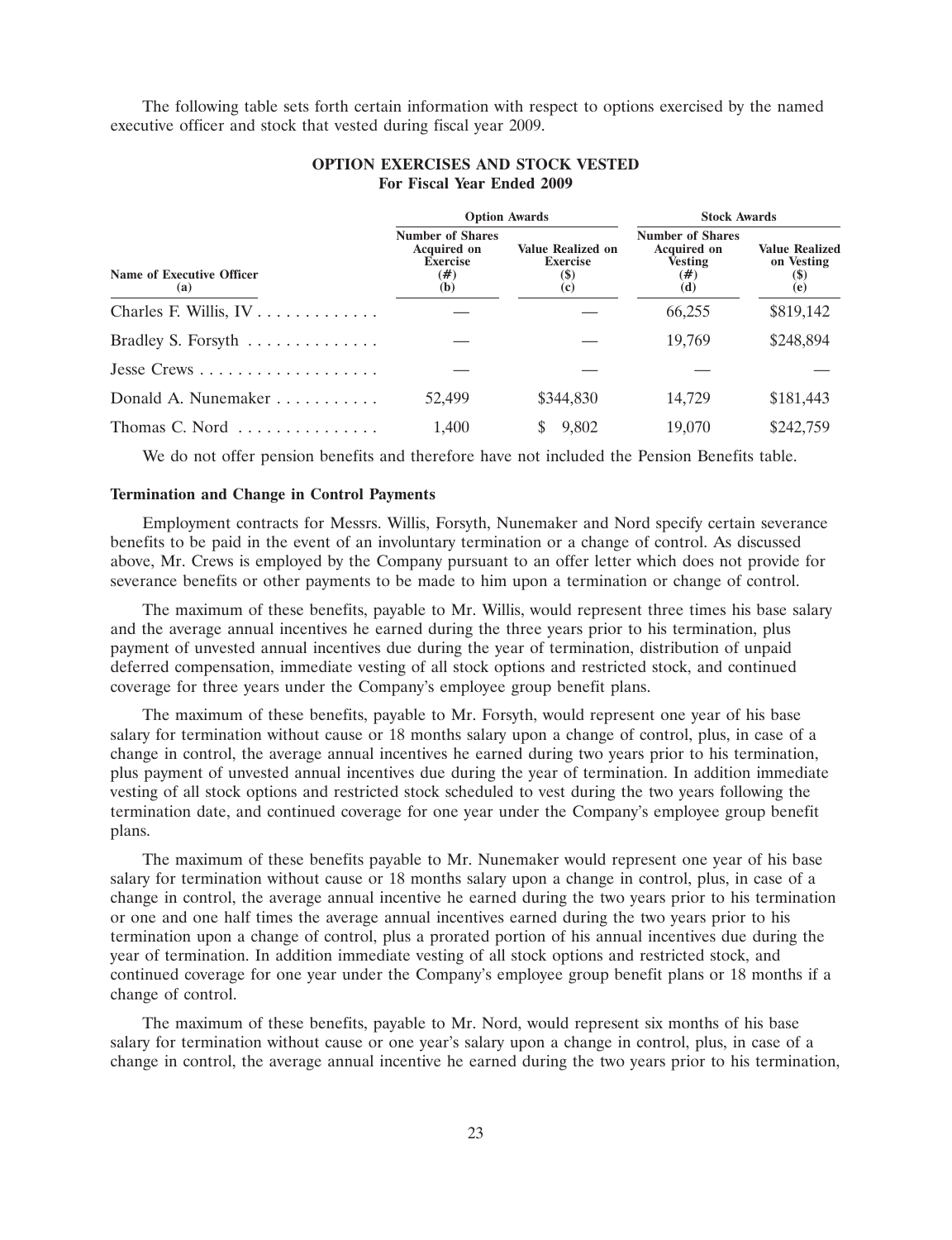plus payment of annual incentives due during the year of termination. In addition immediate vesting of all stock options and restricted stock scheduled to vest during the two years following the termination date, and continued coverage for six months under the Company's employee group benefit plans.

However, if any of these payments or benefits would constitute a ''parachute payment'' within the meaning of Section 280G of the Internal Revenue Code of 1986 (the ''Code''), as amended, and would be subject to the Excise Tax imposed by Section 4999 of the Code, the contract stipulates that payments to Messrs. Willis, Forsyth, Nunemaker and Nord will be reduced to an amount equal to the larger of the amount the executive would receive if their payment were reduced to a level that would not trigger the ''parachute payment'' excise tax, or the full payment subject to the excise tax.

If a named executive officer ceases to be employed by us because of his resignation or retirement, no severance payments are owed by us.

The following table shows potential payments to our Named Executive Officers under existing contracts for termination without cause or in connection with a change in control in each case, on December 31, 2009.

|                            | <b>Willis</b>      |               | Forsyth            |               | <b>Crews</b> |               | <b>Nunemaker</b>   |               | <b>Nord</b>   |               |
|----------------------------|--------------------|---------------|--------------------|---------------|--------------|---------------|--------------------|---------------|---------------|---------------|
|                            | <b>Termination</b> | <b>Change</b> | <b>Termination</b> | <b>Change</b> | Termination  | <b>Change</b> | <b>Termination</b> | <b>Change</b> | Termination   | <b>Change</b> |
| Severance payment          | \$5,510,400        | \$5,510,400   | 705,300            | 841,800<br>S  |              | —             | \$<br>690,100      | 960,900<br>\$ | 519,300<br>S. | 664,300       |
| In lieu of notice          | 682,500            | 682,500       | 273,000            | 273,000       |              |               | 148,700            | 148,700       | 145,000       | 145,000       |
| <b>Accelerated Vesting</b> |                    |               |                    |               |              |               |                    |               |               |               |
| of Restricted              |                    |               |                    |               |              |               |                    |               |               |               |
| Stock Awards $(1)$ .       | 2,929,500          | 2,929,500     | 593,000            | 593,000       |              |               | 712,200            | 712,200       | 572,000       | 572,000       |
| <b>Accrued Vacation</b>    |                    |               |                    |               |              |               |                    |               |               |               |
| and Sick Pay               | 105,100            | 105,100       | 40,500             | 40,500        | 11,400       | 11,400        | 29,700             | 29,700        | 44,700        | 44,700        |
| Continued                  |                    |               |                    |               |              |               |                    |               |               |               |
| Coverage under             |                    |               |                    |               |              |               |                    |               |               |               |
| all group plans            | 127,500            | 127,500       | 14,400             | 21,600        |              |               | 31,200             | 46,810        | 7,300         | 14,600        |
| Club Memberships.          | 22,500             | 22,500        |                    |               |              |               |                    |               |               |               |
| Financial/Tax/Estate       |                    |               |                    |               |              |               |                    |               |               |               |
| Planning $\ldots$ .        | 90,000             | 90,000        |                    |               |              |               | 5,000              | 5,000         |               |               |
| <b>Total Severance</b>     |                    |               |                    |               |              |               |                    |               |               |               |
| Payment                    | \$9,467,500        | \$9,467,500   | \$1,626,200        | \$1,769,900   | \$11,400     | \$11,400      | \$1,616,900        | \$1,903,310   | \$1,288,300   | \$1,440,600   |
|                            |                    |               |                    |               |              |               |                    |               |               |               |

### **Potential Payments on Termination or Change of Control**

(1) The value of the unvested restricted stock awards as of December 31, 2009 was set forth in the Outstanding Equity Awards at Fiscal 2009 Year-End table and based on the Company's closing stock price on December 31, 2009 of \$15.00. These values would be the same for both a termination without cause and a change of control. The additional aggregate value of equity vesting acceleration as of December 31, 2009 for both a termination of employment without cause as well as a change of control for Messrs. Forsyth and Nord, is limited to awards vesting in the two years following termination.

#### **Director Compensation**

Our outside, independent (non-employee) directors are compensated by a combination of an annual cash retainer, and restricted stock, with additional stipends for the Chairs of the Audit and the Compensation Committees. In addition, new non-employee directors are granted 5,000 shares of restricted Company stock on their appointment.

The Company does not provide additional compensation to executives who serve on the Board.

In March 2009, based on an analysis of market levels for board compensation in companies the size of Willis Lease conducted by Smith Consulting, the Board voted to adopt a new schedule for independent director compensation, to be effective January 1, 2009. The total fee was increased to \$97,000 per year, one-half payable in cash and one-half in the form of an award of restricted stock based on the closing price of the Company's shares on the date of the Annual Meeting of Stockholders. The Chair of the Audit Committee continues to receive a \$10,000 stipend and the Compensation Chair receives a \$5,000 stipend. Additionally, in December 2009, the Board voted to increase director compensation by 5% for 2010.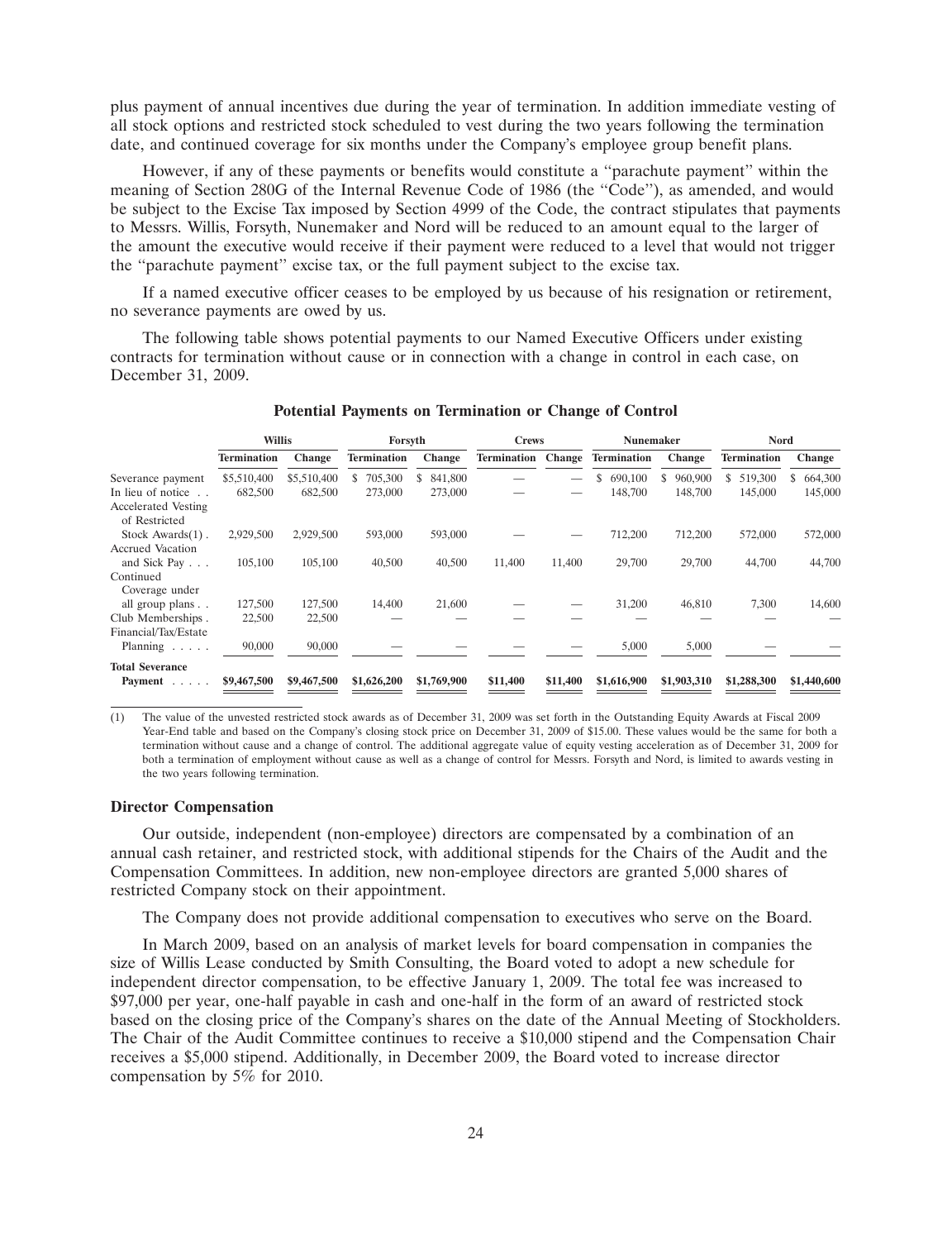The following table summarizes compensation by individual non-employee director for 2009.

### **DIRECTOR COMPENSATION For Fiscal Year Ended 2009**

| <b>Name</b><br>(a)             | <b>Fees Earned</b><br>or Paid<br>in Cash<br>$(\$)$<br>(b) | <b>Stock</b><br><b>Awards</b><br>(3)(1)<br>(c) | $(\$)$<br>(d) | <b>Non-Equity</b><br>Option Incentive Plan Compensation<br>Awards Compensation<br><b>(\$)</b><br>(e) | Change in<br><b>Pension Value</b><br>and<br><b>Nonqualified</b><br><b>Deferred</b><br><b>Earnings</b><br>$\left( \mathcal{S} \right)$<br>$\bf (I)$ | <b>All Other</b><br>Compensation<br><b>(\$)</b><br>(g) | <b>Total</b><br>$(\$)$<br>(h) |
|--------------------------------|-----------------------------------------------------------|------------------------------------------------|---------------|------------------------------------------------------------------------------------------------------|----------------------------------------------------------------------------------------------------------------------------------------------------|--------------------------------------------------------|-------------------------------|
| Gérard Laviec $(2)$            | 84,219                                                    | 48,502                                         |               |                                                                                                      |                                                                                                                                                    |                                                        | 132,721                       |
| Hans Joerg Hunziker $(2)$      | 53,585                                                    | 48,502                                         |               |                                                                                                      |                                                                                                                                                    | 6,500(3)                                               | 108,587                       |
| W. William Coon, Jr.           | 48,500                                                    | 48,502                                         |               |                                                                                                      |                                                                                                                                                    |                                                        | 97,002                        |
| Robert T. Morris $\dots \dots$ | 58,500                                                    | 48,502                                         |               |                                                                                                      |                                                                                                                                                    |                                                        | 107,002                       |
| Austin C. Willis               | 48,500                                                    | 48,502                                         |               |                                                                                                      |                                                                                                                                                    |                                                        | 97,002                        |

(1) The amounts in this column represent the grant date fair value of awards computed in accordance with Financial Accounting Standards Board Accounting Standards Codification Topic 718.

- (2) In recognition of the adverse effects of European exchange rates against the U.S. dollar, the Compensation Committee agreed to allow the compensation of European directors to be adjusted based on the rate in effect on their first election to the Board, effective January 1, 2008. This adjustment is paid in cash.
- (3) Payment under the Independent Contractor Agreement described below under ''Certain Relationships and Related Transactions.''

The unvested restricted stock held by each director is as follows: Mr. Laviec, 3,644; Mr. Hunziker, 3,644; Mr. Coon, 6,144; Mr. Morris, 6,144; Mr. Willis, 7,394. Under the 2007 Plan each non-employee Board member received a restricted stock grant of 5,000 shares of common stock when they first become a non-employee Board member. In addition each individual who is to continue to serve as an independent director was granted \$48,500 worth of restricted stock based on the market price of our common stock on the date of the Company's Annual Meeting of Stockholders. Each 5,000 share initial restricted stock grant vests in a series of four successive equal annual installments over the recipient's period of continued service as a Board member measured from the grant date. Each \$48,500 value annual restricted stock grant vests in one installment on the recipients' completion of one year of Board service measured from the grant date.

## **PROPOSAL 2 AMENDMENT AND RESTATEMENT OF THE EMPLOYEE STOCK PURCHASE PLAN**

The Company's stockholders are being asked to approve an amendment and restatement to the ESPP that will increase the maximum number of shares of common stock authorized for issuance over the term of the ESPP from 175,000 to 250,000 and extend the term of the ESPP until the last business day of July 2020.

The ESPP is intended to provide employees of the Company with additional incentives by permitting them to acquire a proprietary interest in the Company through the purchase of the Company's common stock. The ESPP was initially adopted by the Company's Board of Directors on June 20, 1996 and such adoption was subsequently approved by the Company's stockholders. It was amended and restated as of August 1, 1998. It was again amended and restated as of August 1, 2004, and such amendment and restatement was subsequently approved by the Company's stockholders.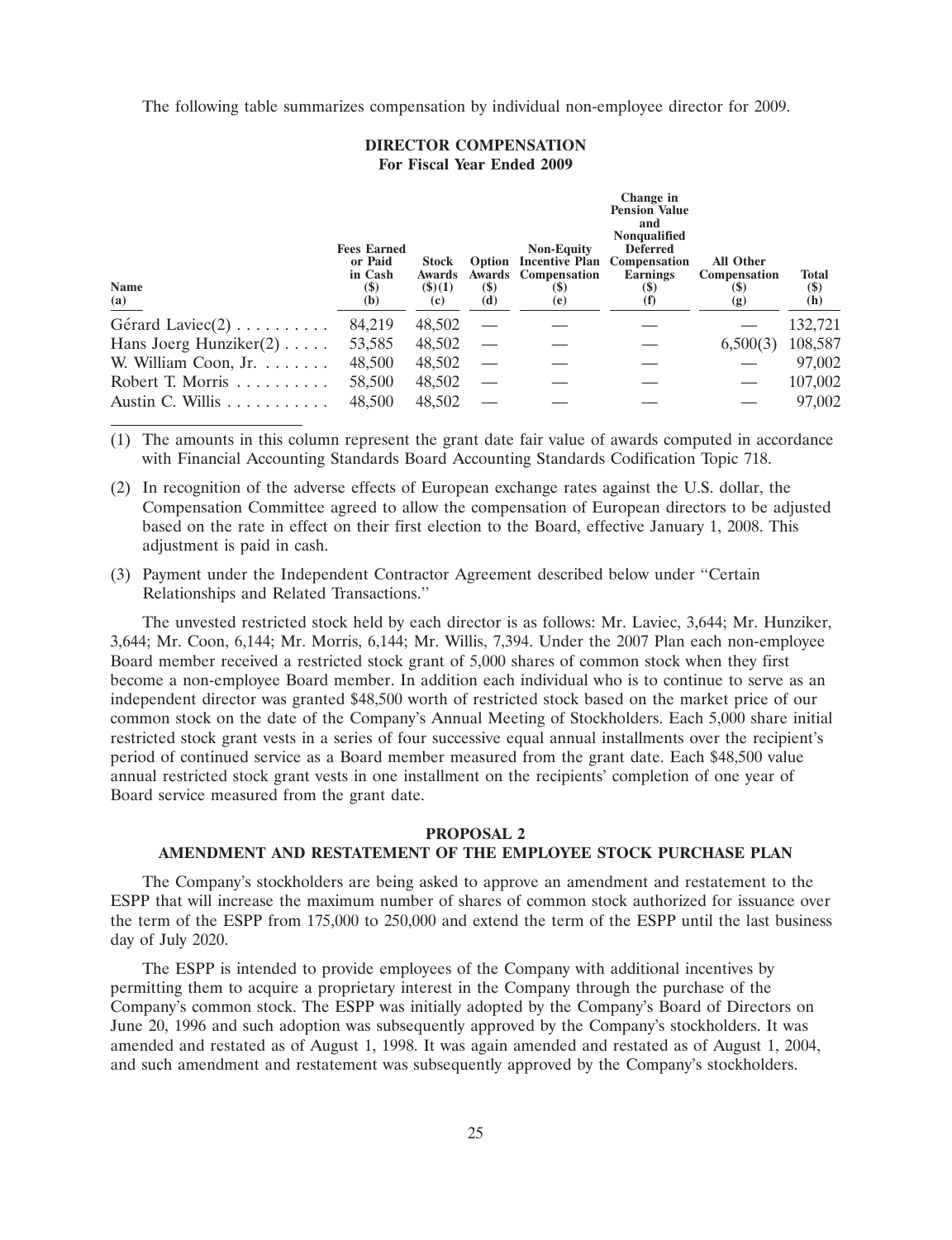Of the 175,000 shares currently authorized under the ESPP, 143,033 shares have been issued as of April 21, 2010. If approved, the proposed authorized share increase will assure that a sufficient reserve of common stock is available under the ESPP to attract and retain the services of key individuals essential to the Company's long-term growth and success.

The amendment and restatement to the ESPP was adopted by the Board as of April 21, 2010. The following is a summary of the principal features of the ESPP, as most recently amended. However, the summary does not purport to be a complete description of all the provisions of the ESPP. A copy of the actual plan document is attached to this Proxy Statement as Exhibit A.

#### *Administration*

The Administration of the ESPP is overseen by the Compensation Committee of the Board of Directors. The committee has full power to interpret the ESPP and, subject to the express terms of the ESPP, to establish the terms of offerings under the ESPP. The decisions of the committee are final and binding on all participants.

## *Eligibility*

All Employees of the Company (including officers and directors), who work more than twenty hours per week and more than five months in any calendar year (unless otherwise required by local law), and who commenced employment with the Company on or before the first day of the applicable Offering Period (as defined below), will be eligible to participate in the ESPP. However, an employee will not be eligible to participate if, as a result of participating, that employee would hold five percent or more of the total combined voting power or value of all classes of stock of the Company or of any subsidiary. Further, no employee's right to purchase common stock under the ESPP may accrue at a rate which exceeds \$25,000 per year of the fair market value of stock. Approximately 60 employees currently would be eligible to participate in the ESPP as of April 21, 2010.

#### *Offerings Under the ESPP*

Eligible employees of the Company may elect to participate in the ESPP by giving notice to the Company and instructing the Company to withhold a specified percentage of the employee's salary during successive month periods. Generally, the periods run for up to twenty four months and each period is referred to as an ''Offering Period.'' Each Offering Period is broken down into four Purchase Intervals of six months running from the first business day of August to the last business day of January, and the first business day of February to the last business day of July. An eligible employee may authorize a salary deduction of any whole percentage, up to ten percent, of his base, straight-time, gross earnings. An employee's salary deductions may be reduced to zero, without his or her consent, at any time during an Offering Period, to comply with the limitations contained in the ESPP or under Section 423 of the Internal Revenue Code of 1986, as amended (the "Code").

### *Purchase Price and Shares Purchased*

On the last business day of a Purchase Interval, the withheld salary will be used to purchase common stock at a price equal to 85% of the fair market value of the common stock on either the first day or the last day of the Offering Period, whichever price is less (the ''Purchase Price''). For this purpose, fair market value is the closing sales price reported on the NASDAQ or, in the absence of reported sales on the relevant date, the closing sales price on the immediately preceding date on which sales were reported. If, on the last day of a Purchase Interval, the number of shares of common stock to be purchased by all participants exceeds the number of shares available for purchase during the Purchase Interval, the Company will make a pro rata allocation of the shares remaining available for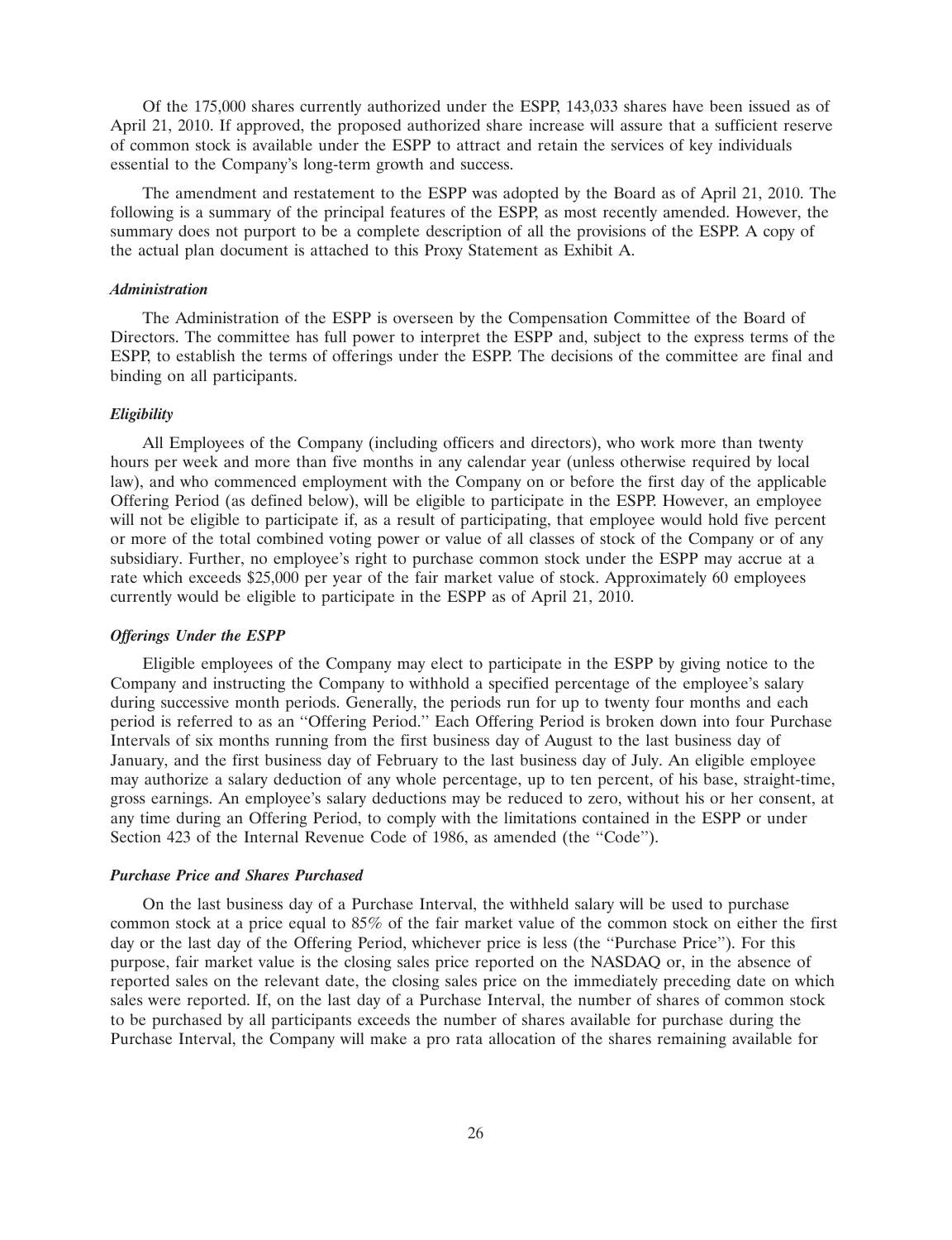purchase. The maximum number of shares purchasable by a participant on the last business day of a Purchase Interval is 500 shares.

## *Withdrawal/Termination of Participation*

Shares will be purchased automatically on the last day of the Purchase Interval for a participating employee who remains an eligible participant. Participation ends automatically upon an employee's termination of employment with the Company for any reason, including retirement or death. During any Purchase Interval, an employee may withdraw from participation in the ESPP at any time prior to the end of any Purchase Interval, or may during the Offering Period decrease the rate of salary deductions. Upon a participant's termination or withdrawal from the ESPP, all accumulated payroll deductions for the participant made prior to termination, are returned, without interest, and no shares are purchased for that employee's account.

#### *Shares Subject to the ESPP*

The maximum number of shares of common stock which may be purchased by employees under the ESPP, if approved, will be 250,000 shares (of which 143,033 shares have been issued pursuant to the ESPP as of April 21, 2010), subject to adjustments for stock splits, stock dividends and similar transactions. The shares may be authorized but unissued shares of common stock, issued shares held in or acquired for the Company's treasury, or shares reacquired by the Company upon purchase in the open market. The closing price of a share of common stock on March 22, 2002 was \$15.19.

### *Amendment and Termination of the ESPP*

The ESPP may be amended or terminated by the Board of Directors in any respect, except that no amendment shall be effective without stockholder approval if the amendment would, among other things, increase the aggregate number of shares of common stock which may be issued under the ESPP, and no termination, modification or amendment of the ESPP may, with respect to the Offering Period in which the termination, modification or amendment occurs, adversely affect the rights of an employee then participating in the ESPP without the employee's consent.

#### *Federal Income Tax Consequences*

The following general summary describes the typical U.S. federal income tax consequences of the ESPP based upon provisions of the Code as in effect on the date hereof, current regulations promulgated and proposed thereunder, and existing public and private administrative rulings of the Internal Revenue Service, all of which are subject to change (possibly with retroactive effect). This summary is not intended to be a complete analysis and discussion of the federal income tax treatment of the ESPP, and does not discuss gift or estate taxes or the income tax laws of any municipality, state, or foreign country.

The ESPP is intended to qualify as an ''employee stock purchase plan'' under Section 423 of the Code. An employee will not recognize income upon electing to participate in the ESPP or upon purchasing shares under the ESPP. If the employee does not dispose of shares for at lease two years from the beginning of the Offering Period in which the shares were purchased, or in the event of his or her death (whenever occurring), the employee will realize ordinary income upon the disposition (including by sale, gift or death) in an amount equal to the lesser of: (i) the excess of the fair market value of the shares at the time of disposition over their Purchase Price; or (ii) the excess of the fair market value of the shares on the first day of the Offering Period over their Purchase Price. Any additional gain will be taxed as long-term capital gain. If the fair market value of the shares at the time of their disposition is below the Purchase Price, the employee will not recognize any ordinary income, and any loss will be a long-term capital loss. The Company will not have a deductible expense as a result of the purchase of stock under the ESPP, unless there is a ''disqualifying'' disposition, as described in the next paragraph.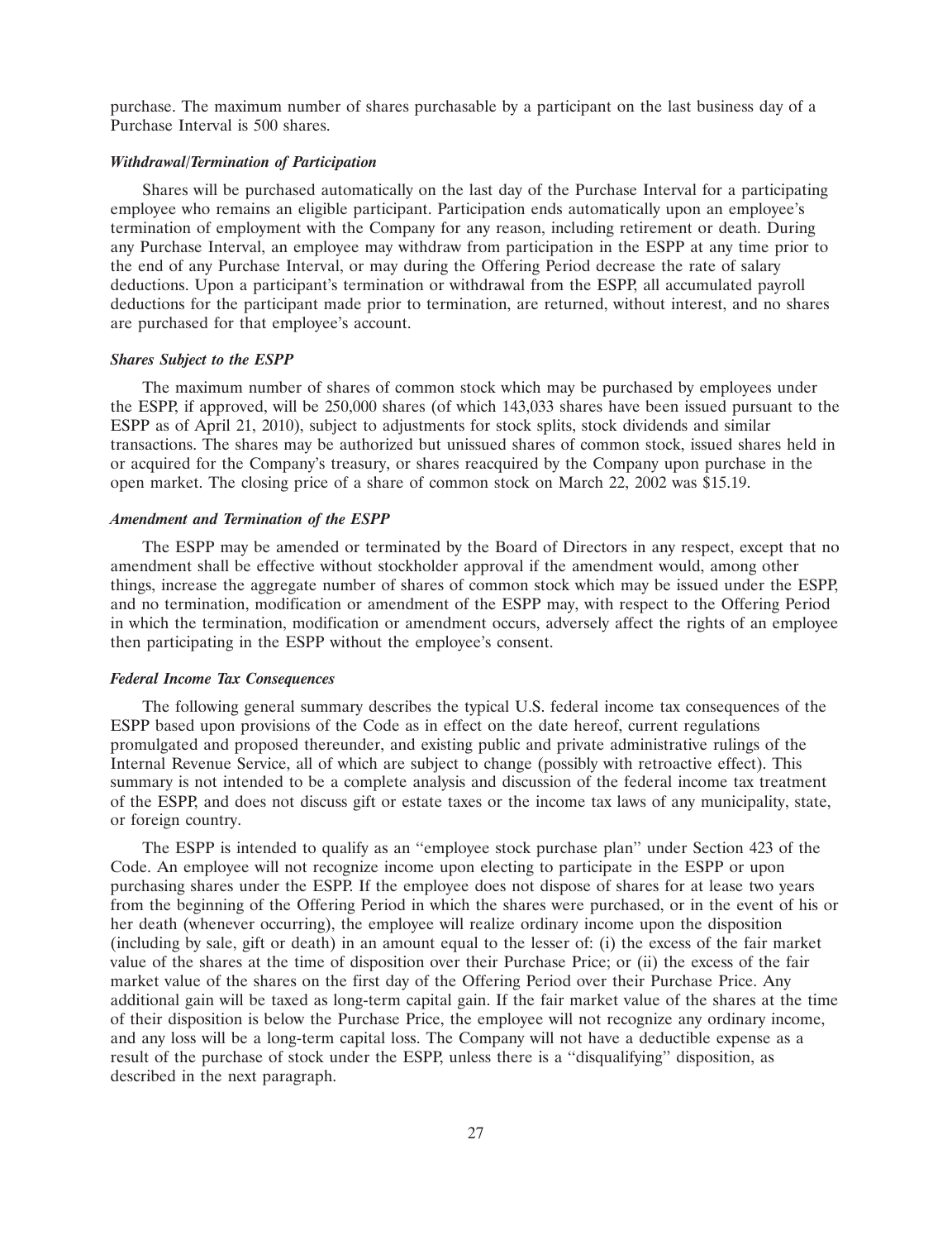If shares purchased under the ESPP are sold by an employee within two years after the beginning of the Offering Period in which the shares were purchased, then that sale constitutes a ''disqualifying'' disposition in which the employee will realize (1) ordinary income in an amount equal to the excess of the fair market value of the shares on the date of purchase (*i.e.,* the last day of the Offering Period) over the Purchase Price, and (2) a capital gain or loss equal to the difference between: (i) the amount received for the shares; and (ii) the sum of the Purchase Price and the amount of ordinary income recognized. If the disqualifying disposition occurs more than one year after the date of purchase, any capital gain or loss will be long-term; otherwise it will be short-term. If an employee recognizes ordinary income as a result of a disqualifying disposition, the Company will be entitled to a corresponding deduction. To the extent required under the Code and Internal Revenue Service guidance, the Company will withhold income and employment taxes with respect to purchases and dispositions of shares under the ESPP.

## *Plan Benefits Table*

No purchase rights have been granted, and no shares have been issued, on the basis of the 75,000 share increase, which is the subject of this proposal. Participation in the ESPP is within the discretion of the eligible employees. Because benefits under the ESPP will depend on employees' elections to participate and the fair market value of the Company's common stock at various future dates, it is not possible to determine the benefits that will be received by executive officers and other employees if the share increase is approved by the stockholders. Mr. Willis and the non-employee directors are not eligible to participate in the ESPP. The table below reflects the number of shares and the dollar value of shares purchased by named executive officers, the executive group, non-executive director group and non-executive officer employee group during the 2009 fiscal year:

| <b>Name and Position</b>                                                                               |   | Dollar Value(1)<br>$(\$)$ | <b>Number</b><br>$(\#)$ |
|--------------------------------------------------------------------------------------------------------|---|---------------------------|-------------------------|
| President, CEO                                                                                         | S |                           |                         |
| Bradley S. Forsyth $\ldots \ldots \ldots \ldots \ldots \ldots \ldots \ldots \ldots$<br><b>SVP, CFO</b> |   | \$11,825                  | 1,000                   |
| EVP, COO                                                                                               | S |                           |                         |
| EVP, GM-Leasing                                                                                        |   | \$11,825                  | 1,000                   |
| Thomas C. Nord<br>SVP, General Counsel, Secretary                                                      |   | \$11,825                  | 1,000                   |
| Executive Group                                                                                        |   | \$35,475                  | 3,000                   |
| Non-Executive Director Group                                                                           | S |                           |                         |
| Non-Executive Officer Employee Group                                                                   |   | \$153,448                 | 13.203                  |

(1) The price per share purchase was determined as described above of \$9.20 (January 31, 2009 purchase) and \$14.45 (July 31, 2009 purchase).

## **THE BOARD OF DIRECTORS UNANIMOUSLY RECOMMENDS A VOTE ''FOR'' THE PROPOSED AMENDMENT AND RESTATEMENT OF THE ESPP.**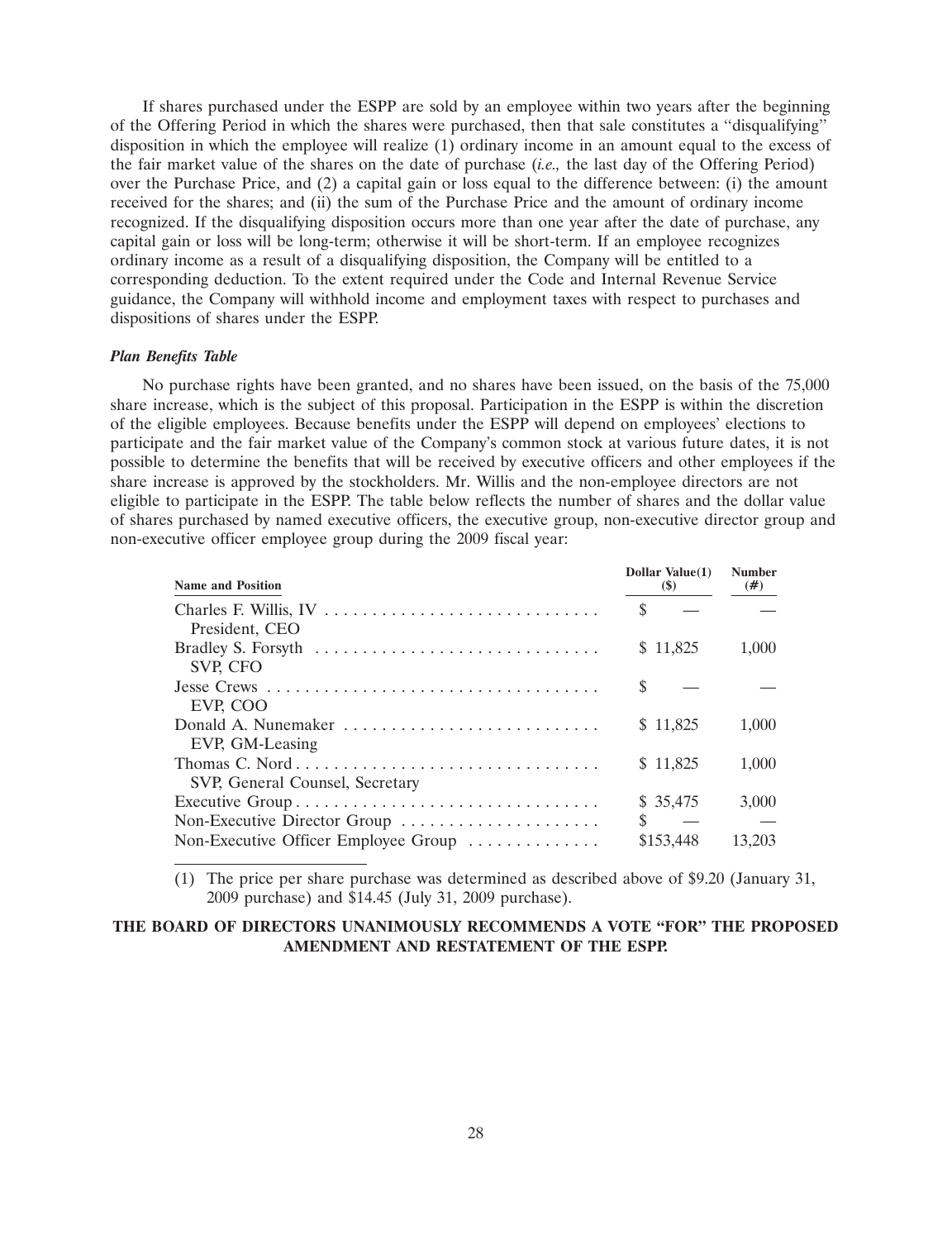#### **PROPOSAL 3**

## **APPROVAL OF THE COMPANY'S PERFORMANCE-BASED COMPENSATION POLICY FOR PURPOSES OF SECTION 162(M) OF THE INTERNAL REVENUE CODE**

Under section 162(m) of the Internal Revenue Code of 1986, in order for compensation in excess of \$1,000,000 paid in any year to any "covered employee" (as defined by section  $162(m)$  of the Code currently, ''covered employee'' is defined as a company's chief executive officer or any of such company's three other most highly compensated executive officers named in the proxy statement, not including the chief financial officer) to be deductible by the Company, such compensation must qualify as ''performance-based.'' The Compensation Committee has adopted the following performance-based compensation policy (the ''Policy'') under which annual bonuses for covered employees (as they may be constituted from time to time, and including persons who may become covered employees between the time of grant and payment of the award) would be performance-based for purposes of exemption from the limitations of Section 162(m). The Policy was adopted by the Board subject to stockholder approval, as of April 21, 2010. The following is a summary of the principal features of the Policy. This summary does not purport to be a complete description of all of the provisions of the Policy. A copy of the actual Policy is attached to this Proxy Statement as Exhibit B.

## *Employees Covered by the Policy*

The Policy applies to any ''Covered Executive Officer,'' the definition of which is consistent with a ''covered employee'' under Section 162(m) of the Code described above. As of April 22, 2010, four employees would be covered by the Policy.

### *Establishment of Performance Measures*

Under the Policy, each year the Compensation Committee will establish one or more performance goals (or alternative performance goals) for a specified ''Performance Period'' to be attained for awards of incentive compensation to Covered Executive Officers intended to comply with the performancebased exception on or before the latest date permitted by Section 162(m) (in the case of annual incentive compensation, within ninety days after the beginning of each year).

#### *Eligible Performance Measures and Methods of Calculation and Adjustments*

Unless otherwise approved pursuant to a stockholder vote, performance goals for incentive awards (other than options) will be based upon any one or more of the following objective measures (''Performance Measures''): (i) earnings (either in the aggregate or on a per-share basis, and either on a pre- or a post-tax basis); (ii) net income (either on a pre- or a post-tax basis); (iii) operating income (either on a pre- or a post-tax basis); (iv) operating profit (either on a pre- or a post-tax basis); (v) cash flow (either on a pre- or a post-tax basis); (vi) stockholder returns (including return on assets, investments, equity, or gross sales, and either on a pre- or post-tax basis); (vii) return measures (including return on assets, equity, or sales, and either on a pre- or a post-tax basis); (viii) earnings before or after either, or any combination of, interest, taxes, depreciation or amortization (EBITDA); (ix) gross revenues; (x) common stock share price (including growth measures and total stockholder return or attainment by the shares of a specified value for a specified period of time); (xi) reductions in expense levels in each case, where applicable, determined either on a Company-wide basis or in respect of any one or more business units; (xii) market share; (xiii) annual net income to common stock; (xiv) earnings per share; (xv) annual cash flow provided by operations; (xvi) changes in annual revenues; (xvii) strategic business criteria, consisting of one or more objectives based on meeting specified revenue, market penetration, geographic business expansion goals, objectively identified project milestones, cost targets, and goals relating to acquisitions or divestitures; (xviii) sales; (xix) costs; (xx) results of customer satisfaction surveys; (xxi) service reliability; (xxii) operating and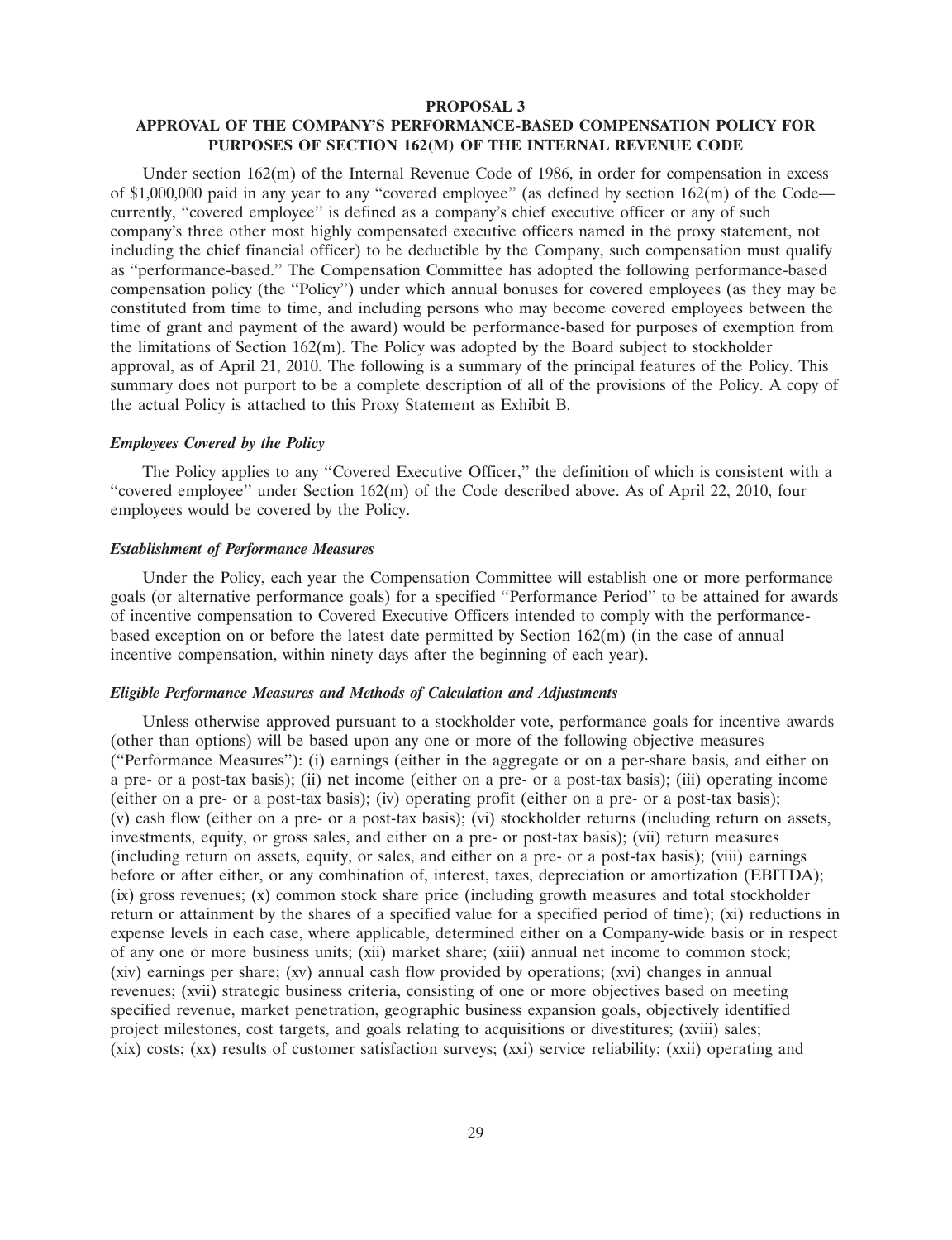maintenance cost management; and/or (xxiii) achievement of business or operational goals such as market share and/or business development.

The Compensation Committee may, on the date of grant of an annual incentive award intended to comply with the Performance-Based Exception, and in the case of other grants, at any time, provide that the formula for such incentive award may include or exclude items to measure specific objectives, such as losses from discontinued operations, extraordinary gains or losses, the cumulative effect of accounting changes, acquisitions or divestitures, foreign exchange impacts and any unusual, nonrecurring gain or loss.

The levels of performance required with respect to Performance Measures may be expressed in absolute or relative levels and may be based upon a set increase, set positive result, maintenance of the status quo, set decrease or set negative result. Performance Measures may differ for annual incentive awards to different Covered Executive Officers. The Compensation Committee shall specify the weighting (which may be the same or different for multiple objectives) to be given to each Performance Measure for purposes of determining the final amount payable with respect to any such annual incentive award. Any one or more of the Performance Measures may apply to the Covered Executive Officer, a department, or function within the Company; and may apply either alone or relative to the performance of other businesses or individuals (including industry or general market indices).

#### *Limitations and Reductions of Awards Under the Policy*

In no event will the amount of an incentive compensation award for any Performance Period to any Covered Executive Officer be a dollar amount exceeding \$4 million. Additionally, the Compensation Committee may, in its discretion, reduce the amount of an incentive compensation award payable to a Covered Executive Officer notwithstanding the attainment of any performance goal.

#### *Amendment and Termination of the Policy*

The Compensation Committee may at any time terminate, suspend, amend or modify the Policy except that stockholder approval is required for any amendment or modification to the Policy that would be required by Section 162(m) of the Code.

### *Plan Benefits Table*

Benefits under this Policy depend on performance and are therefore not yet determinable. The amounts that the Covered Executive Officers earned under the non-equity incentive compensation plan for 2009 are set forth in the Summary Compensation Table for Fiscal Year 2009 under the column (g) labeled ''Non-Equity Incentive Plan Compensation.''

## *Stockholder Approval*

The Policy shall only become effective if the stockholders vote in favor of it. If the stockholders do not approve the Policy, the Compensation Committee will take the vote into account in making future decisions on compensation policies for Covered Executive Officers.

## **THE BOARD OF DIRECTORS UNANIMOUSLY RECOMMENDS A VOTE ''FOR'' THE APPROVAL OF THE COMPANY'S PERFORMANCE-BASED COMPENSATION POLICY FOR PURPOSES OF SECTION 162(M) OF THE INTERNAL REVENUE CODE.**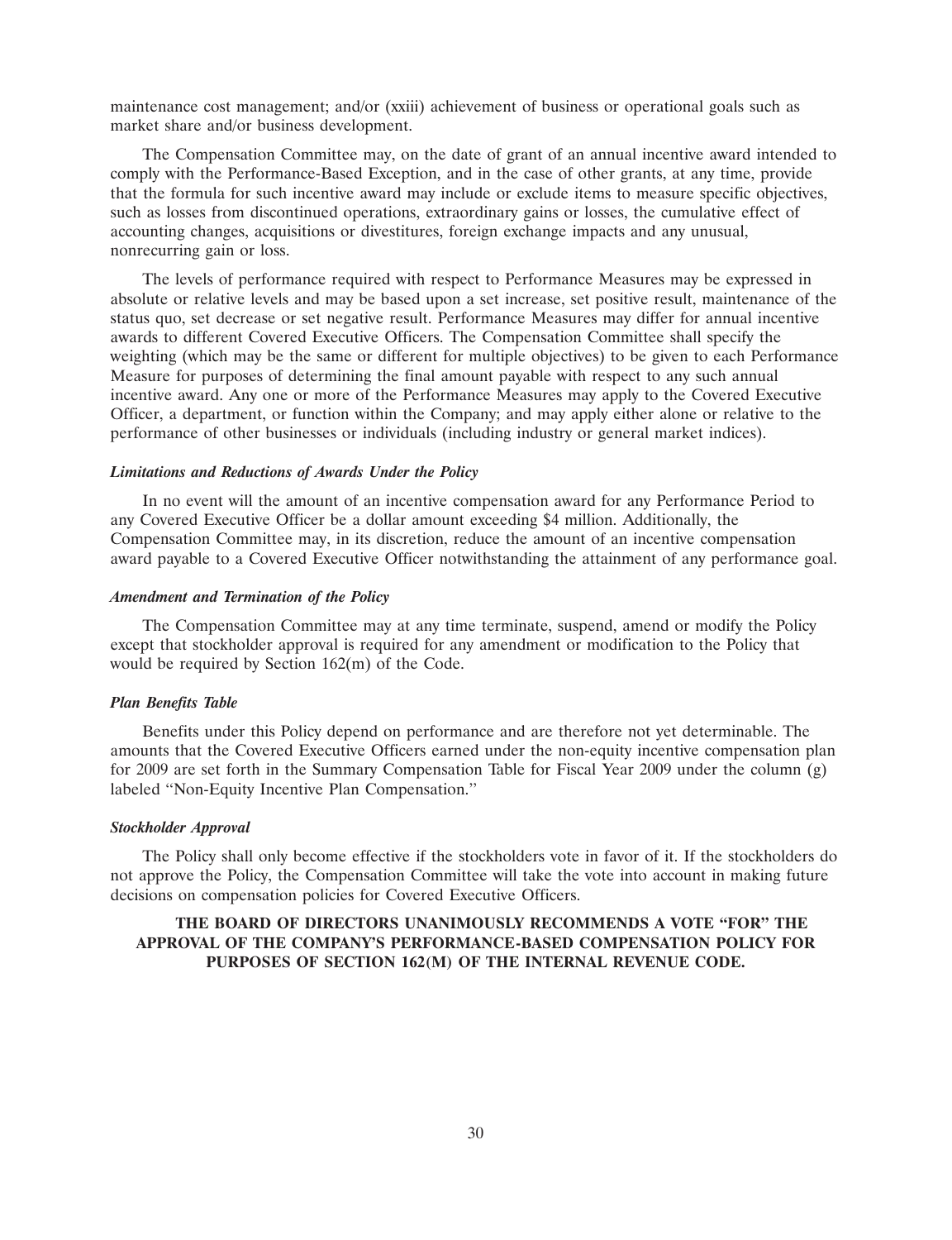#### **REPORT OF THE AUDIT COMMITTEE**

The Audit Committee of the Board of Directors (the ''Audit Committee'') oversees our accounting function, internal controls and financial reporting process on behalf of the Board of Directors. The Audit Committee is composed of three directors, each of whom is independent as defined by the NASDAQ listing standards and operates pursuant to the Audit Committee Charter which is available on the Company's website (*www.willislease.com*).

The Audit Committee reviews our financial reporting process on behalf of the Board. Management has primary responsibility for establishing and maintaining adequate internal financial controls, for preparing the financial statements and for the public reporting process. KPMG, LLP (''KPMG''), the Company's independent auditor for 2009, is responsible for expressing opinions on the conformity of the Company's audited financial statements with generally accepted accounting principles and on the Company's internal control over financial reporting.

In this context, the Audit Committee has reviewed and discussed with management and KPMG the audited financial statements for the year ended December 31, 2009 and KPMG's evaluation of the Company's internal control over financial reporting. The Audit Committee has discussed with KPMG the matters that are required to be discussed by Statement on Auditing Standards No. 114, as amended (AICPA, *Professional Standards,* Vol. 1, AU Section 380), as adopted by the Public Company Accounting Oversight Board in Rule 3200T. KPMG has provided to the Audit Committee the written disclosures and the letter required by applicable requirements of the Public Company Accounting Oversight Board regarding the independent accountant's communications with the Audit Committee concerning independence, and the Audit Committee has discussed with KPMG that firm's independence. The Audit Committee has concluded that KPMG's provision of audit and non-audit services to the Company is compatible with KPMG's independence.

Based on the review and discussions referred to above, the Audit Committee recommended to our Board that the audited financial statements for the year ended December 31, 2009 be included in our Annual Report on Form 10-K for 2009 for filing with the SEC. This report is provided by the following independent directors, who comprise the Audit Committee:

Robert T. Morris, Audit Committee Chairman W. William Coon, Jr. Gérard Laviec

#### **PROPOSAL 4**

## **RATIFICATION OF APPOINTMENT OF INDEPENDENT REGISTERED PUBLIC ACCOUNTING FIRM**

The Audit Committee has appointed the firm of KPMG, LLP (''KPMG'') to audit our 2010 financial statements, and KPMG also served in this capacity in 2009. Although not required by the Company's Bylaws or otherwise, the Audit Committee and the Board of Directors believe it appropriate, as a matter of good corporate practice, to request that the stockholders ratify the appointment of KPMG as the Company's independent registered public accounting firm for fiscal 2010. If the stockholders do not so ratify, the Audit Committee will reconsider the appointment and may retain KPMG or another firm without re-submitting the matter to the Company's stockholders. Even if the stockholders vote on an advisory basis in favor of the appointment, the Audit Committee may, in its discretion, direct the appointment of a different independent registered public accounting firm at any time during the year if it determines that such a change would be in the best interests of the Company and the stockholders.

## **THE BOARD OF DIRECTORS UNANIMOUSLY RECOMMENDS A VOTE ''FOR'' THE RATIFICATION OF APPOINTMENT OF INDEPENDENT REGISTERED PUBLIC ACCOUNTING FIRM.**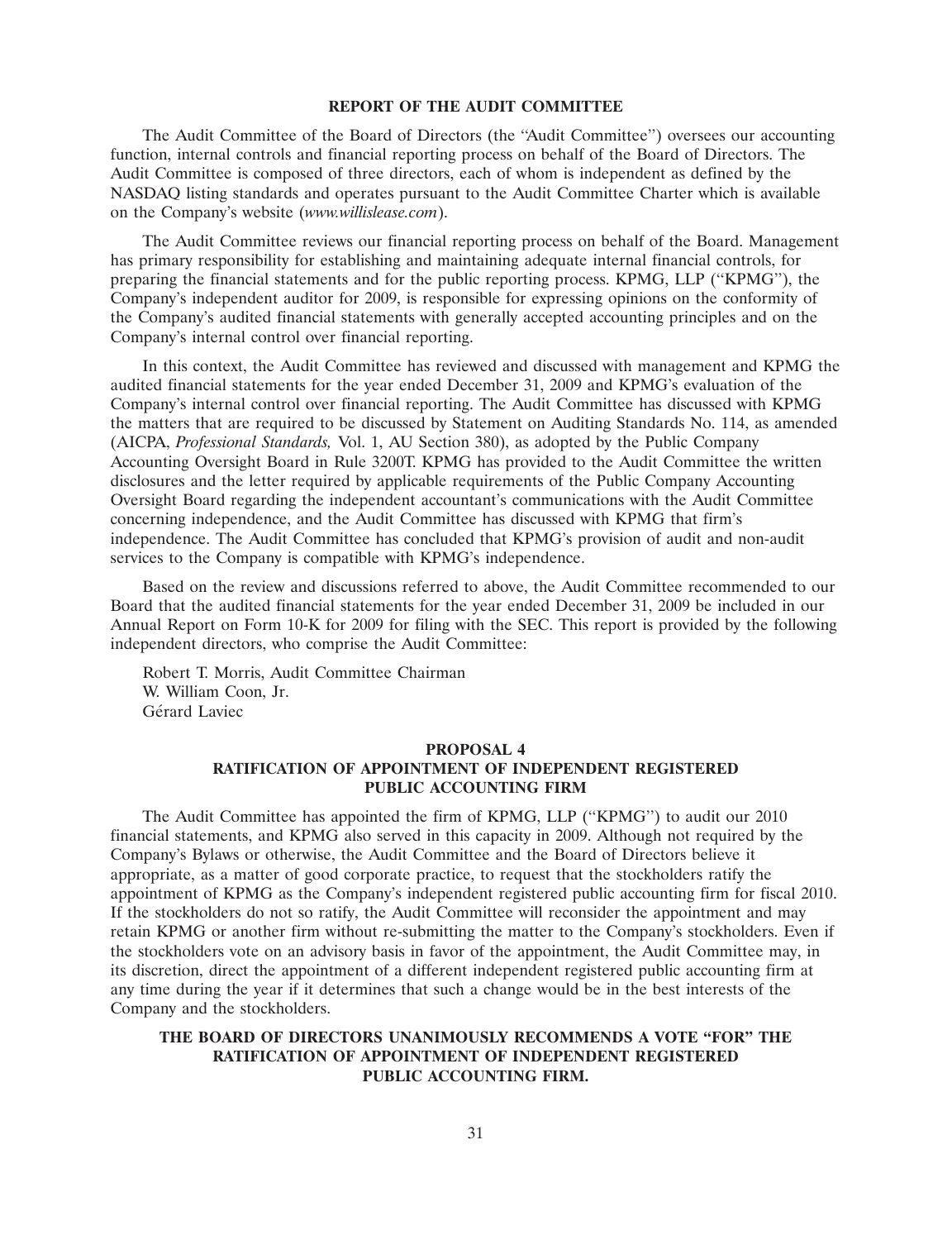#### **Fees Billed to Willis Lease by KPMG LLP**

For the 2009 and 2008 fiscal years, fees for services provided by KPMG LLP to us were as follows(3):

| 2009 — | 2008                |
|--------|---------------------|
|        |                     |
|        |                     |
|        | \$646,721 \$604,912 |

- (1) Audit fees billed to us by KPMG during the 2009 and 2008 fiscal years include the audit of our annual financial statements and quarterly reviews of financial statements included in our quarterly reports on Form 10-Q.
- (2) Amounts billed under Audit-related fees for 2008 are for professional services rendered in issuing a comfort letter in connection with the WEST 2008 offering memorandum associated with the 2008 series WEST term notes.
- (3) There were no tax or other fees paid to KPMG in 2009 or 2008.

All fees described above were approved by the Audit Committee.

The Audit Committee requires that any services to be provided by our auditors must be approved in advance by the Audit Committee. If approval is required before the Committee can act, a single member of the Committee can approve an engagement, subject to ratification by the Committee at its next meeting. All services were pre-approved by the Committee or its Chair.

KPMG will be at our Annual Meeting. They will have the opportunity to make a statement, if they desire to do so. They will be available to respond to appropriate questions from stockholders.

### **EQUITY COMPENSATION PLAN INFORMATION**

The following table outlines our Equity Compensation Plan Information as of December 31, 2009. The information below relates to our Employee Stock Purchase Plan, the 1996 Stock Option Plan which terminated June 19, 2006 and the 2007 Incentive Stock Plan.

| <b>Plan Category</b>                               | Number of securities<br>to be issued upon<br>exercise of outstanding<br>options, warrants<br>and rights<br>(a) | Weighted-average<br>exercise price of<br>outstanding options,<br>warrants and rights<br>(b) | Number of securities<br>remaining available<br>for future issuance<br>under equity<br>compensation plans<br>(excluding securities)<br>reflected in column<br>$(a)$ $(c)$ |
|----------------------------------------------------|----------------------------------------------------------------------------------------------------------------|---------------------------------------------------------------------------------------------|--------------------------------------------------------------------------------------------------------------------------------------------------------------------------|
| <b>Plans Not Approved by Stockholders</b>          |                                                                                                                |                                                                                             |                                                                                                                                                                          |
|                                                    | n/a                                                                                                            | n/a                                                                                         | n/a                                                                                                                                                                      |
| <b>Plans Approved by Stockholders</b>              |                                                                                                                |                                                                                             |                                                                                                                                                                          |
| Employee Stock Purchase Plan                       |                                                                                                                | n/a                                                                                         | 42,368(1)                                                                                                                                                                |
| 1996 Stock Option/Stock Issuance Plan <sup>*</sup> | 1,019,788                                                                                                      | \$6.68                                                                                      |                                                                                                                                                                          |
| 2007 Stock Incentive Plan                          |                                                                                                                | n/a                                                                                         | 1,174,961                                                                                                                                                                |
|                                                    | 1,019,788                                                                                                      | \$6.68                                                                                      | 1,217,329                                                                                                                                                                |
|                                                    |                                                                                                                |                                                                                             |                                                                                                                                                                          |

Plan expired

(1) This number is based on the 175,000 shares authorized for issuance under the ESPP.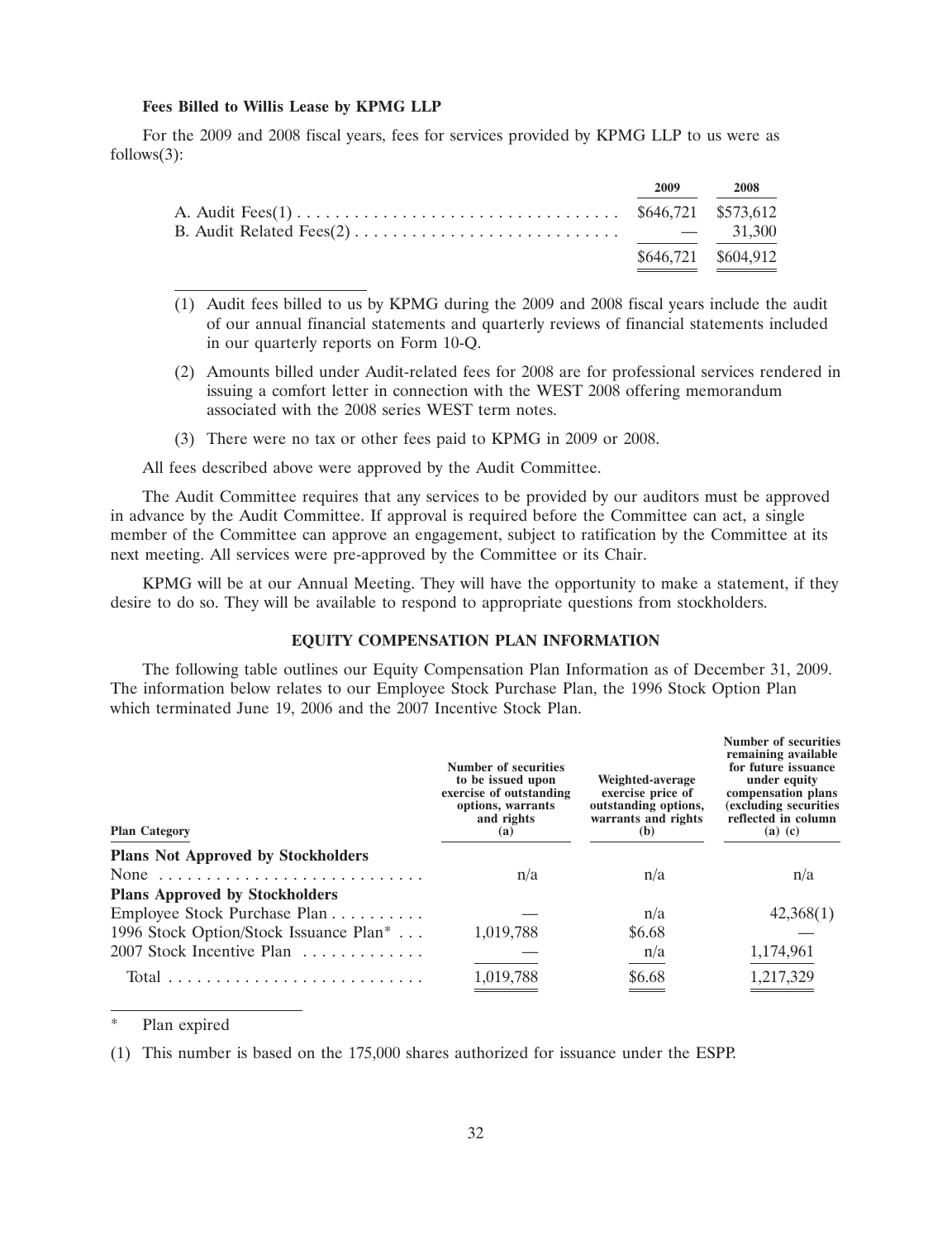#### **CERTAIN RELATIONSHIPS AND RELATED TRANSACTIONS**

As required by NASDAQ rules, all material discretionary transactions between us and our Directors, executive officers or known principal stockholders (or their respective affiliates) must be approved by the Audit Committee. The Audit Committee does not intend to approve any such transactions unless it believes that they are on terms no less favorable to us than could be obtained from unaffiliated third parties. On June 18, 2009, the Board adopted a formal policy governing the disclosure and approval of related party transactions. That policy is available on the Company's web site (*www.willislease.com*).

Gavarnie Holding, LLC, a Delaware limited liability company (''Gavarnie'') owned by Charles F. Willis, IV, purchased the stock of Aloha Island Air, Inc., a Delaware Corporation, (''Island Air'') from Aloha AirGroup, Inc. (''Aloha'') on May 11, 2004. Charles F. Willis, IV is the President, CEO and Chairman of our Board of Directors. Island Air leases four DeHaviland DHC-8-100 aircraft and two spare engines from us. In 2006, in response to a fare war commenced by a competitor, Island Air requested a reduction in lease rent payments. The Board of Directors subsequently approved 14 months of lease rent deferrals totaling \$784,000. All deferrals were accounted for as a reduction in lease revenue in the applicable period. Because of the question regarding collectability of amounts due under these leases, lease rent revenue for these leases have been recorded on a cash basis until such time as collectability becomes reasonably assured. After taking into account the deferred amounts, Island Air owes us \$1.5 million in overdue rent related to February - December 2009. We hold letters of credit for \$368,000 which may be used to partially offset our claims against Island Air.

Due to their dependence on tourism Hawaiian carriers have suffered from the current economic environment more than other airlines. As a result, Island Air is experiencing cash flow difficulties, which is affecting their payments to us. We are in continuing discussions with Island Air to restructure the leases in a way that will enable them to pay their obligations on a current basis and pay the deferred amounts over time. Due to concern regarding Island Air's ability to meet lease return conditions and after reviewing the maintenance status and condition of the leased assets, the Company recorded a reduction in the carrying value of these assets of \$0.8 million in the second quarter of 2008. Since that time, Island Air has addressed the maintenance condition of the leased assets. Including the 2008 write down, the aircraft and engines on lease to Island Air have a net book value of \$4.1 million at December 31, 2009. Island Air is returning one airframe to us which will reduce our asset exposure.

We entered into a Consignment Agreement dated January 22, 2008, with J.T. Power, LLC ("J.T. Power''), an entity whose majority member, Austin Willis, is the son of our President and Chief Executive Officer, and directly and indirectly, a stockholder of ours as well as a Director of the Company. According to the terms of the Consignment Agreement, J.T. Power is responsible to market and sell parts from the teardown of three engines with a book value of \$4.2 million. During the year ended December 31, 2009, sales of consigned parts were \$0.05 million. On November 17, 2008, we entered into a Consignment Agreement with J.T. Power in which they are responsible to market and sell parts from the teardown of one engine with a book value of \$1.0 million. During the year ended December 31, 2009, sales of consigned parts were \$0.5 million. On February 25, 2009, we entered into a Consignment Agreement with J.T. Power in which they are responsible to market and sell parts from the teardown of one engine with a book value of \$133,400. During the year ended December 31, 2009, sales of consigned parts were \$0.1 million. On July 31, 2009, we entered into a Consignment Agreement with J.T. Power in which they are responsible to market and sell parts from the teardown of one engine with a book value of \$0.5 million. During the year ended December 31, 2009, sales of consigned parts were \$0.01 million. On July 27, 2006, we entered into an Aircraft Engine Agency Agreement with J.T. Power, in which we will, on a non-exclusive basis, provide engine lease opportunities with respect to available spare engines at J.T. Power. J.T. Power will pay us a fee based on a percentage of the rent collected by J.T. Power for the duration of the lease including renewals thereof. We earned no revenue during the year ended December 31, 2009 under this program.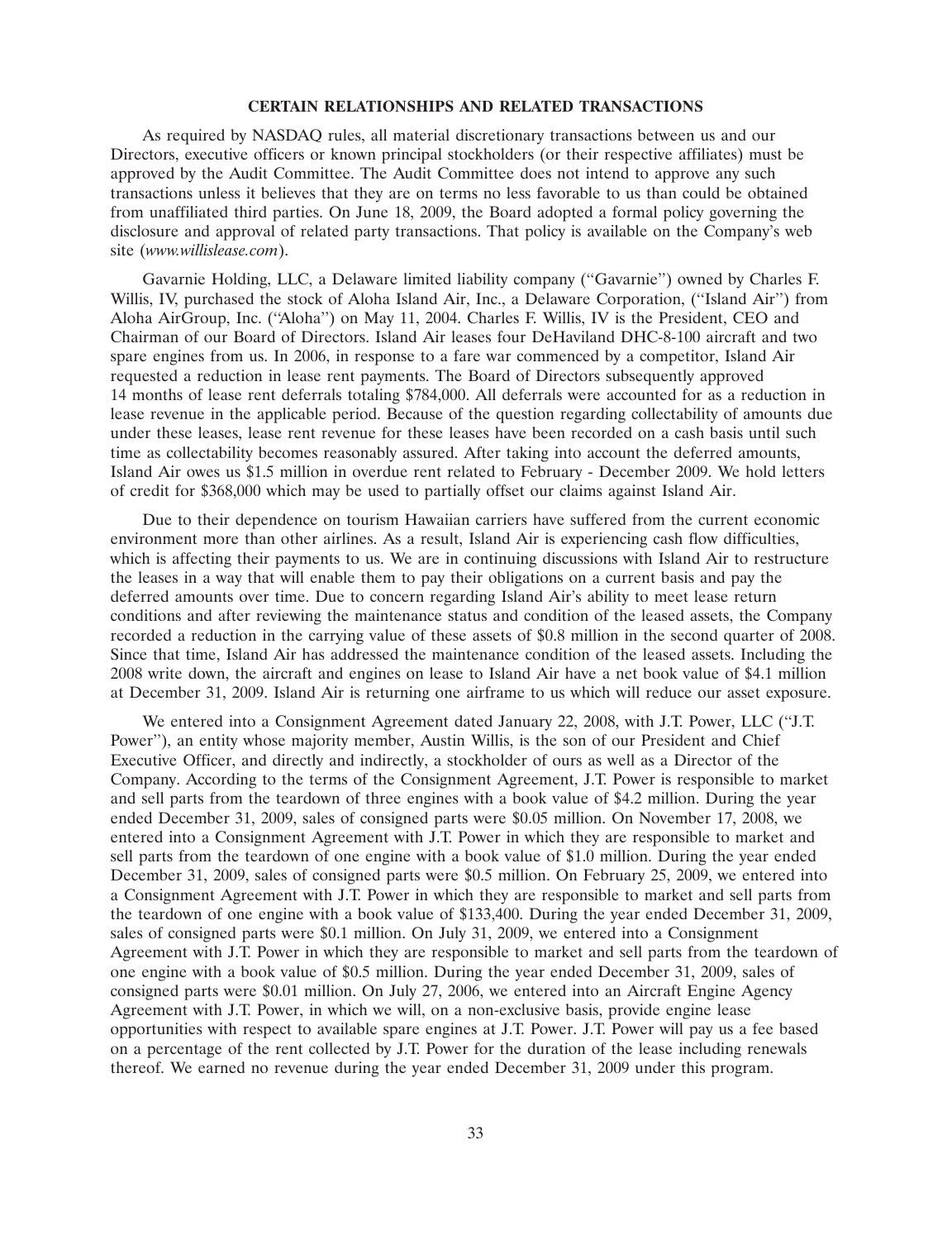The Company has entered into an Independent Contractor Agreement dated September 9, 2009 with Hans Joerg Hunziker, a member of our Board of Directors. Under this Agreement, Mr. Hunziker will provide services in connection with the identification and qualification of potential investors in our equity securities. The board has determined that, notwithstanding this limited assignment, Mr. Hunziker remains an independent director.

Under a Time Sharing Agreement dated as of March 1, 2005 between the Company and Charles F. Willis, Mr. Willis has the ability to lease the Company's Canadair Challenger aircraft from time to time for his personal use on an as needed as available basis. During 2007 he leased the aircraft for a total of 5.7 hours and paid the Company \$12,150 for expenses related to the operation of the aircraft. During 2008 he did not lease the aircraft from the Company. During 2009 he leased the aircraft for a total of 3.3 hours and paid the Company \$5,598 for expenses related to the operation of the aircraft.

## **STOCKHOLDER PROPOSALS**

Stockholder proposals intended to be considered at the 2011 Annual Meeting of Stockholders must, under Rule 14a-8 of the Securities Exchange Act of 1934, be received by us no later than December 31, 2009. Your proposal(s) must be mailed to our executive offices, 773 San Marin Drive, Suite 2215, Novato, California 94998, Attention: Corporate Secretary. Your proposal(s) may be included in next year's proxy statement if they comply with certain rules and regulations promulgated by the Securities and Exchange Commission.

Alternatively, under our Bylaws, a proposal or nomination that you do not seek to include in our proxy statement pursuant to Rule 14a-8 may be submitted in writing to our Corporate Secretary for the 2011 Annual Meeting of Stockholders not less than 90 days prior to the first anniversary of the preceding year's annual meeting, unless the date of the 2011 Annual Meeting of Stockholders is advanced by more than 30 days or delayed (other than as a result of adjournment) by more than 60 days from the anniversary of the 2010 Annual Meeting. For our 2011 Annual Meeting of Stockholders, this means that of your proposal(s) or nomination(s) must be submitted no later than February 19, 2011 (which is 90 calendar days before the anniversary of the 2010 Annual Meeting). If the date of our 2011 Annual Meeting of Stockholders is advanced by more than 30 days or delayed (other than as a result of adjournment) by more than 60 days from the anniversary of our 2010 Annual Meeting, you must submit any such proposal or nomination no later than the close of business on the later of the 90th day prior to the 2011 Annual Meeting of Stockholders or the 10th day following the day on which public announcement of the date of such meeting is first made. Your submission must include certain specified information concerning the proposal or nominee, as the case may be, and information as to your ownership of our common stock.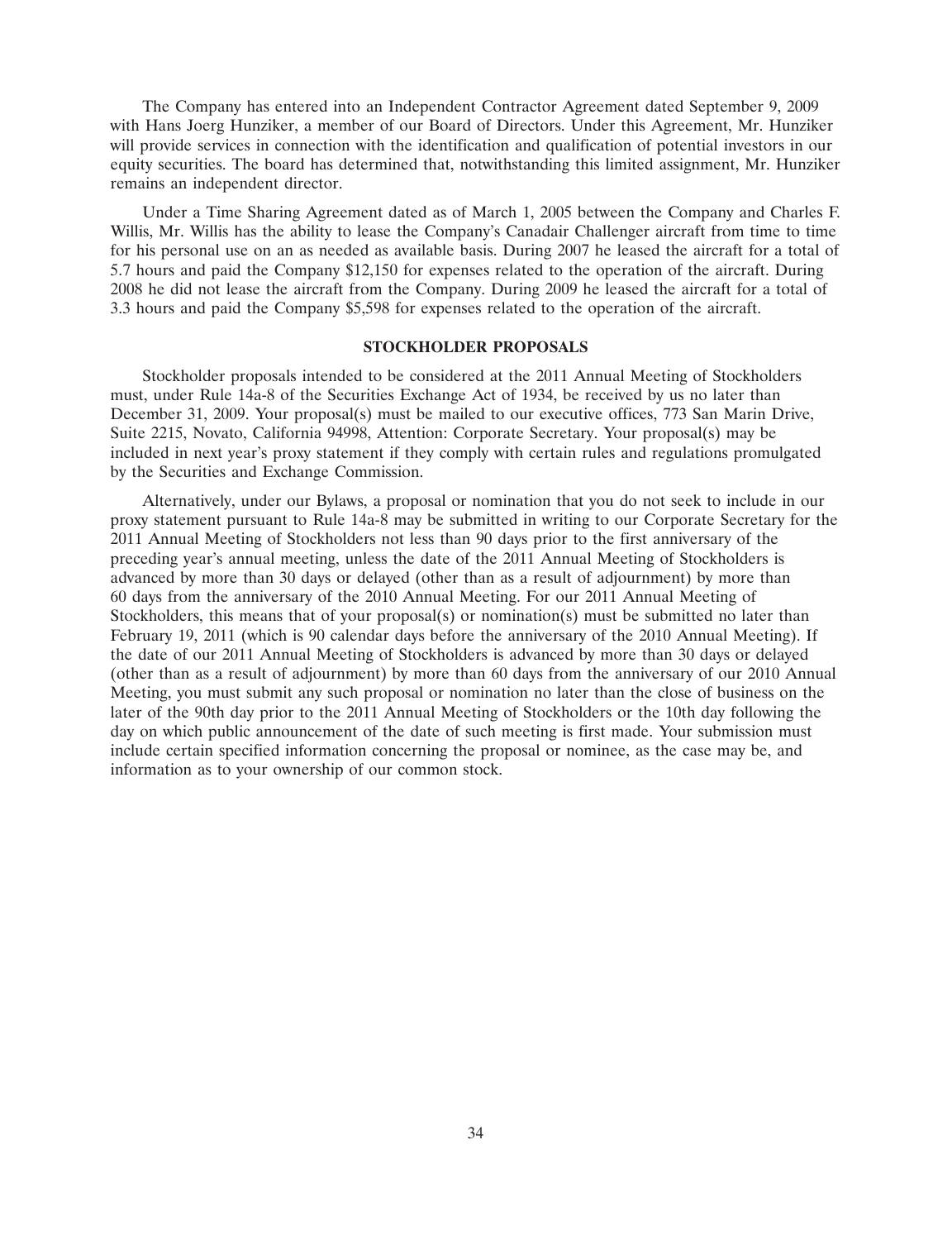## **STOCKHOLDERS SHARING THE SAME LAST NAME AND ADDRESS**

We are sending only one copy of our annual report and proxy statement to stockholders who share the same last name and address unless they have notified us that they want to continue receiving multiple copies. If you would like to have additional copies of our annual report and/or proxy statement mailed to you, or you would like to opt out of this practice for future mailings, please either contact us at 415-408-4700 or submit your request to Willis Lease Finance Corporation, attention Assistant Secretary, 773 San Marin Drive, Suite 2215, Novato, CA 94998. We will promptly send additional copies of the annual report and/or proxy statement upon receipt of such request. You may also contact us as described above if you received multiple copies of the annual meeting materials and would prefer to receive a single copy in the future.

## **OTHER MATTERS**

Our management does not know of any matters to be presented at the 2010 Annual Meeting of Stockholders other than those set forth herein and in the Notice accompanying this proxy statement.

By Order of the Board of Directors,

NN The

Charles F. Willis, IV *Chairman of the Board*

Date: April 30, 2010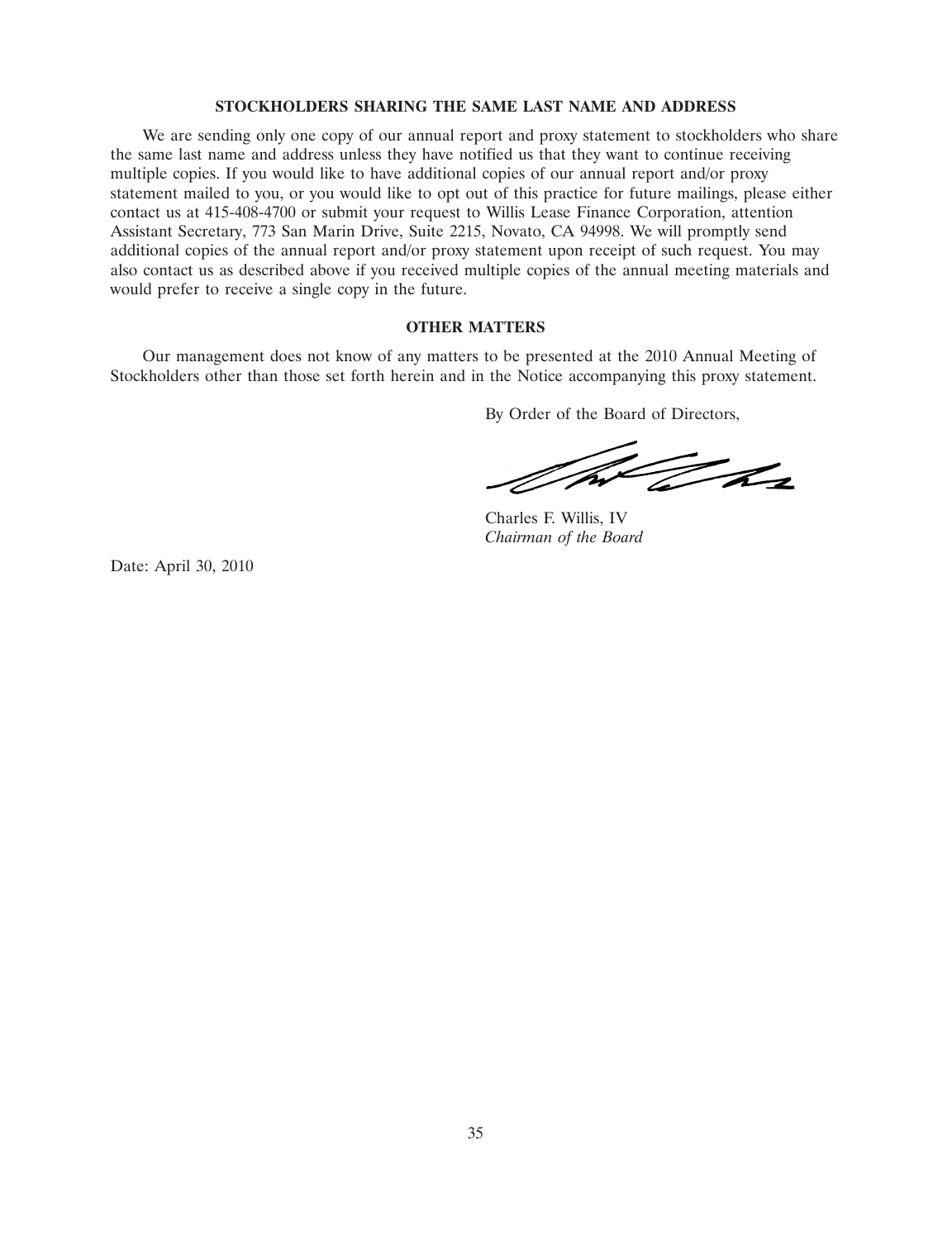**Exhibit A Willis Lease Finance Corporation Employee Stock Purchase Plan**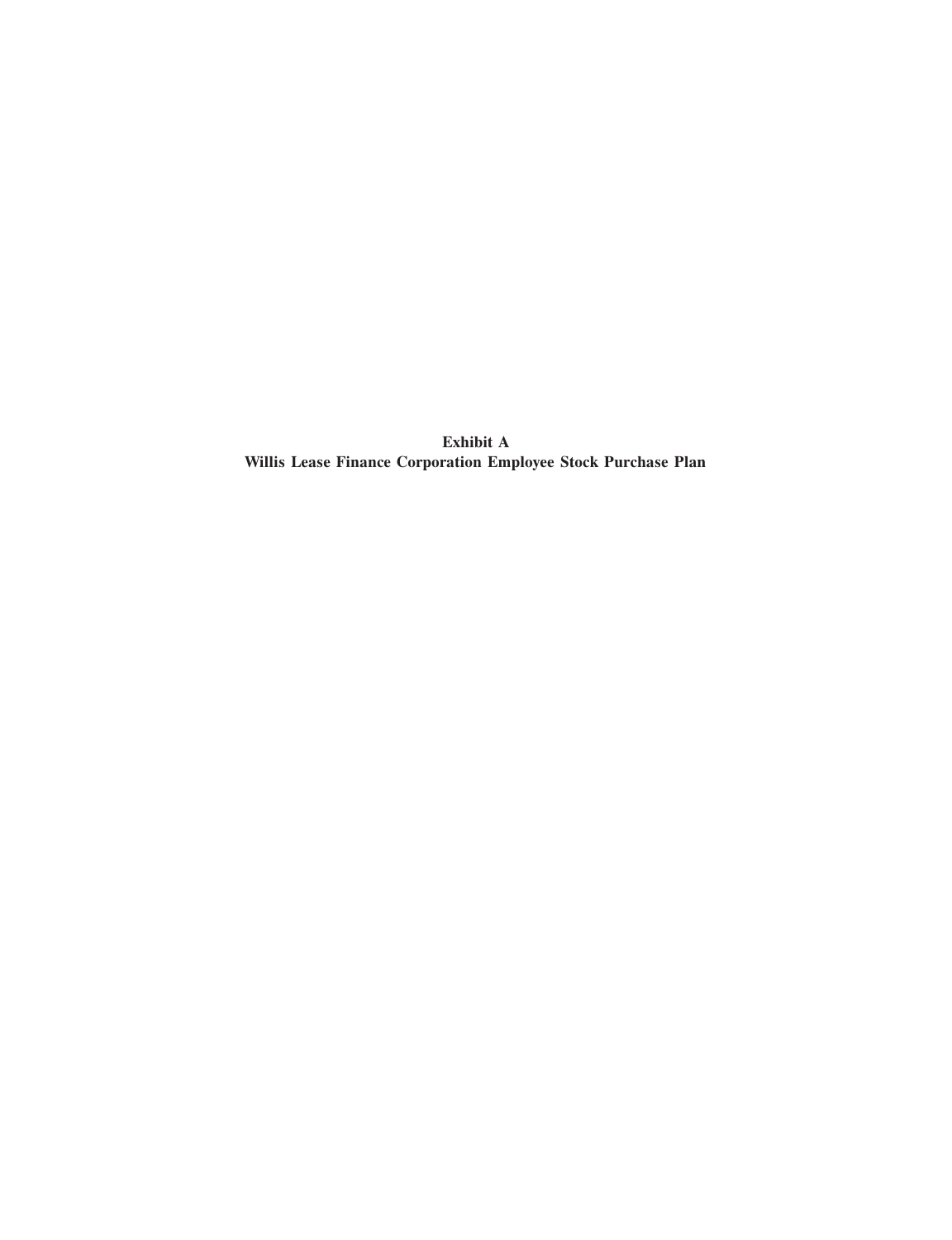## **WILLIS LEASE FINANCE CORPORATION** *EMPLOYEE STOCK PURCHASE PLAN* **As Amended and Restated Effective May 20, 2010**

## **ARTICLE I—PURPOSE OF THE PLAN AND DEFINITIONS**

1.1 This Employee Stock Purchase Plan is intended to promote the interests of Willis Lease Finance Corporation by providing eligible employees with the opportunity to purchase shares of the Corporation's common stock through participation in a payroll-deduction based employee stock purchase plan designed to qualify under Section 423 of the Code.

1.2 Capitalized terms herein shall have the meanings assigned to such terms in the attached Appendix.

## **ARTICLE II—ADMINISTRATION OF THE PLAN**

2.1. The Plan Administrator shall have full authority to interpret and construe any provision of the Plan and to adopt such rules and regulations for administering the Plan as it may deem necessary in order to comply with the requirements of Code Section 423. Decisions of the Plan Administrator shall be final and binding on all parties having an interest in the Plan.

## **ARTICLE III—STOCK SUBJECT TO PLAN**

3.1. The stock purchasable under the Plan shall be shares of authorized but unissued or reacquired Common Stock, including shares of Common Stock purchased on the open market. The maximum number of shares of Common Stock which may be issued over the term of the Plan shall not exceed 250,000 shares.

3.2. If any change is made to the Common Stock by reason of any stock split, stock dividend, recapitalization, combination of shares, exchange of shares or other change affecting the outstanding Common Stock as a class without the Corporation's receipt of consideration, appropriate adjustments shall be made to: (i) the maximum number and class of securities issuable under the Plan; (ii) the maximum number and class of securities purchasable per Participant on any one Purchase Date and (iii) the number and class of securities and the price per share in effect under each outstanding purchase right in order to prevent the dilution or enlargement of benefits thereunder.

## **ARTICLE IV—OFFERING PERIODS**

4.1. Shares of Common Stock shall be offered for purchase under the Plan through a series of successive Offering Periods until such time as: (i) the maximum number of shares of Common Stock available for issuance under the Plan shall have been purchased or (ii) the Plan shall have been sooner terminated.

4.2. Each Offering Period shall be of such duration (not to exceed twenty-four months) as determined by the Plan Administrator. The next Offering Period shall commence on the first business day in August 2010, and subsequent Offering Periods shall commence as designated by the Plan Administrator.

4.3. Each Offering Period shall be comprised of a series of one or more successive Purchase Intervals. Purchase Intervals shall run from the first business day in February each year to the last business day in July of the same year and from the first business day in August each year to the last business day in January of the following year.

4.4. If the Fair Market Value per share of Common Stock on any Purchase Date within an Offering Period be less than the Fair Market Value per share of Common Stock on the start date of that Offering Period, then that Offering Period shall automatically terminate immediately after the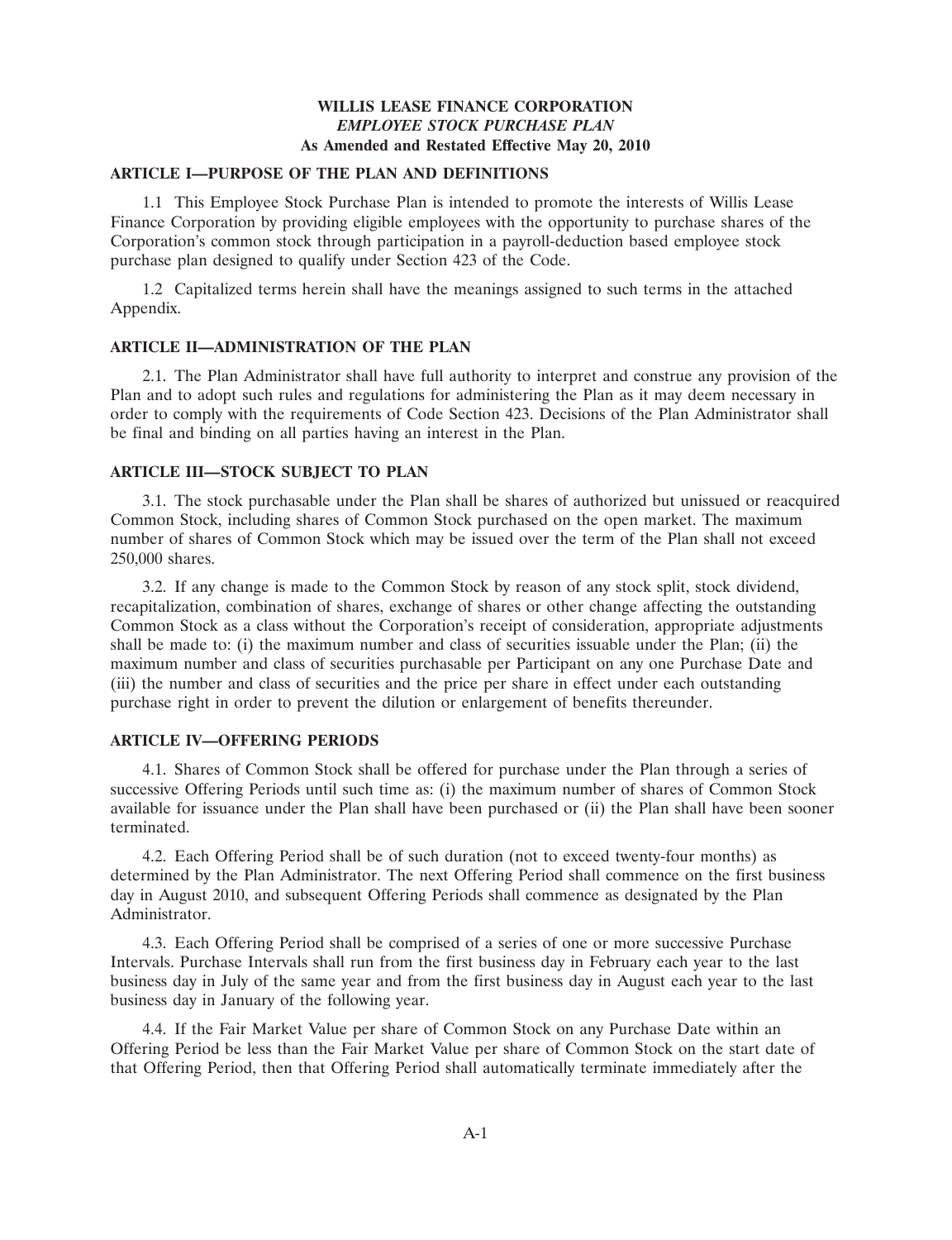purchase of shares of Common Stock on such Purchase Date. A new Offering Period shall commence on the next business day following such Purchase Date. The new Offering Period shall have a duration of twenty four months, unless a shorter duration is established by the Plan Administrator within ten business days following the start date of that Offering Period.

## **ARTICLE V—ELIGIBILITY**

5.1. Each individual who is an Eligible Employee at the beginning of an Offering Period may enter that Offering Period at such time or at the beginning of a subsequent Purchase Interval within that Offering Period, provided he or she remains an Eligible Employee.

5.2. Each individual who first becomes an Eligible Employee after the start date of an Offering Period may enter that Offering Period on the first day of any subsequent Purchase Interval within that Offering Period.

5.3. The date an individual enters an Offering Period shall be designated his or her Entry Date for purposes of that Offering Period.

5.4. To participate in the Plan for a particular Offering Period, an Eligible Employee must complete the enrollment forms prescribed by the Plan Administrator (including a stock purchase agreement and a payroll deduction authorization) and file such forms with the Plan Administrator (or its designate) on or before his or her scheduled Entry Date.

## **ARTICLE VI—PAYROLL DEDUCTIONS**

6.1. The payroll deduction authorized by the Participant for purposes of acquiring shares of Common Stock during an Offering Period may be any multiple of one percent of the Base Salary paid to the Participant during each Purchase Interval within that Offering Period, up to a maximum of ten percent. The deduction rate so authorized shall continue in effect throughout the Offering Period. The rate may be changed as provided below:

a. The Participant may, at any time during the Offering Period, reduce his or her rate of payroll deduction to become effective as soon as possible after filing the appropriate form with the Plan Administrator. The Participant may not, however, effect more than one such reduction per Purchase Interval.

b. The Participant may, prior to the commencement of any new Purchase Interval within an Offering Period, increase the rate of his or her payroll deduction by filing the appropriate form with the Plan Administrator. The new rate (which may not exceed the ten percent maximum) shall become effective on the start date of the first Purchase Interval following the filing of such form.

6.2. Payroll deductions shall begin on the first payday following the Participant's Entry Date and shall (unless sooner terminated or reduced by the Participant) continue through the payday ending with or immediately prior to the last day of that Offering Period. The amounts so collected shall be credited to the Participant's account under the Plan, but no interest shall be paid on the balance from time to time in such account. The amounts collected from the Participant shall not be held in any segregated account or trust fund and may be commingled with the general assets of the Corporation and used for general corporate purposes.

6.3. Payroll deductions shall automatically cease upon the termination of the Participant's purchase right in accordance with the provisions of the Plan.

6.4. The Participant's acquisition of Common Stock under the Plan on any Purchase Date shall neither limit nor require the Participant's acquisition of Common Stock on any subsequent Purchase Date, whether within the same or a different Offering Period.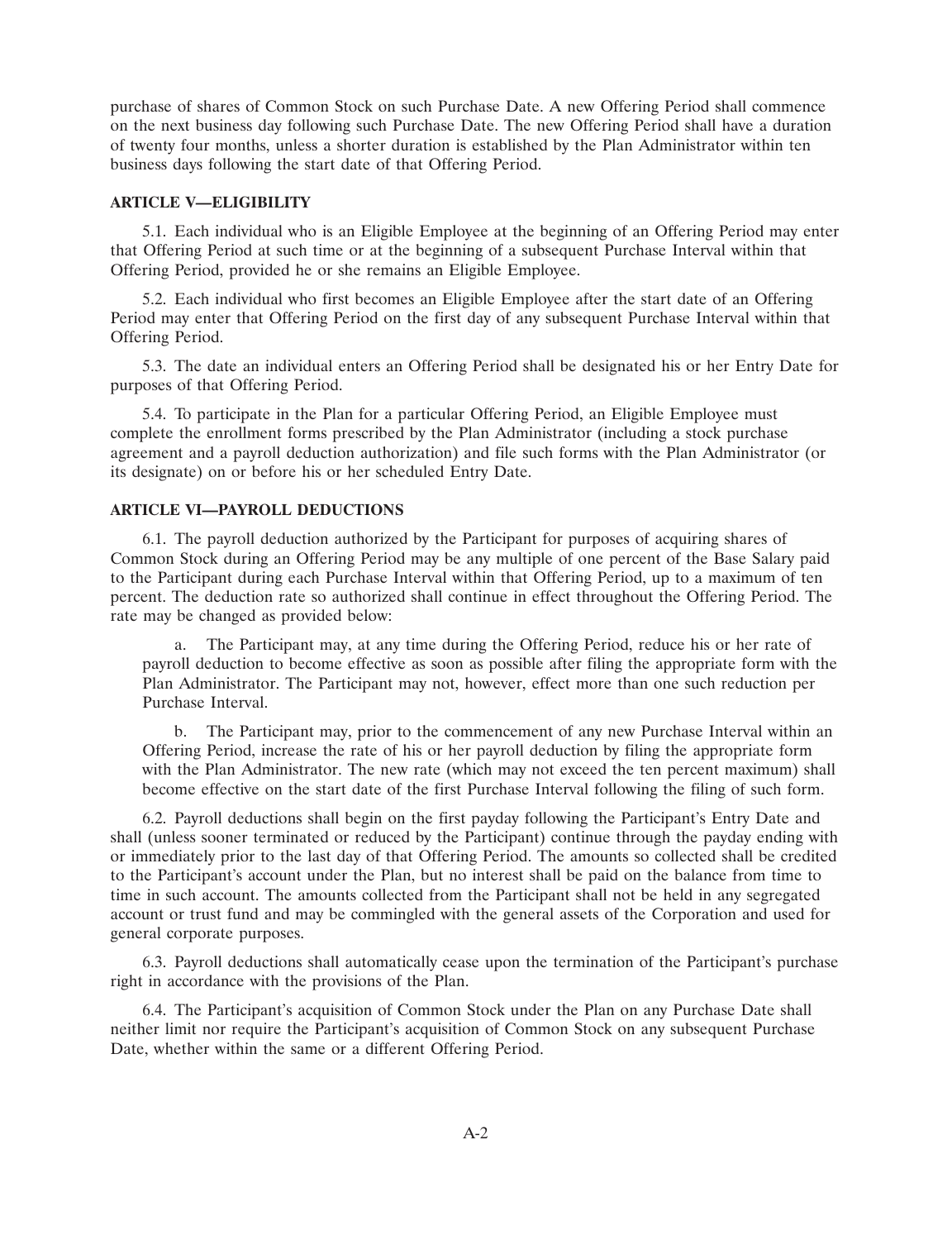#### **ARTICLE VII—PURCHASE RIGHTS**

7.1. A Participant shall be granted a separate purchase right for each Offering Period in which he or she participates. The purchase right shall be granted on the Participant's Entry Date and shall provide the Participant with the right to purchase shares of Common Stock, in a series of successive installments over the remainder of such Offering Period, upon the terms set forth below. The Participant shall execute a stock purchase agreement embodying such terms and such other provisions (not inconsistent with the Plan) as the Plan Administrator may deem advisable.

Under no circumstances shall purchase rights be granted under the Plan to any Eligible Employee if such individual would, immediately after the grant, own (within the meaning of Code Section 424(d)) or hold outstanding options or other rights to purchase, stock possessing five percent or more of the total combined voting power or value of all classes of stock of the Corporation or any Corporate Affiliate.

7.2. Each purchase right shall be automatically exercised in installments on each successive Purchase Date within the Offering Period, and shares of Common Stock shall accordingly be purchased on behalf of each Participant (other than Participants whose payroll deductions have previously been refunded pursuant to the termination of purchase right provisions of Section 7.6 below). The purchase shall be effected by applying the Participant's payroll deductions for the Purchase Interval ending on such Purchase Date to the purchase of whole shares of Common Stock as provided below.

7.3. The purchase price per share at which Common Stock will be purchased on the Participant's behalf on each Purchase Date within the Offering Period shall not be less than eighty-five percent of the *lower* of (i) the Fair Market Value per share of Common Stock on the Participant's Entry Date into that Offering Period or (ii) the Fair Market Value per share of Common Stock on that Purchase Date.

7.4. The number of shares of Common Stock purchasable by a Participant on each Purchase Date during the Offering Period shall be the number of whole shares obtained by dividing the amount collected from the Participant through payroll deductions during the Purchase Interval ending with that Purchase Date by the purchase price in effect for the Participant for that Purchase Date. However, the maximum number of shares of Common Stock purchasable per Participant on any one Purchase Date shall not exceed five hundred shares, as adjusted pursuant to Section 3.2. of this Plan.

7.5. Any payroll deductions not applied to the purchase of shares of Common Stock on any Purchase Date because they are insufficient to purchase a whole share of Common Stock shall be held for the purchase of Common Stock on the next Purchase Date. However, any payroll deductions not applied to the purchase of Common Stock by reason of the limitation on the maximum number of shares purchasable by the Participant on the Purchase Date shall be promptly refunded.

7.6. The following provisions shall govern the termination of outstanding purchase rights:

a. A Participant may, at any time prior to the next scheduled Purchase Date in the Offering Period, terminate his or her outstanding purchase right by filing the appropriate form with the Plan Administrator (or its designate), and no further payroll deductions shall be collected from the Participant with respect to the terminated purchase right. Any payroll deductions collected during the Purchase Interval in which such termination occurs shall be immediately refunded to the Participant.

b. The termination of such purchase right shall be irrevocable, and the Participant may not subsequently rejoin the Offering Period for which the terminated purchase right was granted. In order to resume participation in any subsequent Offering Period, such individual must re-enroll in the Plan (by making a timely filing of the prescribed enrollment forms).

c. If the Participant ceases to be an Eligible Employee for any reason (including death, disability or change in status) while his or her purchase right remains outstanding, then that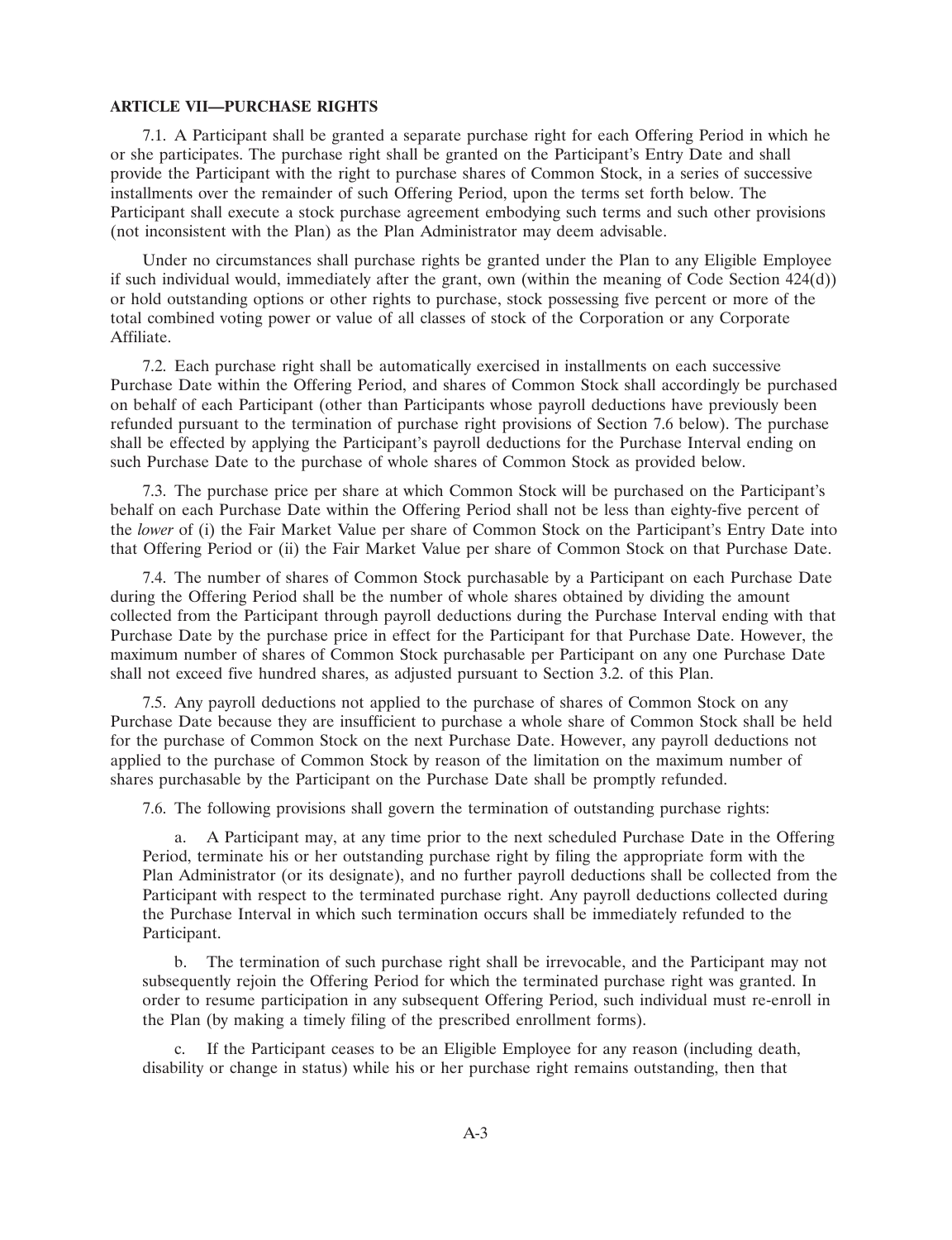purchase right shall immediately terminate, and all of the Participant's payroll deductions for the Purchase Interval in which the purchase right so terminates shall be immediately refunded. However, if the Participant ceases to remain in active service by reason of an approved unpaid leave of absence, then the Participant shall have the right, exercisable up until the last business day of the Purchase Interval in which such leave commences, to (a) withdraw all the payroll deductions collected to date on his or her behalf for that Purchase Interval or (b) have such funds held for the purchase of shares on his or her behalf on the next scheduled Purchase Date. In no event shall any further payroll deductions be collected on the Participant's behalf during such leave. On the Participant's return to active service, his or her payroll deductions under the Plan shall automatically resume at the rate in effect at the time the leave began, unless the Participant reduces such contributions or withdraws from the Plan prior to his or her return.

7.7. Each outstanding purchase right shall automatically be exercised, immediately prior to the effective date of any Corporate Transaction, by applying the payroll deductions of each Participant for the Purchase Interval in which such Corporate Transaction occurs to the purchase of whole shares of Common Stock at a purchase price per share not less than eighty-five percent of the lower of (i) the Fair Market Value per share of Common Stock on the Participant's Entry Date into the Offering Period in which such Corporate Transaction occurs or (ii) the Fair Market Value per share of Common Stock immediately prior to the effective date of such Corporate Transaction. The applicable limitation on the number of shares of Common Stock purchasable per Participant shall continue to apply to any such purchase.

The Corporation shall use its best efforts to provide at least ten days prior written notice of the occurrence of any Corporate Transaction, and Participants shall, following the receipt of such notice, have the right to terminate their outstanding purchase rights prior to the effective date of the Corporate Transaction and receive a refund of their accumulated payroll deductions.

7.8. If the total number of shares of Common Stock to be purchased pursuant to outstanding purchase rights on any particular date exceed the number of shares then available for issuance under the Plan, the Plan Administrator shall make a pro-rata allocation of the available shares on a uniform and nondiscriminatory basis, and the payroll deductions of each Participant, to the extent in excess of the aggregate purchase price payable for the Common Stock pro-rated to such individual, shall be refunded.

7.9. The purchase right shall be exercisable only by the Participant and shall not be assignable or transferable by the Participant.

7.10. A Participant shall have no stockholder rights with respect to the shares subject to his or her outstanding purchase right until shares are purchased on the Participant's behalf in accordance with the provisions of the Plan and the Participant has become a holder of record of the purchased shares.

## **ARTICLE VIII—ACCRUAL LIMITATIONS**

8.1. No Participant shall be entitled to accrue rights to acquire Common Stock pursuant to any purchase right outstanding under this Plan if and to the extent such accrual, when aggregated with (i) rights to purchase Common Stock accrued under any other purchase right granted under this Plan and (ii) similar rights accrued under other employee stock purchase plans (within the meaning of Code Section 423) of the Corporation or any Corporate Affiliate, would otherwise permit such Participant to purchase more than Twenty-Five Thousand Dollars (\$25,000) worth of stock of the Corporation or any Corporate Affiliate (determined on the basis of the Fair Market Value per share on the date or dates such rights are granted) for each calendar year such rights are at any time outstanding.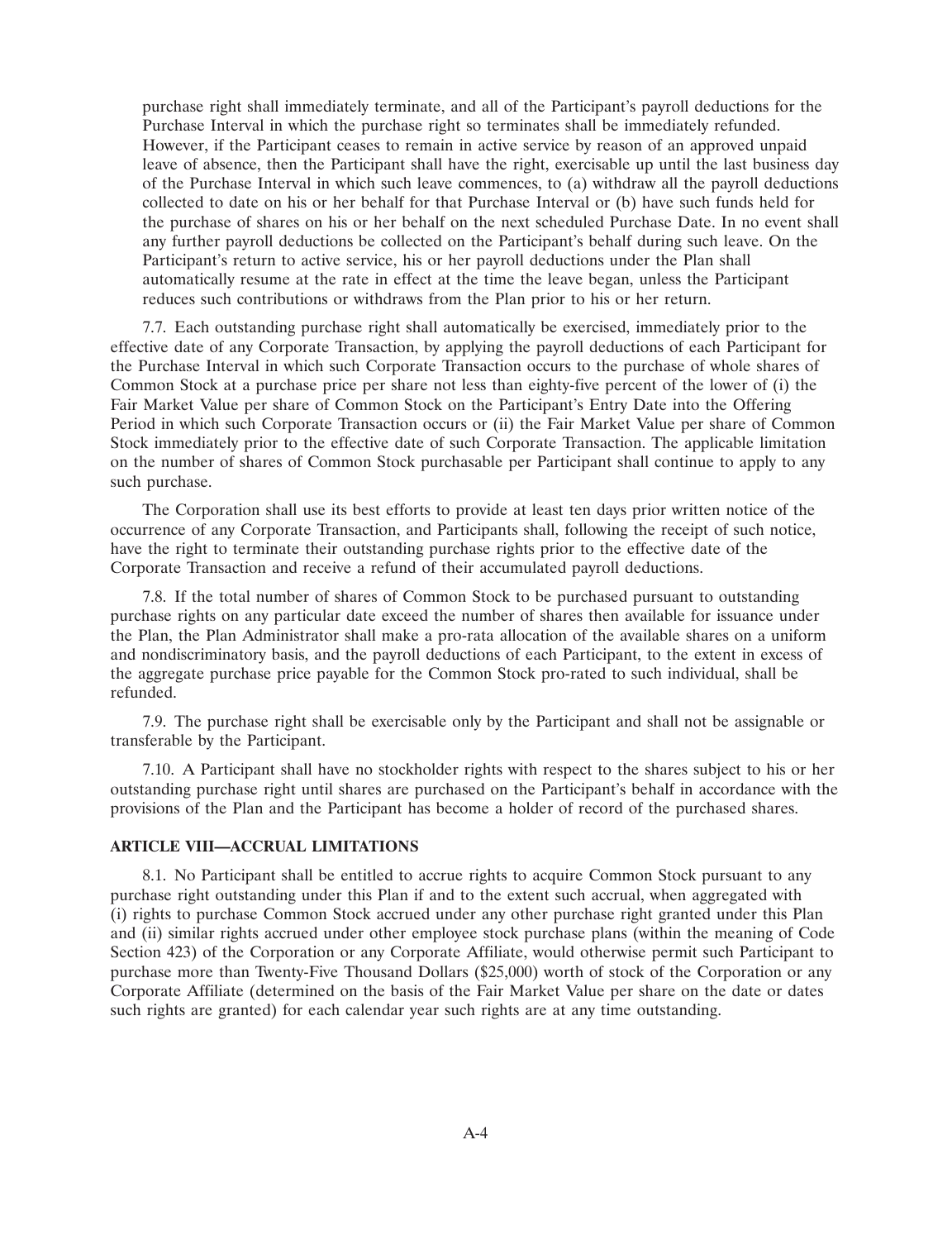8.2. For purposes of applying such accrual limitations to the purchase rights granted under the Plan, the following provisions shall be in effect:

a. The right to acquire Common Stock under each outstanding purchase right shall accrue in a series of installments on each successive Purchase Date during the Offering Period on which such right remains outstanding.

b. No right to acquire Common Stock under any outstanding purchase right shall accrue to the extent the Participant has already accrued in the same calendar year the right to acquire Common Stock under one or more other purchase rights at a rate equal to Twenty-Five Thousand Dollars (\$25,000) worth of Common Stock (determined on the basis of the Fair Market Value per share on the date or dates of grant) for each calendar year such rights were at any time outstanding.

8.3. If by reason of such accrual limitations, any purchase right of a Participant does not accrue for a particular Purchase Interval, then the payroll deductions which the Participant made during that Purchase Interval with respect to such purchase right shall be promptly refunded.

8.4. If there is any conflict between the provisions of this Article and one or more provisions of the Plan or any instrument issued thereunder, the provisions of this Article shall be controlling.

### **ARTICLE IX—EFFECTIVE DATE AND TERM OF THE PLAN**

9.1. The Plan was initially adopted by the Board on June 20, 1996, amended and restated on August 1, 1998, further amended and restated as of August 1, 2004, and further amended and restated as of May 20, 2010, provided no purchase rights granted under the Plan shall be exercised, and no shares of Common Stock shall be issued hereunder beyond those 175,000 authorized as of August 1, 2004, until (i) the Plan shall have been approved by the stockholders of the Corporation and (ii) the Corporation shall have complied with all applicable requirements the Securities Act of 1933, all applicable listing requirements of the NASDAQ National Market or any stock exchange on which the Common Stock is listed for trading and all other applicable requirements established by law or regulation.

9.2. Unless sooner terminated by the Board, the Plan shall terminate on the earliest of (i) the last business day in July 2020, (ii) the date on which all shares available for issuance under the Plan shall have been sold pursuant to purchase rights exercised under the Plan or (iii) the date on which all purchase rights are exercised in connection with a Corporate Transaction. No further purchase rights shall be granted or exercised, and no further payroll deductions shall be collected, under the Plan following such termination.

#### **ARTICLE X—AMENDMENT OF THE PLAN**

10.1. The Board may alter, amend, suspend or discontinue the Plan at any time to become effective immediately following the close of any Purchase Interval.

10.2. In no event may the Board effect any of the following amendments or revisions to the Plan without the approval of the Corporation's stockholders: (i) increase the number of shares of Common Stock issuable under the Plan or the maximum number of shares purchasable per Participant on any one Purchase Date, except for permissible adjustments pursuant to Section 3.2.; (ii) alter the purchase price formula so as to reduce the purchase price payable for the shares of Common Stock purchasable under the Plan or (iii) materially increase the benefits accruing to Participants under the Plan or materially modify the requirements for eligibility to participate in the Plan.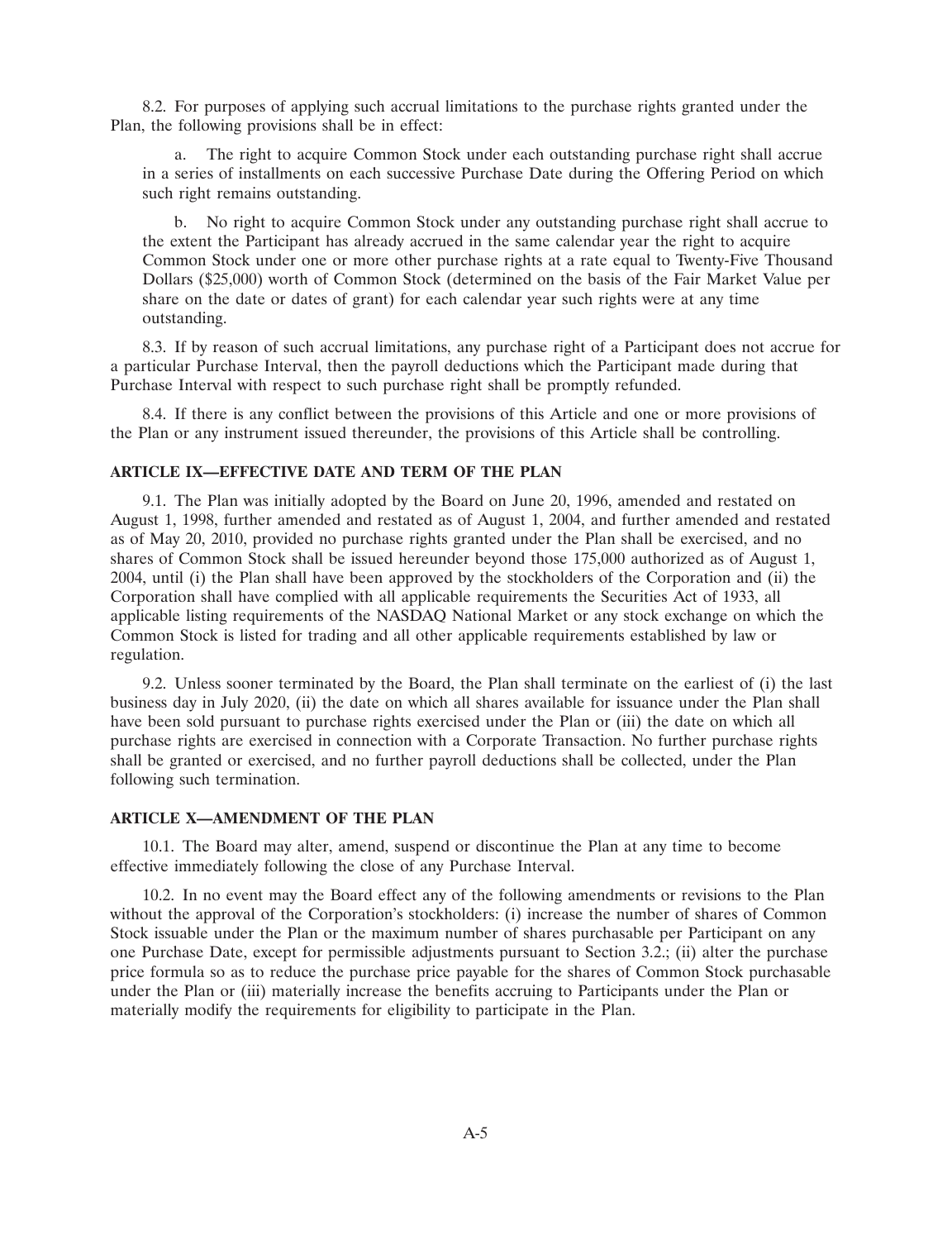#### **ARTICLE XI—GENERAL PROVISIONS**

11.1. All costs and expenses incurred in the administration of the Plan shall be paid by the Corporation.

11.2. Nothing in the Plan shall confer upon the Participant any right to continue in the employ of the Corporation or any Corporate Affiliate for any period of specific duration or interfere with or otherwise restrict in any way the rights of the Corporation (or any Corporate Affiliate employing such person) or of the Participant, which rights are hereby expressly reserved by each, to terminate such person's employment at any time for any reason, with or without cause.

11.3. The provisions of the Plan shall be governed by the laws of the State of California without resort to that State's conflict-of-laws rules.

## *Schedule A* **Corporations Participating in Employee Stock Purchase Plan** *As of August 1, 2010*

Willis Lease Finance Corporation

#### *APPENDIX*

The following definitions shall be in effect under the Plan:

A. *Base Salary* shall mean the (i) regular base salary paid to a Participant by one or more Participating Companies during such individual's period of participation in one or more Offering Periods under the Plan plus (ii) any pre-tax contributions made by the Participant to any Code Section 401(k) salary deferral plan or any Code Section 125 cafeteria benefit program now or hereafter established by the Corporation or any Corporate Affiliate. The following items of compensation shall **not** be included in Base Salary: (i) all overtime payments, bonuses, commissions (other than those functioning as base salary equivalents), profit-sharing distributions and other incentive-type payments and (ii) any and all contributions (other than Code Section 401(k) or Code Section 125 contributions) made on the Participant's behalf by the Corporation or any Corporate Affiliate under any employee benefit or welfare plan now or hereafter established.

B. *Board* shall mean the Corporation's Board of Directors.

C. *Code* shall mean the Internal Revenue Code of 1986, as amended.

D. *Common Stock* shall mean the Corporation's common stock.

E. *Corporate Affiliate* shall mean any parent or subsidiary corporation of the Corporation (as determined in accordance with Code Section 424), whether now existing or subsequently established.

F. *Corporate Transaction* shall mean either of the following stockholder-approved transactions to which the Corporation is a party:

(i) a merger or consolidation in which securities possessing more than fifty percent of the total combined voting power of the Corporation's outstanding securities are transferred to a person or persons different from the persons holding those securities immediately prior to such transaction, or

(ii) the sale, transfer or other disposition of all or substantially all of the assets of the Corporation in complete liquidation or dissolution of the Corporation.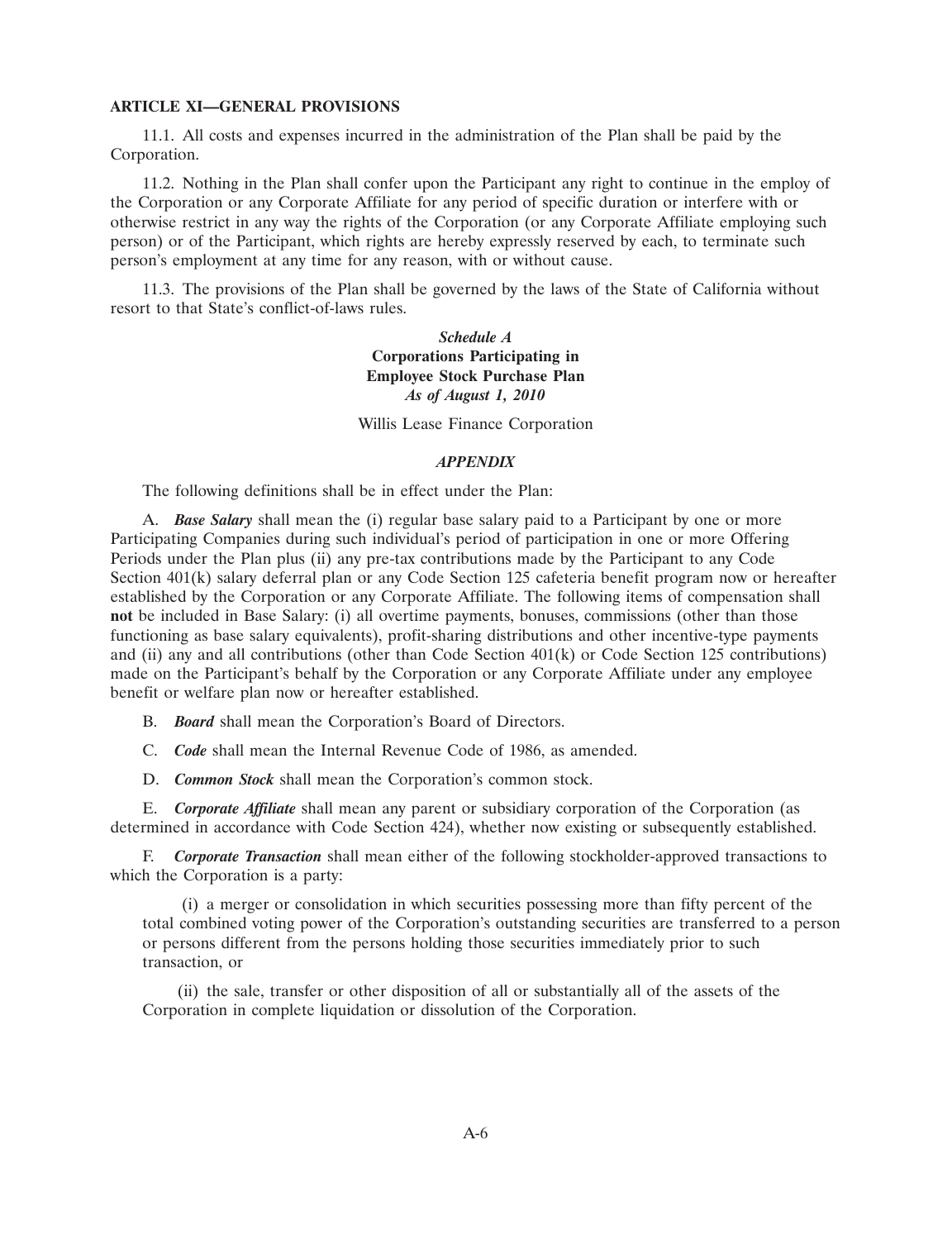G. *Corporation* shall mean Willis Lease Finance Corporation, a California corporation, and any corporate successor to all or substantially all of the assets or voting stock of Willis Lease Finance Corporation which shall by appropriate action adopt the Plan.

H. *Effective Time* shall mean the time at which the Board adopts the Plan in accordance with applicable law. Any Corporate Affiliate which becomes a Participating Corporation after such Effective Time shall designate a subsequent Effective Time with respect to its Participants.

I. *Eligible Employee* shall mean any person who is employed by a Participating Corporation on a basis under which he or she is regularly expected to render more than twenty hours of service per week for more than five months per calendar year for earnings considered wages under Code Section 3401(a).

J. *Entry Date* shall mean the date an Eligible Employee first commences participation in the Offering Period in effect under the Plan. The earliest Entry Date under the Plan shall be the Effective Time.

K. *Fair Market Value* per share of Common Stock on any relevant date shall be determined in accordance with the following provisions:

(i) If the Common Stock is at the time traded on the NASDAQ National Market, then the Fair Market Value shall be the closing selling price per share of Common Stock on the date in question, as such price is reported by the National Association of Securities Dealers on the NASDAQ National Market or any successor system. If there is no closing selling price for the Common Stock on the date in question, then the Fair Market Value shall be the closing selling price on the last preceding date for which such quotation exists.

(ii) If the Common Stock is at the time listed on any stock exchange, then the Fair Market Value shall be the closing selling price per share of Common Stock on the date in question on the stock exchange determined by the Plan Administrator to be the primary market for the Common Stock, as such price is officially quoted in the composite tape of transactions on such exchange. If there is no closing selling price for the Common Stock on the date in question, then the Fair Market Value shall be the closing selling price on the last preceding date for which such quotation exists.

L. *Participant* shall mean any Eligible Employee of a Participating Corporation who is actively participating in the Plan.

M. *Participating Corporation* shall mean the Corporation and such Corporate Affiliate or Affiliates as may be authorized from time to time by the Board to extend the benefits of the Plan to their Eligible Employees. The Participating Corporations in the Plan as of the Effective Time are listed in attached Schedule A.

N. *Plan* shall mean the Corporation's Employee Stock Purchase Plan, as set forth in this document and as amended or restated from time to time.

O. *Plan Administrator* shall mean the Compensation Committee of the Corporation's Board of Directors.

P. *Purchase Date* shall mean the last business day of each Purchase Interval. The initial Purchase Date of this Amended and Restated Plan shall be the last business day of July 2010.

Q. *Purchase Interval* shall mean each successive six month period within the Offering Period at the end of which there shall be purchased shares of Common Stock on behalf of each Participant.

R. *Offering Period* shall mean a twenty-four month period, unless the Plan Administrator shall establish a shorter term, consisting of successive Purchase Intervals. An Offering Period may be terminated early as provided in this Plan.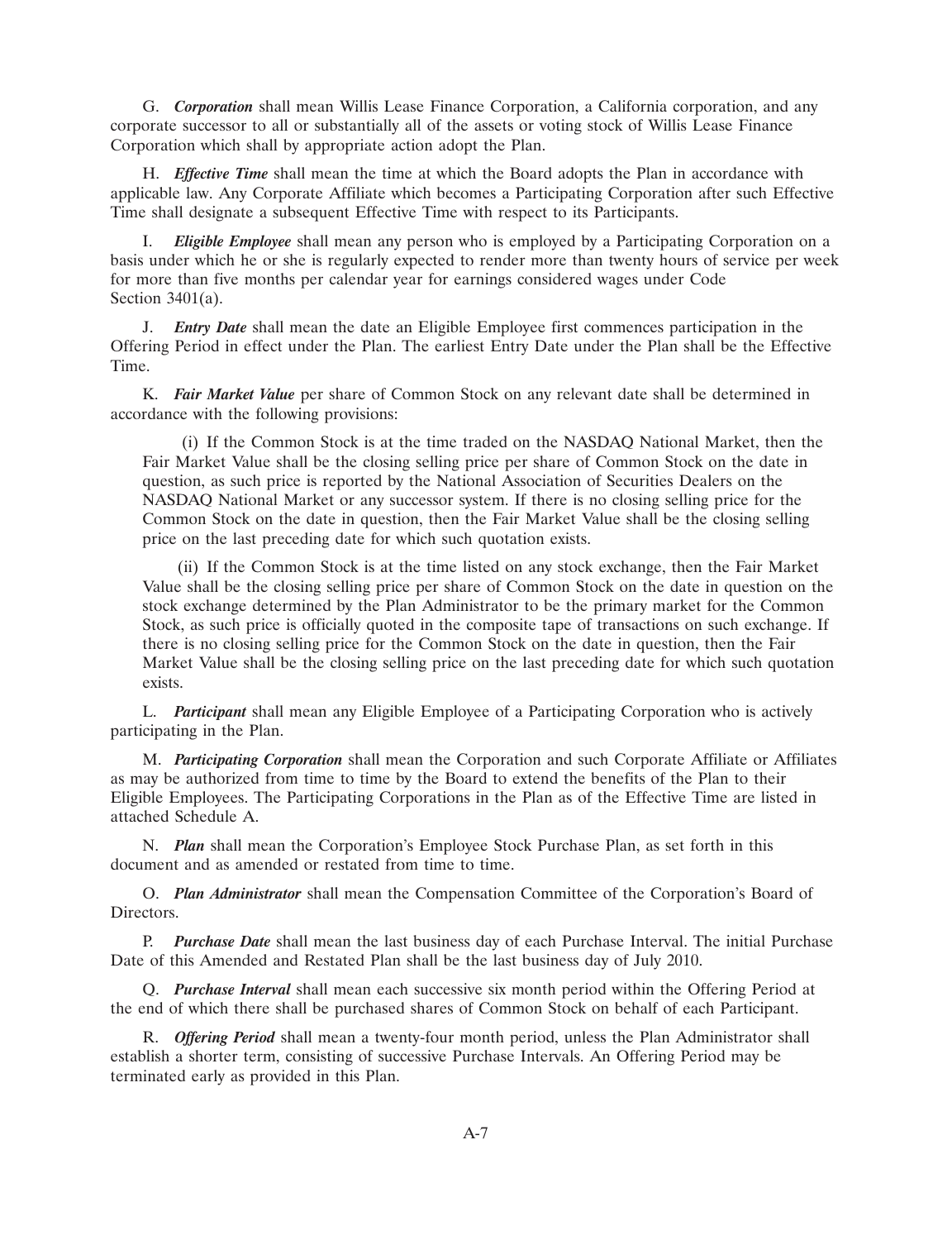**Exhibit B Willis Lease Finance Corporation Performance-Based Compensation Policy**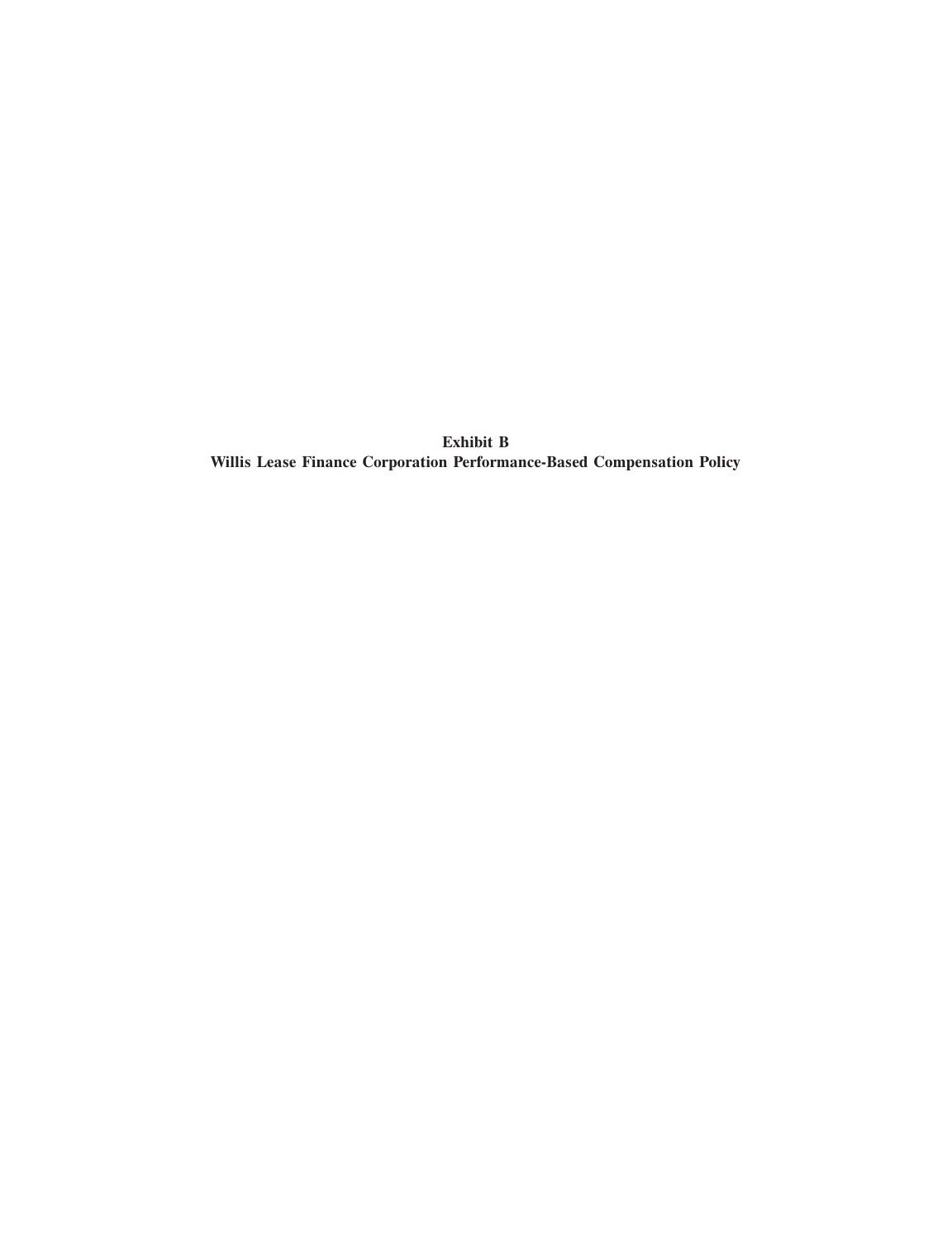### **WILLIS LEASE FINANCE CORPORATION PERFORMANCE-BASED COMPENSATION POLICY**

1. *Purpose.* The purpose of the Willis Lease Finance Corporation (the ''Company') Performance-Based Compensation Policy (the ''Policy'') is to establish one or more performance goals for payment of incentive compensation other than stock options and the maximum amount of such incentive compensation that may be paid to certain executive officers. It is the intention of the Compensation Committee (the ''Committee'') of the Board of Directors of the Company (the ''Board'') that incentive compensation awarded to each Covered Executive Officer (as defined below) be deductible by the Company for federal income tax purposes in accordance with Section 162(m) of the Internal Revenue Code of 1986, as amended (the ''Code''), any regulations promulgated thereunder, and any rulings published by the Internal Revenue Service related thereto (the ''Regulations'').

2. *Covered Executive Officers.* This Policy applies to any individual (a ''Covered Executive Officer'') who on the last day of the taxable year is (a) the principal executive officer of the Company or is acting in such capacity, or (b) an executive officer and whose name and total compensation for the taxable year is required to be disclosed in the Company's proxy statement delivered to stockholders pursuant to Section 14(a) of the Securities Exchange Act of 1934 (the ''Exchange Act'') by reason of the individual being among the Company's three highest compensated executive officers for the taxable year (other than by reason of being the principal executive officer or principal financial officer). Whether an individual is the principal executive officer, or among the three highest compensated executive officers other than the principal executive officer or principal financial officer shall be determined pursuant to the executive compensation disclosure rules under the Exchange Act. To the extent "covered employee" under Section 162(m) of the Code (including, without limitation, by subsequent interpretation or amendment) includes additional individuals with respect to the Company, such additional individuals shall also be Covered Executive Officers for purposes of this Policy.

3. *Compliance with Section 162(m) of the Code.* All incentive awards granted to Covered Executive Officers may comply with the exclusion for performance-based compensation within the meaning of Section 162(m) of the Code (''Performance-Based Exception''), *provided* that to the extent Section 162(m) of the Code requires periodic stockholder approval of performance measures, such approval shall not be required for the continuation of the Policy or as a condition to grant any incentive award hereunder after such approval is required. In addition, if changes are made to Section 162(m) of the Code to permit flexibility with respect to the annual incentive awards available under the Policy, the Committee may, subject to this policy, make any adjustments to such incentive awards as it deems appropriate. An incentive compensation award to a Covered Executive Officer may be paid in the form of cash, stock, restricted share rights, or restricted stock, or any combination thereof. Payment of an incentive compensation award to a Covered Executive Officer will be contingent upon the attainment of the performance goal or goals for the calendar year, commencing January 1 and ending December 31 (a ''Performance Period'') for such Covered Executive Officer by the Committee as provided herein. The Committee shall retain the discretion to reduce the incentive compensation award payable to a Covered Executive Officer, notwithstanding attainment of any performance goal.

The Committee shall establish in writing one or more performance goals to be attained (which performance goals may be stated as alternative performance goals) for each Covered Executive Officer for a Performance Period on or before the latest date permitted under Section 162(m) of the Code or the Regulations.

Unless and until the Board proposes for stockholder vote and stockholders approve a change in the general performance measures set forth in this Section, for incentive awards (other than options) designed to qualify for the Performance-Based Exception, the objective Performance Measure(s) shall be chosen from among the following ("Performance Measures"):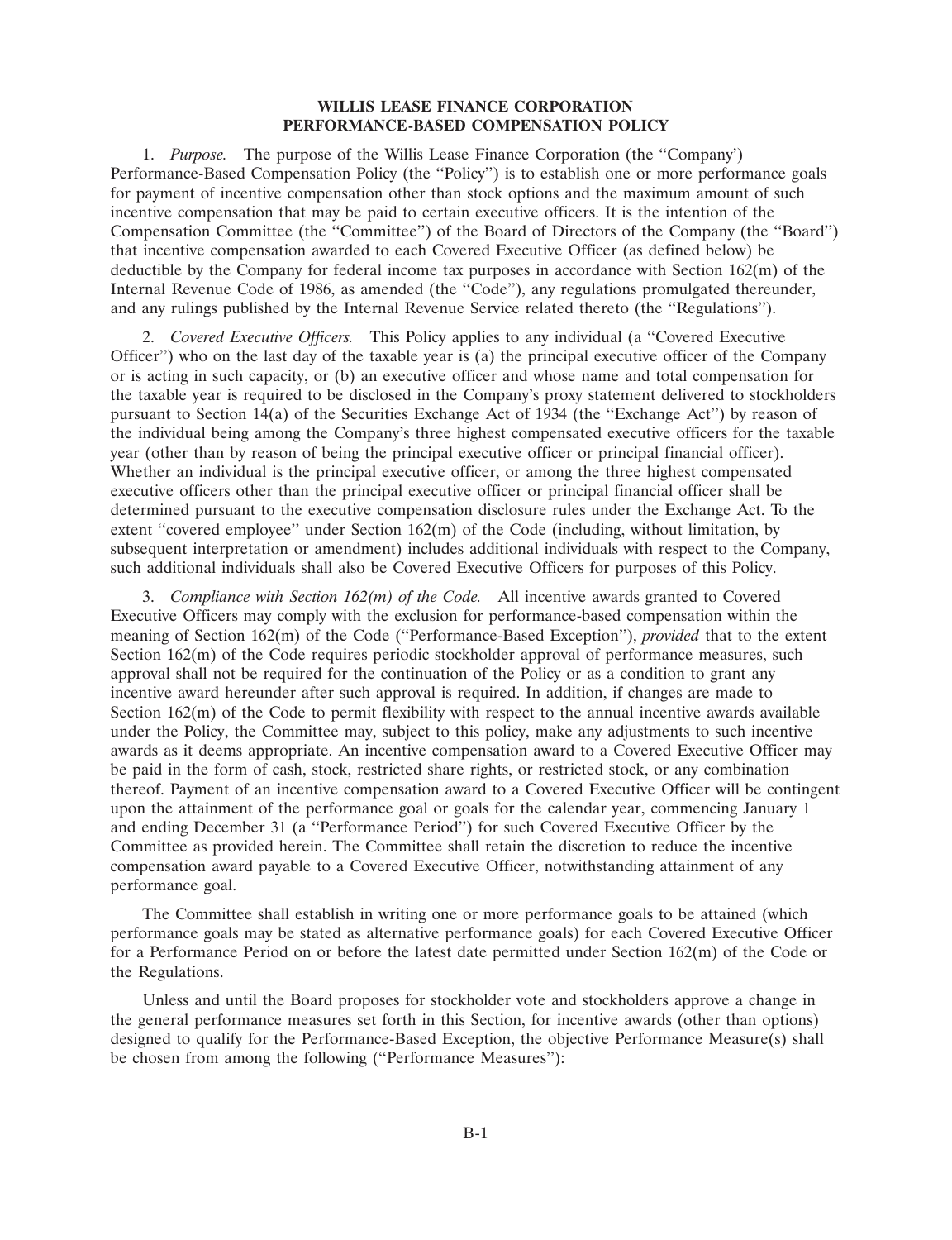- (i) Earnings (either in the aggregate or on a per-share basis);
- (ii) Net income;
- (iii) Operating income;
- (iv) Operating profit;
- (v) Cash flow;
- (vi) Stockholder returns (including return on assets, investments, equity, or gross sales);
- (vii) Return measures (including return on assets, equity, or sales);
- (viii) Earnings before or after either, or any combination of, interest, taxes, depreciation or amortization (EBITDA);
- (ix) Gross revenues;
- (x) Common Stock share price (including growth measures and total stockholder return or attainment by the Shares of a specified value for a specified period of time);
- (xi) Reductions in expense levels in each case, where applicable, determined either on a Company-wide basis or in respect of any one or more business units;
- (xii) Market share;
- (xiii) Annual net income to common stock;
- (xiv) Earnings per share;
- (xv) Annual cash flow provided by operations;
- (xvi) Changes in annual revenues;
- (xvii) Strategic business criteria, consisting of one or more objectives based on meeting specified revenue, market penetration, geographic business expansion goals, objectively identified project milestones, cost targets, and goals relating to acquisitions or divestitures;
- (xviii) Sales;
- (xix) Costs;
- (xx) Results of customer satisfaction surveys;
- (xxi) Service reliability;
- (xxii) Operating and maintenance cost management; and/or
- (xxiii) Achievement of business or operational goals such as market share and/or business development;

*provided* that subsections (i) through (vii) may be measured on a pre- or post-tax basis; and *provided further* that the Board may, on the date of grant of an annual incentive award intended to comply with the Performance-Based Exception, and in the case of other grants, at any time, provide that the formula for such Stock Award may include or exclude items to measure specific objectives, such as losses from discontinued operations, extraordinary gains or losses, the cumulative effect of accounting changes, acquisitions or divestitures, foreign exchange impacts and any unusual, nonrecurring gain or loss. For annual incentive awards intended to comply with the Performance-Based Exception, the Board shall set the Performance Measures within the time period prescribed by Section 162(m) of the Code. The levels of performance required with respect to Performance Measures may be expressed in absolute or relative levels and may be based upon a set increase, set positive result, maintenance of the